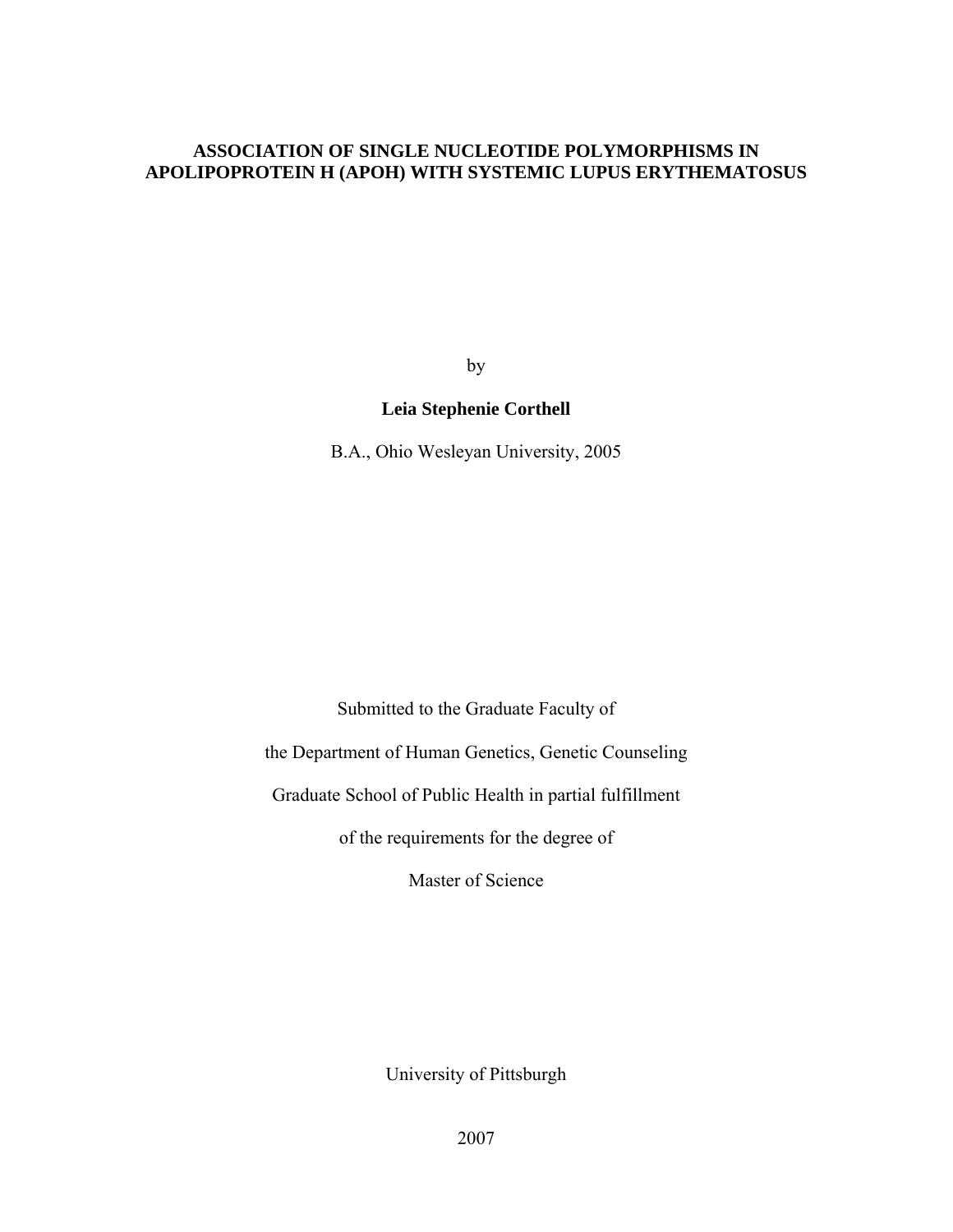## UNIVERSITY OF PITTSBURGH

Graduate School of Public Health

This thesis was presented

by

## **Leia Stephenie Corthell**

It was defended on

**April 10, 2007** 

and approved by

Thesis Advisor: M. Ilyas Kamboh, Ph.D. Professor and Acting Chair Department of Human Genetics Graduate School of Public Health University of Pittsburgh

Committee Member: F. Yesim Demirci, M.D. Research Assistant Professor Department of Human Genetics Graduate School of Public Health University of Pittsburgh

Committee Member: David N. Finegold, M.D. Professor Departments of Pediatrics and Human Genetics School of Medicine and Graduate School of Public Health University of Pittsburgh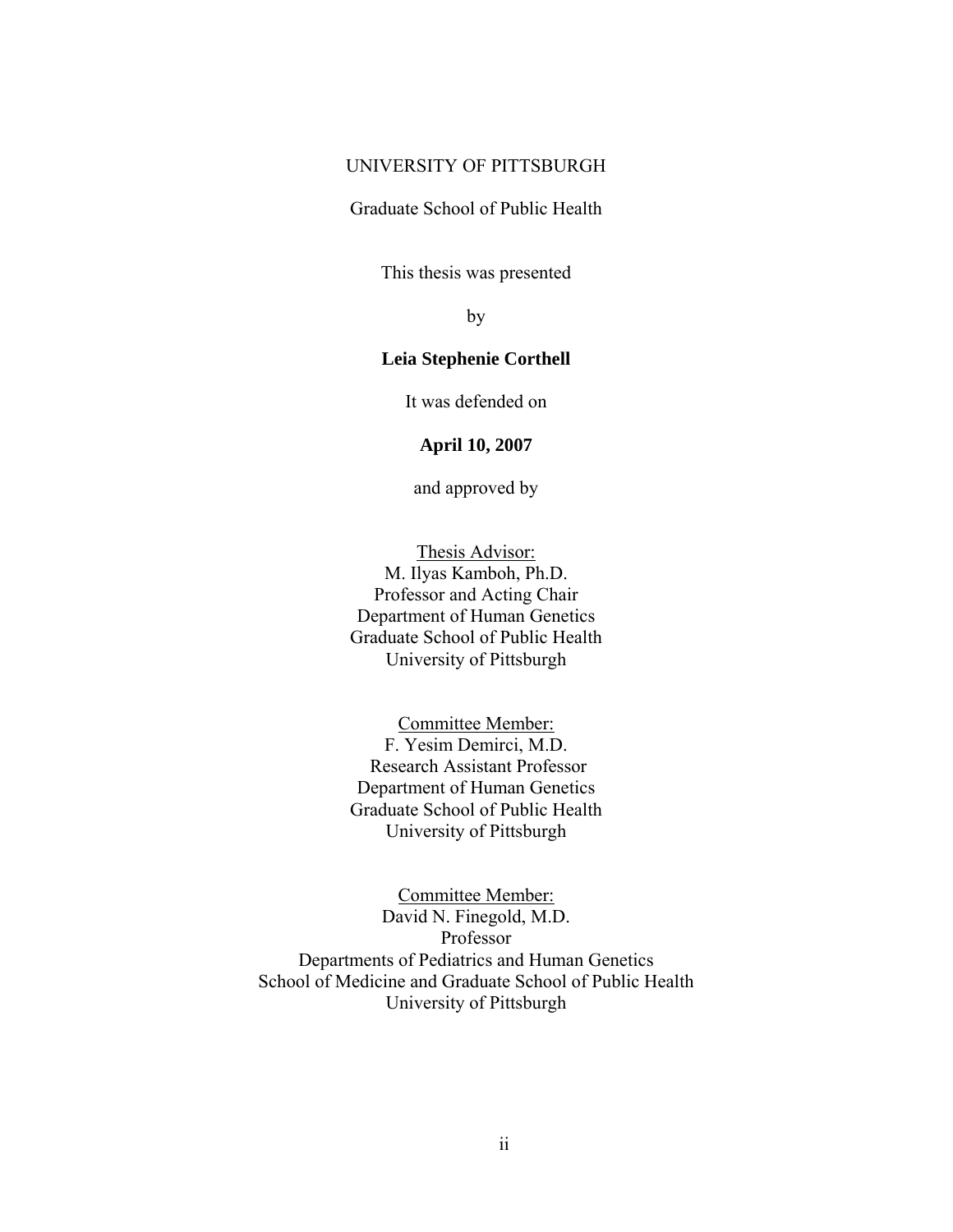Copyright © by Leia Stephenie Corthell

2007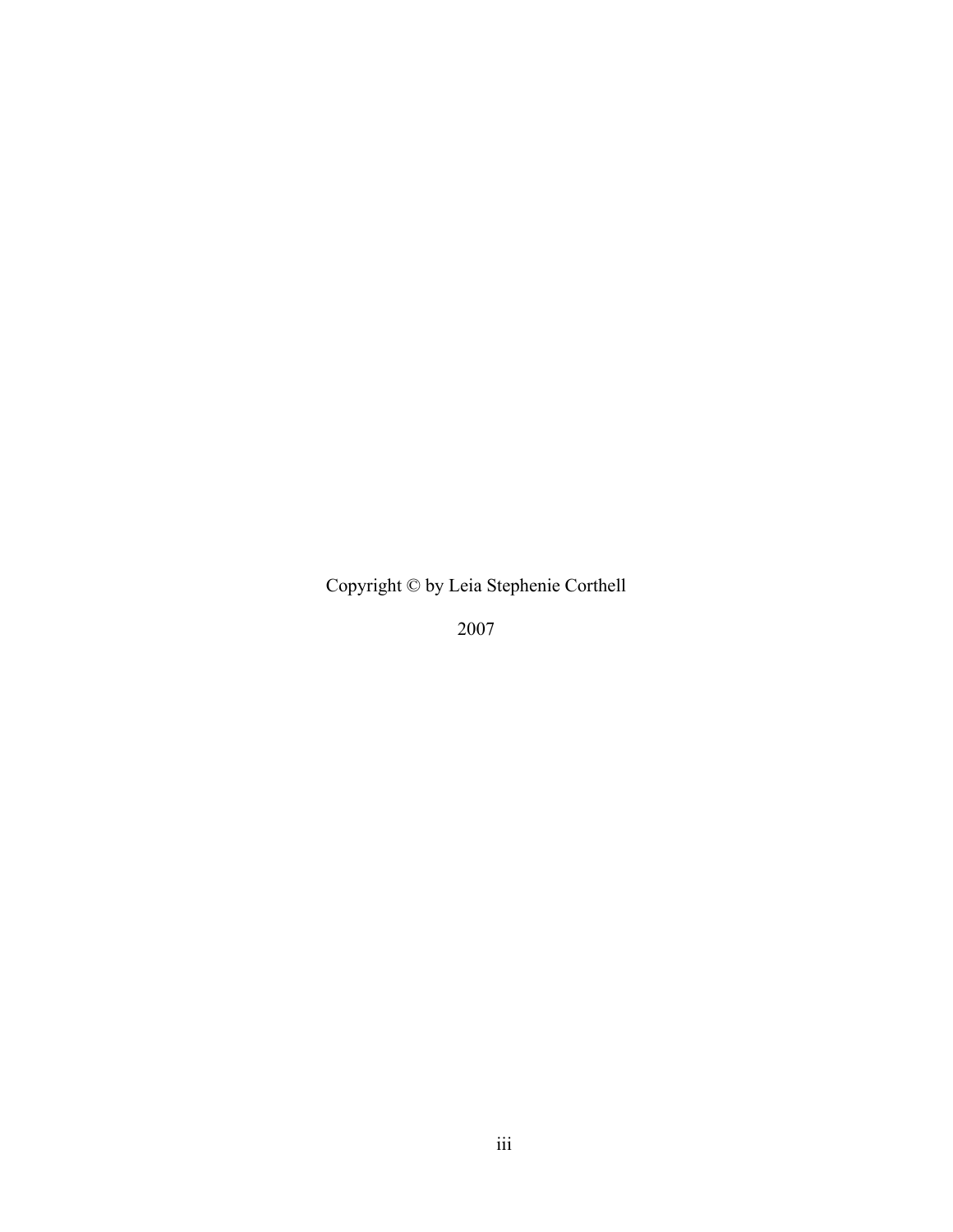## **ASSOCIATION OF SINGLE NUCLEOTIDE POLYMORPHISMS IN APOLIPOPROTEIN H (APOH) WITH SYSTEMIC LUPUS ERYTHEMATOSUS**

Leia Stephenie Corthell, M.S.

University of Pittsburgh, 2007

Systemic lupus erythematosus (SLE) is a major public health problem in the United States. It is estimated that at least 500,000 Americans suffer from (SLE), which is a complex autoimmune disease of primarily unknown etiology. SLE is about three times more common in African Americans (about 1:250 incidence) than in Caucasian Americans (about 1:1000 incidence), and predominantly affects women of child-bearing age (female to male ratio of 9:1). SLE causes a variable amount of morbidity, shortened life expectancy, and substantial total health expenditures, largely due to complications such as thrombosis, atherosclerosis, renal disease, and antiphospholipid syndrome (APS). Genetics plays a significant role in the etiology of SLE; therefore, understanding the underlying genetic influence of this disease is of significant public health importance. This study dealt with the analysis of one of the genes that has been proposed to play a role in the pathogenesis of SLE: apolipoprotein H (APOH gene, apoH protein), also referred to as β<sub>2</sub>-glycoprotein I (β<sub>2</sub>-GPI). ApoH is thought to have anti-atherogenic properties and has been shown to be a major target antigen for antiphospholipid antibodies (APA) present in patients with APS. Twelve APOH SNPs (9 TagSNPs and 3 additional functional coding SNPs) were genotyped in 398 women with a clinical diagnosis of SLE and 496 healthy women as controls. The associations of allele and genotype distributions of these 12 SNPs with SLE, race, renal disease in white patients, and APA in black and white patients and controls were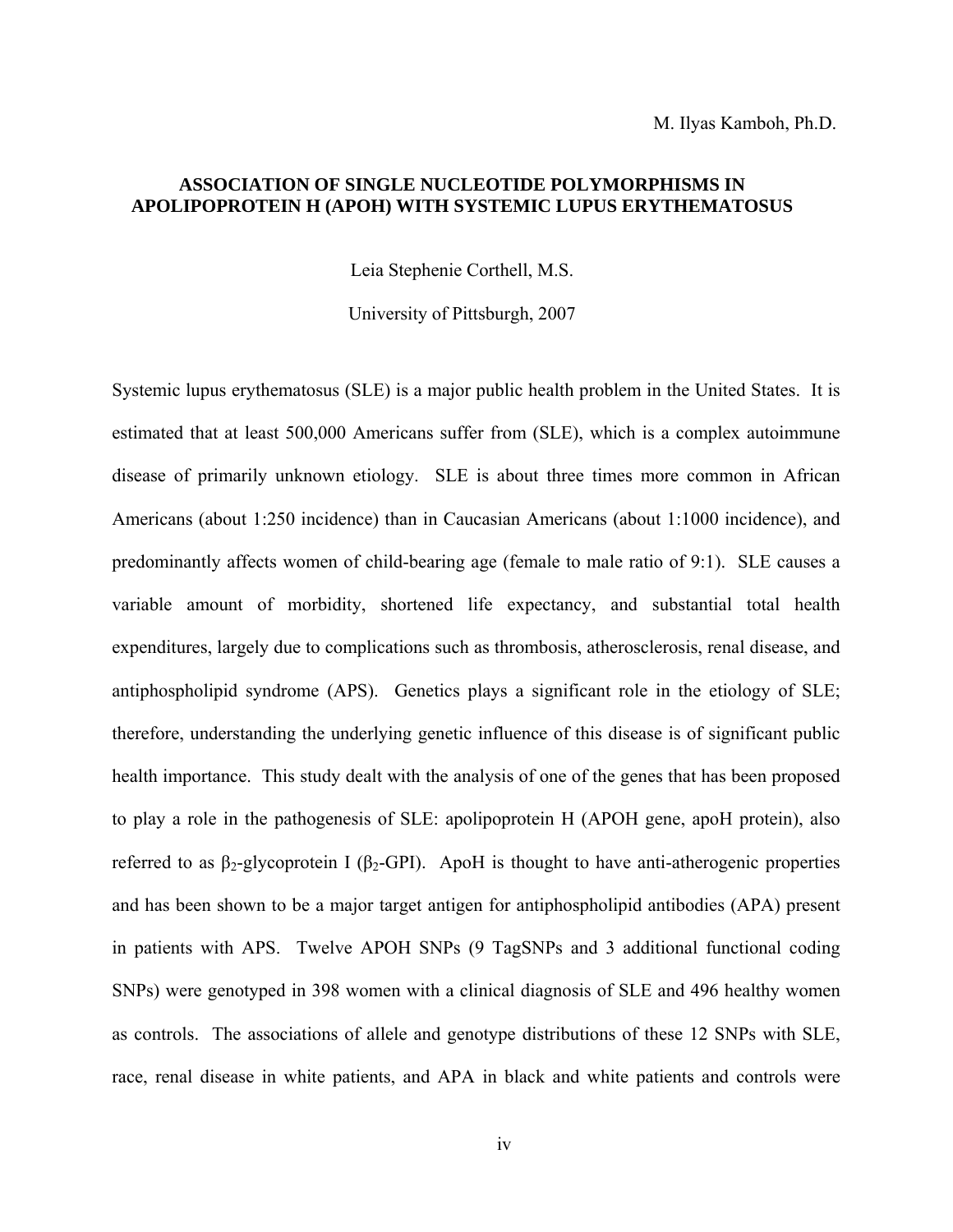analyzed. Significant allelic distribution differences were observed between whites and blacks for 9 of the 12 SNPs, indicating a race-dependent variation. No associations were found between genotype distributions in any of the 12 SNPs and SLE, renal disease, or APA status. However, haplotype analysis revealed six haplotypes that significantly differed in frequency between cases and controls. Of particular interest was one haplotype that was present in 16.2% of cases and 0.6% of controls, suggesting a potential risk factor for SLE. In conclusion, our study suggests that combined effects of APOH SNPs (haplotype) may be implicated in modifying the risk of SLE.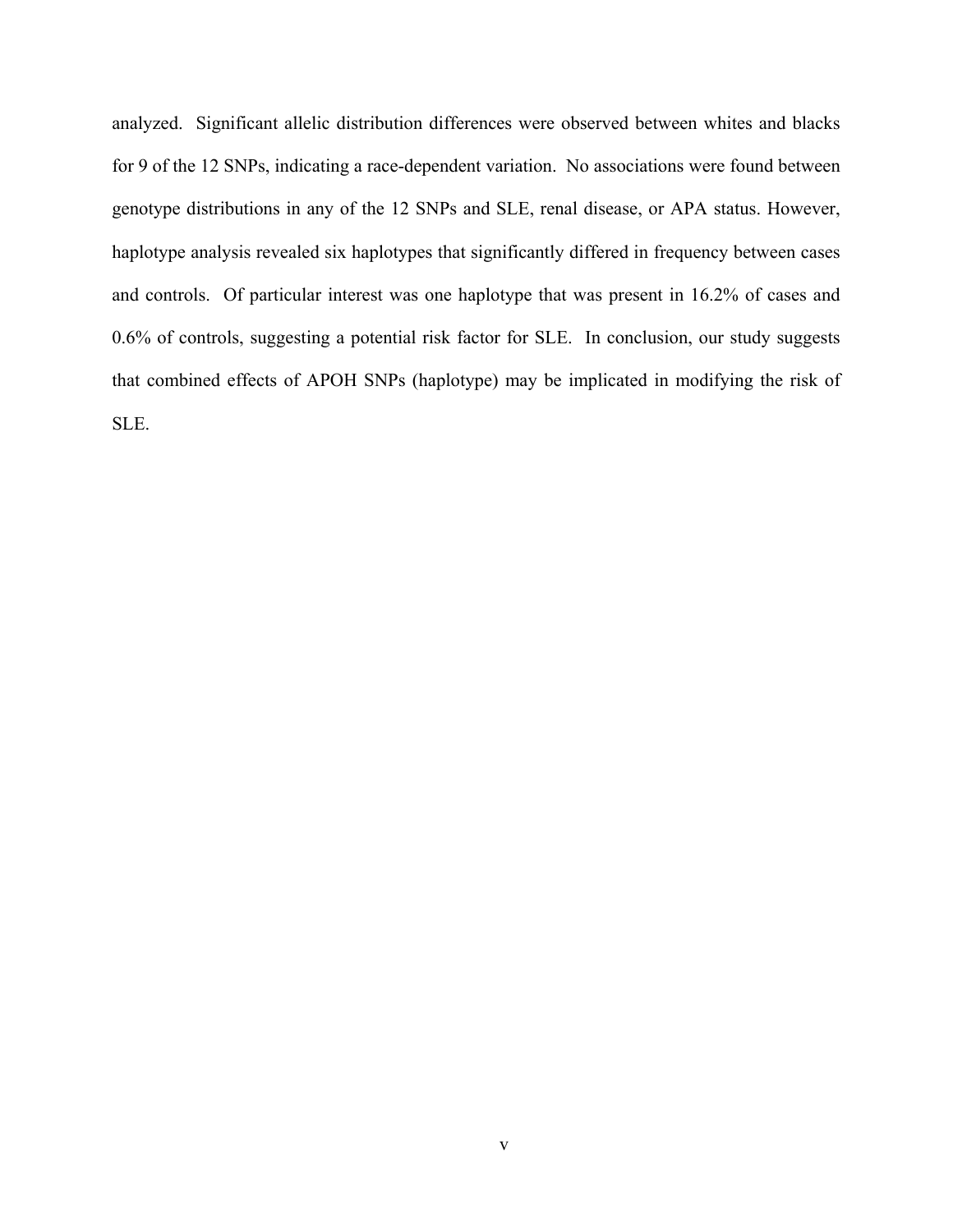## **TABLE OF CONTENTS**

| 1.0 |     |       |                                                                  |
|-----|-----|-------|------------------------------------------------------------------|
|     | 1.1 |       |                                                                  |
|     | 1.2 |       |                                                                  |
|     | 1.3 |       |                                                                  |
|     | 1.4 |       |                                                                  |
|     | 1.5 |       |                                                                  |
|     | 1.6 |       |                                                                  |
|     | 1.7 |       |                                                                  |
|     | 1.8 |       |                                                                  |
|     | 1.9 |       |                                                                  |
| 2.0 |     |       |                                                                  |
|     | 2.1 |       |                                                                  |
|     |     | 2.1.1 |                                                                  |
|     |     | 2.1.2 | Antiphospholipid antibody quantification from patient samples 16 |
|     | 2.2 |       |                                                                  |
|     |     | 2.2.1 |                                                                  |
|     |     | 2.2.2 |                                                                  |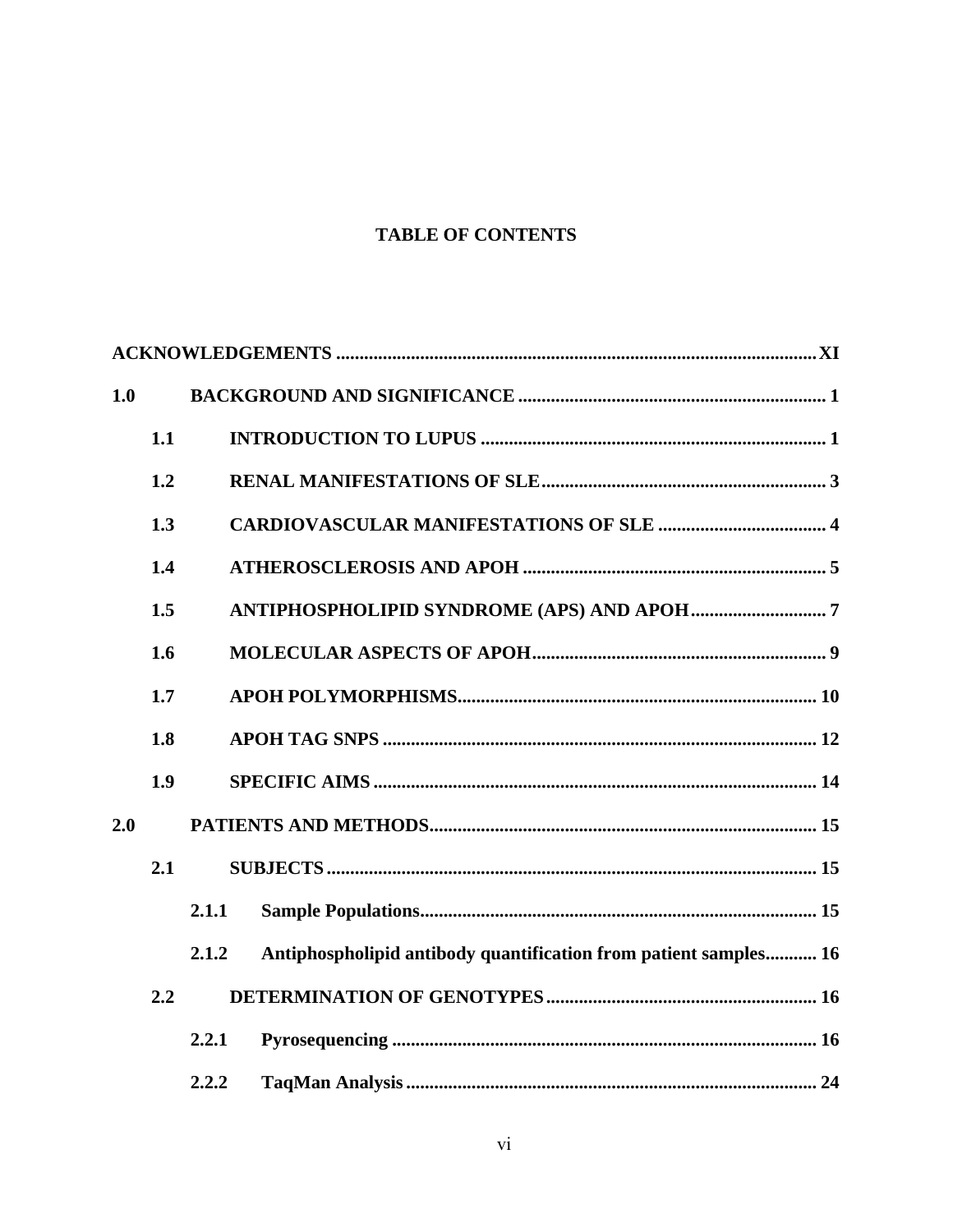|     | 2.3 |       |                    |    |             |                                                                  |             |
|-----|-----|-------|--------------------|----|-------------|------------------------------------------------------------------|-------------|
| 3.0 |     |       |                    |    |             |                                                                  |             |
|     | 3.1 |       |                    |    |             | HARDY-WEINBERG EQUILIBRIUM (HWE) OF APOH SNPS  28                |             |
|     | 3.2 |       |                    |    |             | <b>DISTRIBUTION OF APOH SNPS IN WHITES AND BLACKS  30</b>        |             |
|     | 3.3 |       |                    |    |             | LINKAGE DISEQUILIBRIUM ANALYSIS OF APOH SNPS  33                 |             |
|     | 3.4 |       |                    |    |             | ASSOCIATION OF APOH POLYMORPHISMS WITH SLE  37                   |             |
|     |     | 3.4.1 |                    |    |             | Association of APOH SNPs with SLE in whites and blacks  37       |             |
|     |     | 3.4.2 |                    |    |             |                                                                  |             |
|     | 3.5 |       |                    |    |             | ASSOCIATION OF APOH POLYMORPHISMS WITH RENAL DISEASE             |             |
|     |     |       |                    |    |             |                                                                  |             |
|     | 3.6 |       | <b>ASSOCIATION</b> | OF | <b>APOH</b> | <b>POLYMORPHISMS</b>                                             | <b>WITH</b> |
|     |     |       |                    |    |             | <b>ANTIPHOSPOHLIPID ANTIBODIES (APA) IN WHITES AND BLACKS 46</b> |             |
| 4.0 |     |       |                    |    |             |                                                                  |             |
|     | 4.1 |       |                    |    |             | <b>ASSOCIATION OF APOH POLYMORPHISMS WITH RACE  52</b>           |             |
|     |     | 4.1.1 |                    |    |             |                                                                  |             |
|     |     | 4.1.2 |                    |    |             |                                                                  |             |
|     |     |       |                    |    |             | 4.2 ASSOCIATION OF APOH POLYMORPHISMS WITH SLE  57               |             |
|     |     | 4.2.1 |                    |    |             | Association of APOH SNPs with SLE in whites and blacks  57       |             |
|     |     | 4.2.2 |                    |    |             |                                                                  |             |
|     | 4.3 |       |                    |    |             | <b>ASSOCIATION OF APOH POLYMORPHISMS WITH RENAL DISEASE</b>      |             |
|     |     |       |                    |    |             |                                                                  |             |
|     | 4.4 |       | <b>ASSOCIATION</b> | OF | <b>APOH</b> | <b>POLYMORPHISMS</b>                                             | <b>WITH</b> |
|     |     |       |                    |    |             | ANTIPHOSPOHLIPID ANTIBODIES (APA) IN WHITES AND BLACKS 61        |             |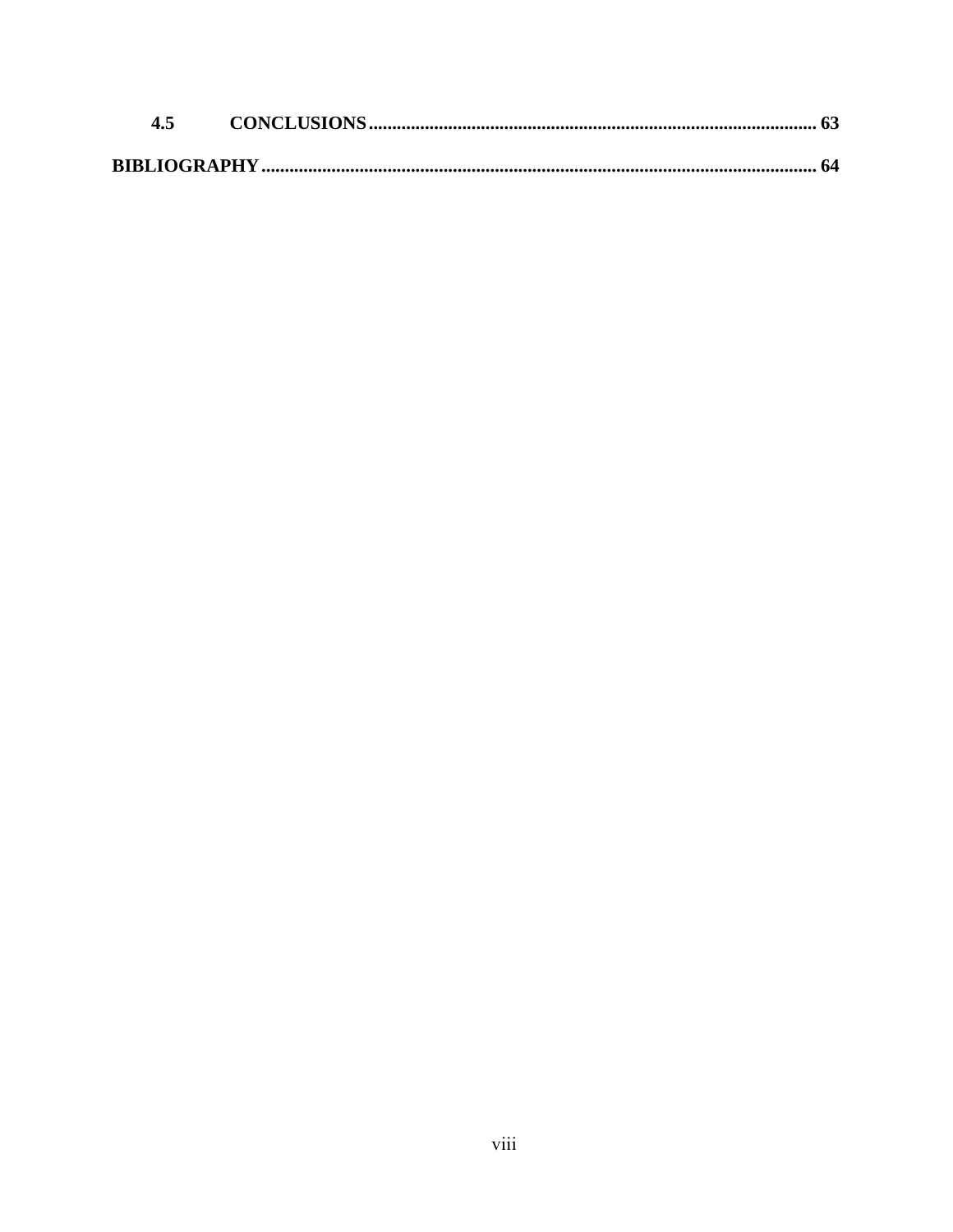# **LIST OF TABLES**

| Table 9. Distribution of APOH SNPs between cases and controls in whites and blacks 38       |  |
|---------------------------------------------------------------------------------------------|--|
|                                                                                             |  |
| Table 11. Distribution of APOH SNPs among white cases with and without renal involvement 44 |  |
| Table 12. Distribution of APOH SNPs among whites and blacks with and without APA 47         |  |
|                                                                                             |  |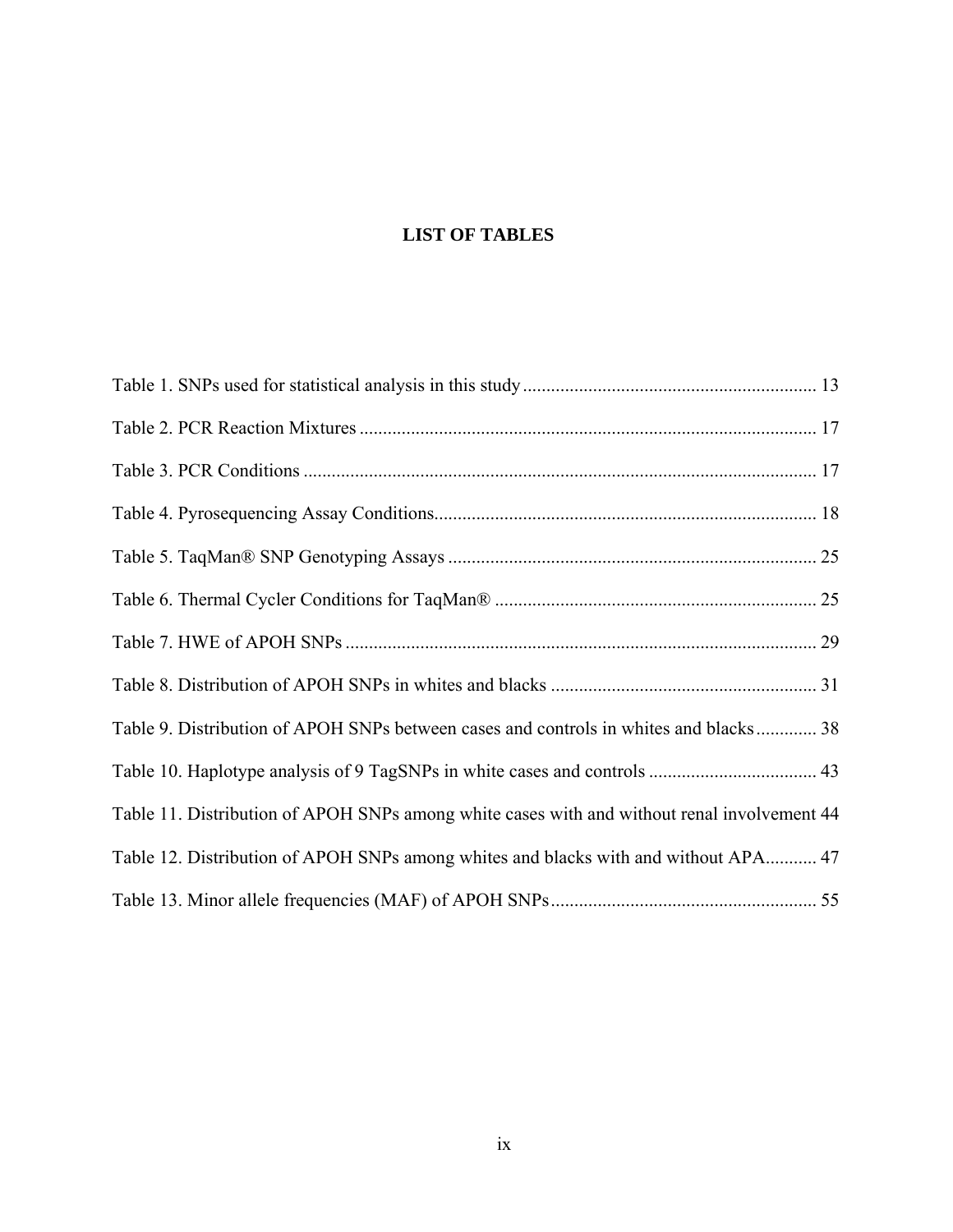# **LIST OF FIGURES**

| Figure 3. The secondary structure of apoH shown as a ribbon drawing (Schwarzenbacher et al. |  |
|---------------------------------------------------------------------------------------------|--|
|                                                                                             |  |
| Figure 4. Schematic representation of the principle of pyrosequencing (Biotage, 2006) 20    |  |
|                                                                                             |  |
|                                                                                             |  |
|                                                                                             |  |
|                                                                                             |  |
| Figure 9. Schematic representation of TaqMan probe-target matches and mismatches 26         |  |
|                                                                                             |  |
|                                                                                             |  |
|                                                                                             |  |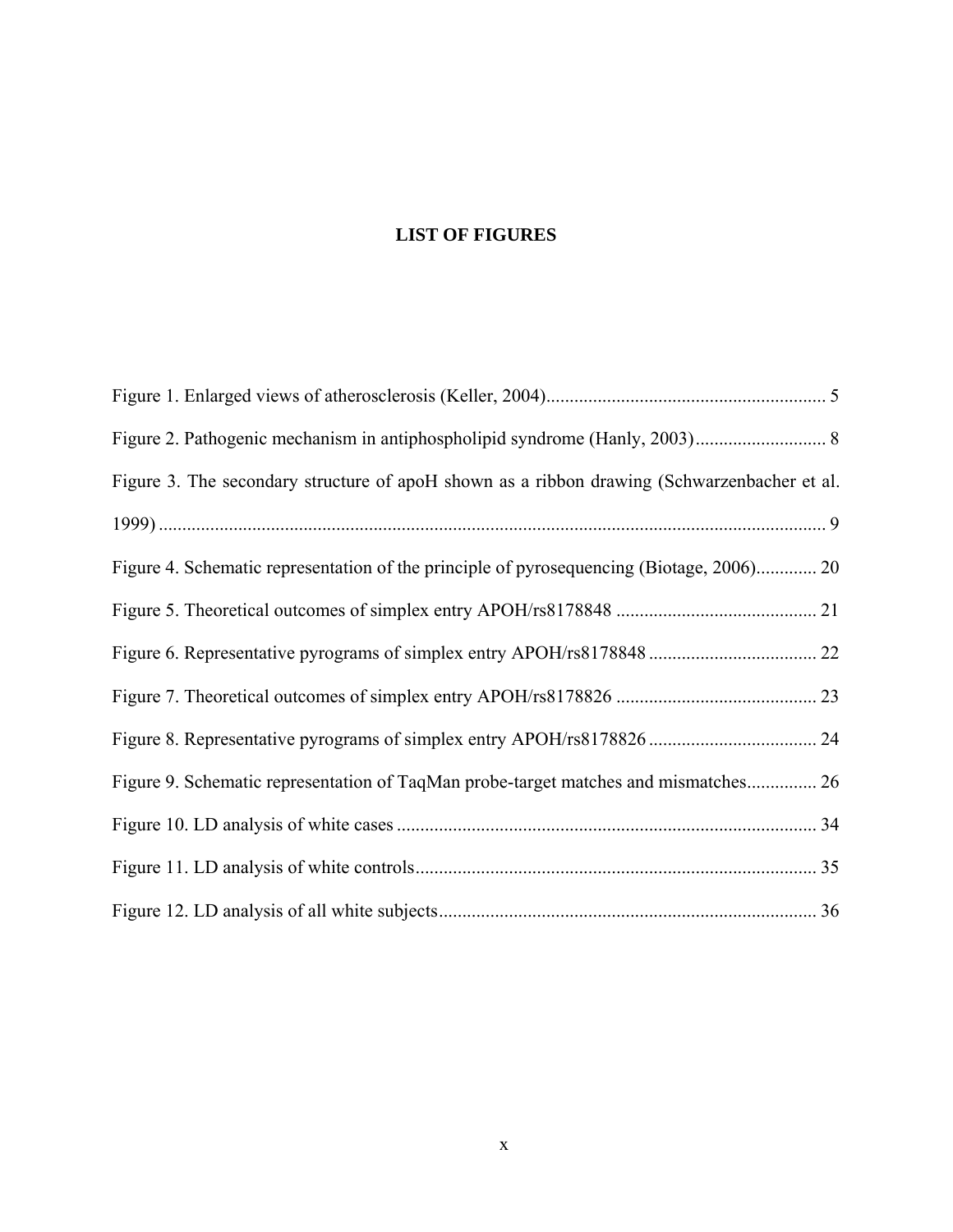#### **ACKNOWLEDGEMENTS**

<span id="page-10-0"></span> First and foremost I would like to thank Dr. Ilyas Kamboh, my thesis advisor, for providing me the opportunity to work in his laboratory. I have learned a great deal during my time in the Kamboh lab, and I look forward to continuing this journey for knowledge.

Many thanks are also in order for my thesis committee members, Dr. Yesim Demirci and Dr. David Finegold. Dr. Demirci, you are a skilled mentor and have generously shared much of your time and knowledge while guiding me through all aspects of this research – I never could have completed this project without you. Dr. Finegold, your input has been invaluable and I thank you for being such a wonderful teacher both in the classroom and during clinical genetic counseling rotations – your positive energy is always greatly appreciated.

I would also like to thank the other members of the Kamboh lab for supporting me through their friendship and willingness to help out whenever I had questions: Ryan Minster, Sudeshna Dasgupta, Sangita Suresh, Yue Wang, Dr. Osama Khalifa, Margaret Kenney, Jessica Figgins, and Sally Hollister. It has been such an honor and pleasure to work with each of you.

I also want to express my gratitude to the directors of the Genetic Counseling program, Elizabeth Gettig and Dr. Robin Grubs. I have learned so much from you both and I thank you for giving me the opportunity to learn so much through every aspect of this program.

Finally to my family: I could never have achieved any of this without your continued support and love. We are all trees in a sense – we are only as good as our roots!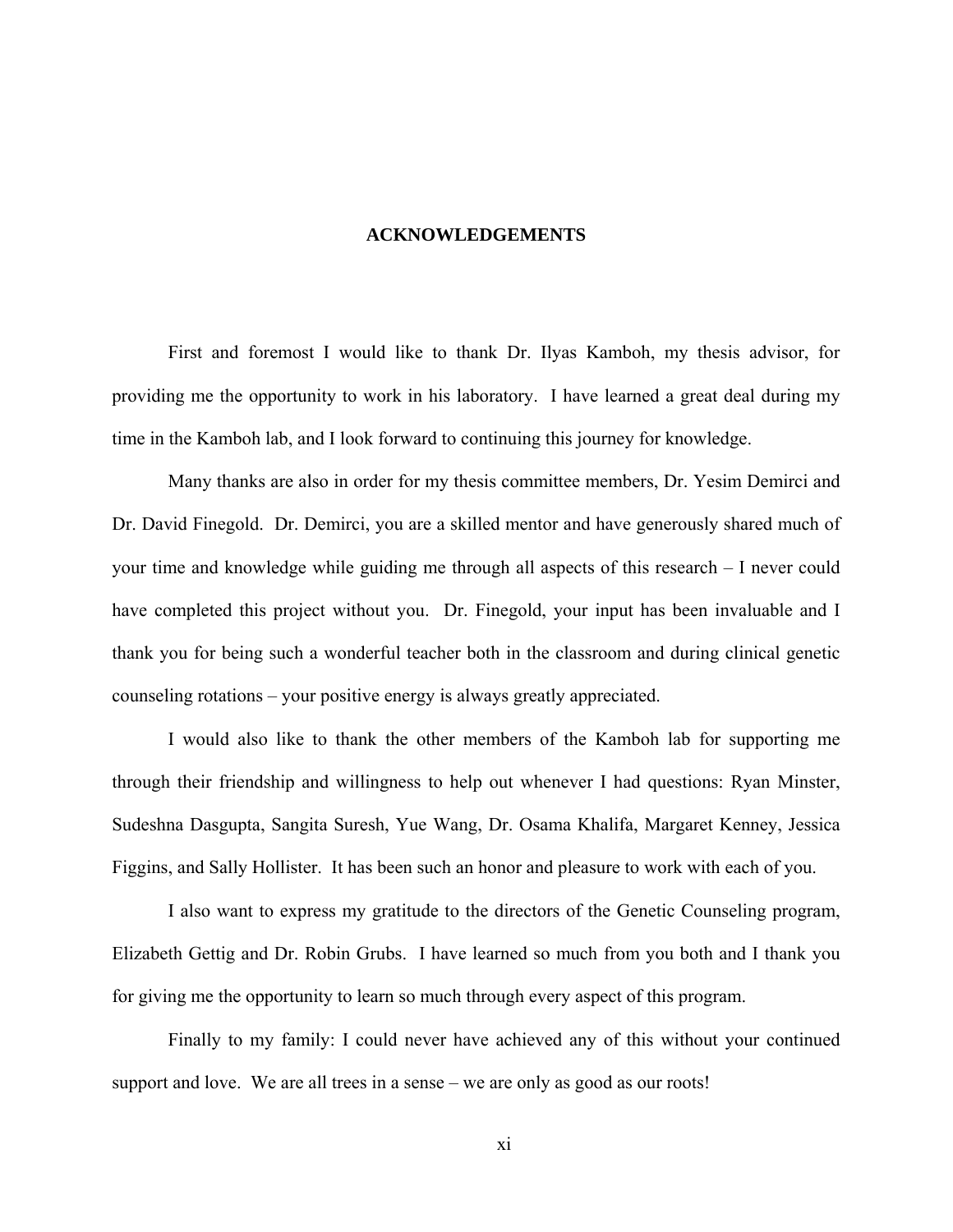#### <span id="page-11-0"></span>**1.0 BACKGROUND AND SIGNIFICANCE**

## **1.1 INTRODUCTION TO LUPUS**

Systemic lupus erythematosus (SLE or lupus) is a multifactorial, chronic autoimmune disorder characterized by complex pathophysiology involving many organ systems, including dermatologic, renal, central nervous system (CNS), hematologic, musculoskeletal, cardiovascular, pulmonary, the vascular endothelium, and gastrointestinal. Symptoms include malar or discoid rash, photosensitivity, oral ulcers, arthritis, serositis, renal complications, neurologic disorder, hematologic involvement, or the presence of antinuclear antibodies (ANA). SLE presents in periods of flares (an acute increase in symptoms) and remission (Trethewey, 2004).

Lupus is a relatively common disease, affecting an estimated 500,000 or more Americans (Trethewey, 2004). The overall incidence is in the range of 1.8-7.6 cases per 100,000 per year in the United States, with variable incidence worldwide. The epidemiology of SLE is striking in that 80% of cases are women between the ages of 15 and 45 (essentially those of childbearing age). Studies have shown that women taking oral contraceptives or hormone replacement are at increased risk to develop SLE, suggesting a hormonal role in disease etiology. The male to female ratio is 9:1. Although SLE appears in all ethnic groups, it is more common among certain populations – it is three times more common in African Americans (about 1:250 incidence) than in Caucasian Americans (about 1:1000 incidence) (Lamont, 2006).

A genetic component of lupus is supported by the fact that the disease is more likely to occur among first-degree relatives (familial prevalence of 10-12%), and concordance rates are

1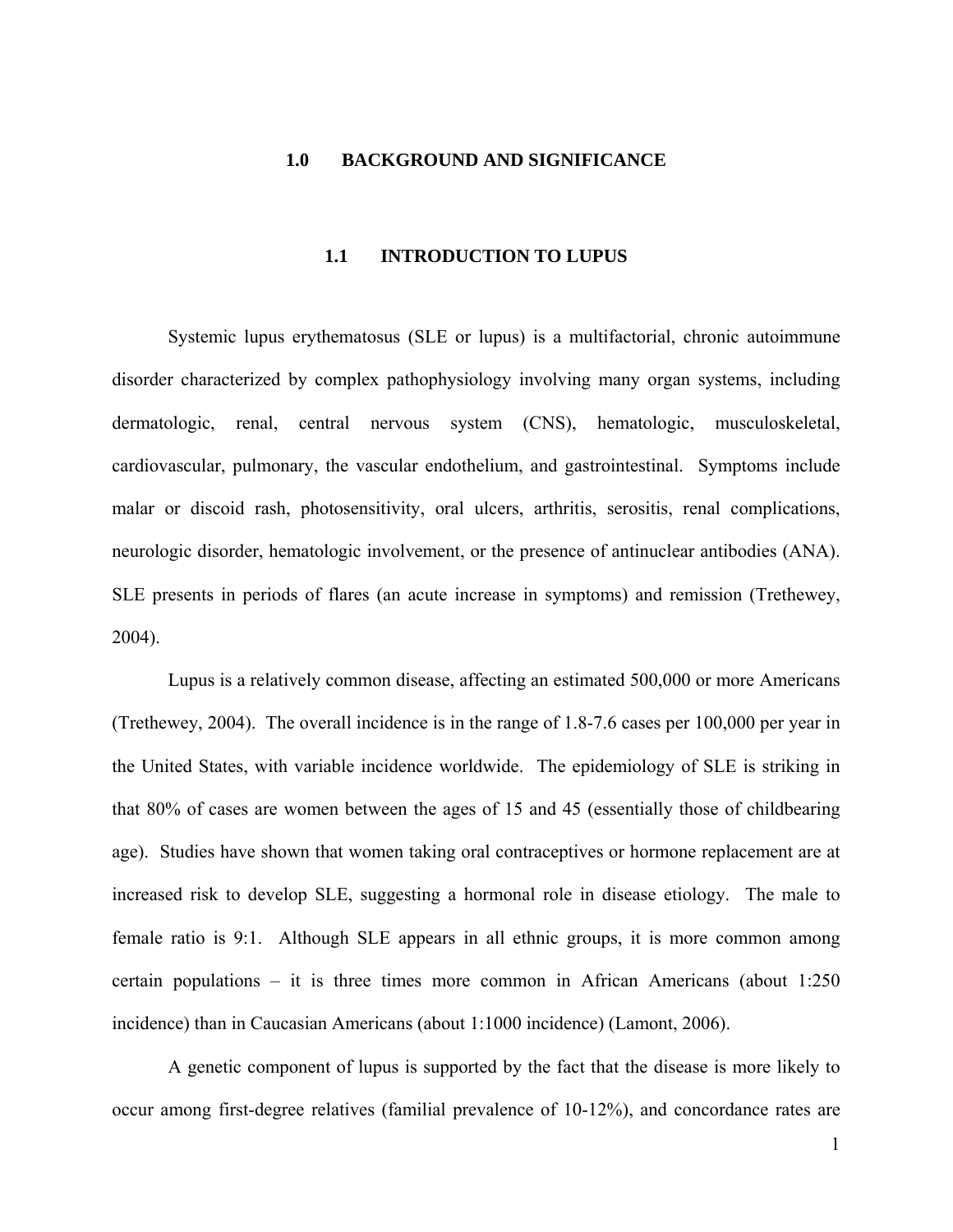higher in monozygotic twins (24-58%) than in dizygotic twins (2-5%) (Brent, 2007). The risk of an SLE sibling compared to the general population risk has been reported between 20-40 (Nath et al. 2004). These concordance rates, however, are relatively low, suggesting that environmental factors also play a role in the onset of disease.

Autoantibodies, circulating immune complexes, and T lymphocytes all contribute to the expression of SLE in the different organs and cell types. Autoantibodies are produced against various antigens, including nuclear, cytoplasmic, and blood cell surface antigens, which in turn leads to accumulation of immune complexes within the blood vessel walls and subsequent symptoms (Trethewey, 2004).

Although the prognosis of SLE patients has improved over time, the 10-year survival rate is about 80% and the 20-year survival rate is about 70%. Early deaths are often caused by active disease, while atherosclerosis and acute myocardial infarction are among the most common causes of mortality later in the disease course (Urowitz, 1976). Lupus nephritis and infection are leading causes of death at any stage of SLE. Other causes of morbidity and mortality include antiphospholipid syndrome (APS), carditis, pneumonitis, pulmonary hypertension, stroke, myocardial infarction, and cerebritis – all of which may lead to thrombosis (Lamont, 2006).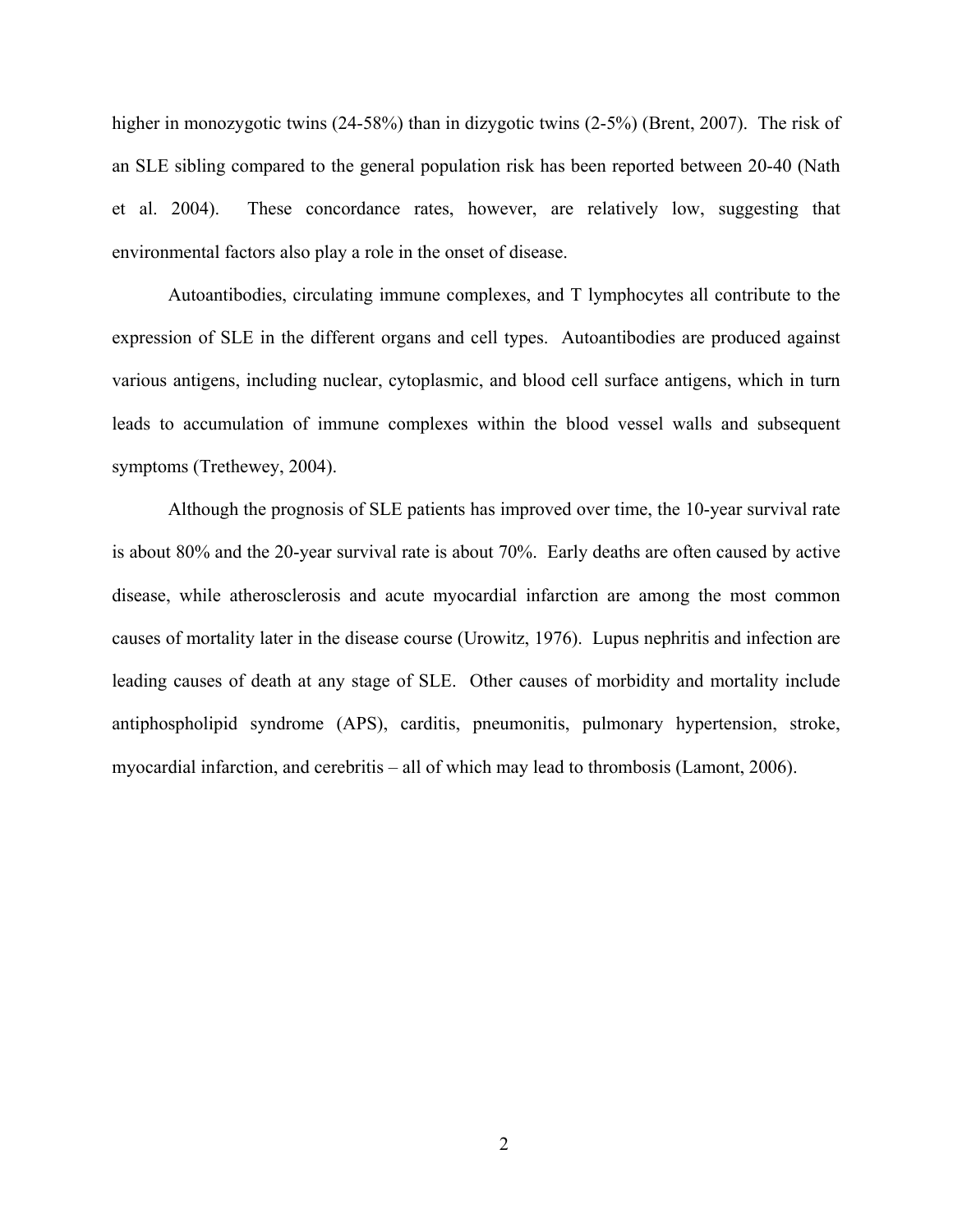## **1.2 RENAL MANIFESTATIONS OF SLE**

<span id="page-13-0"></span>One of the more severe manifestations of SLE, lupus nephritis, usually develops within five years of a diagnosis based on the American College of Rheumatology classification criteria. The prevalence of clinical renal involvement in persons with SLE is estimated to be 30-90%, with severity and prevalence estimates of lupus nephritis tending to be higher in the Black and Asian populations and in children (Brent, 2007).

The pathogenesis of lupus nephritis is due largely in part to the production of autoantibodies directed against nuclear elements, which form immune complexes. In the kidneys, deposition of these immune complexes initiates an inflammatory response by activating the complement cascade and recruiting inflammatory cells. Histological evidence of lupus nephritis is present in most patients with SLE, even if they do not have clinical symptoms of renal disease (Brent, 2007).

Results from a study by Matsuda et al. (1993) suggested that patients with SLE were positive for apoH-dependent anticardiolipin (aCL), while lupus anticoagulant (LAC) and apoHindependent aCL were produced in patients with end-stage renal disease (not related to SLE), especially those on hemodialysis. A study by Frostegård et al. (2005) showed that SLE patients with cardiovascular and renal involvement had more oxidized epitopes on low-density lipoproteins (LDL) compared with controls. Furthermore, aCL in these patients recognized epitopes generated during lipid peroxidation. Therefore, "neo" self antigens on lipoproteins, generated during oxidation, are present in SLE and may be of importance for the development of premature cardiovascular disease and possibly also for other autoimmune phenomena observed in SLE.

3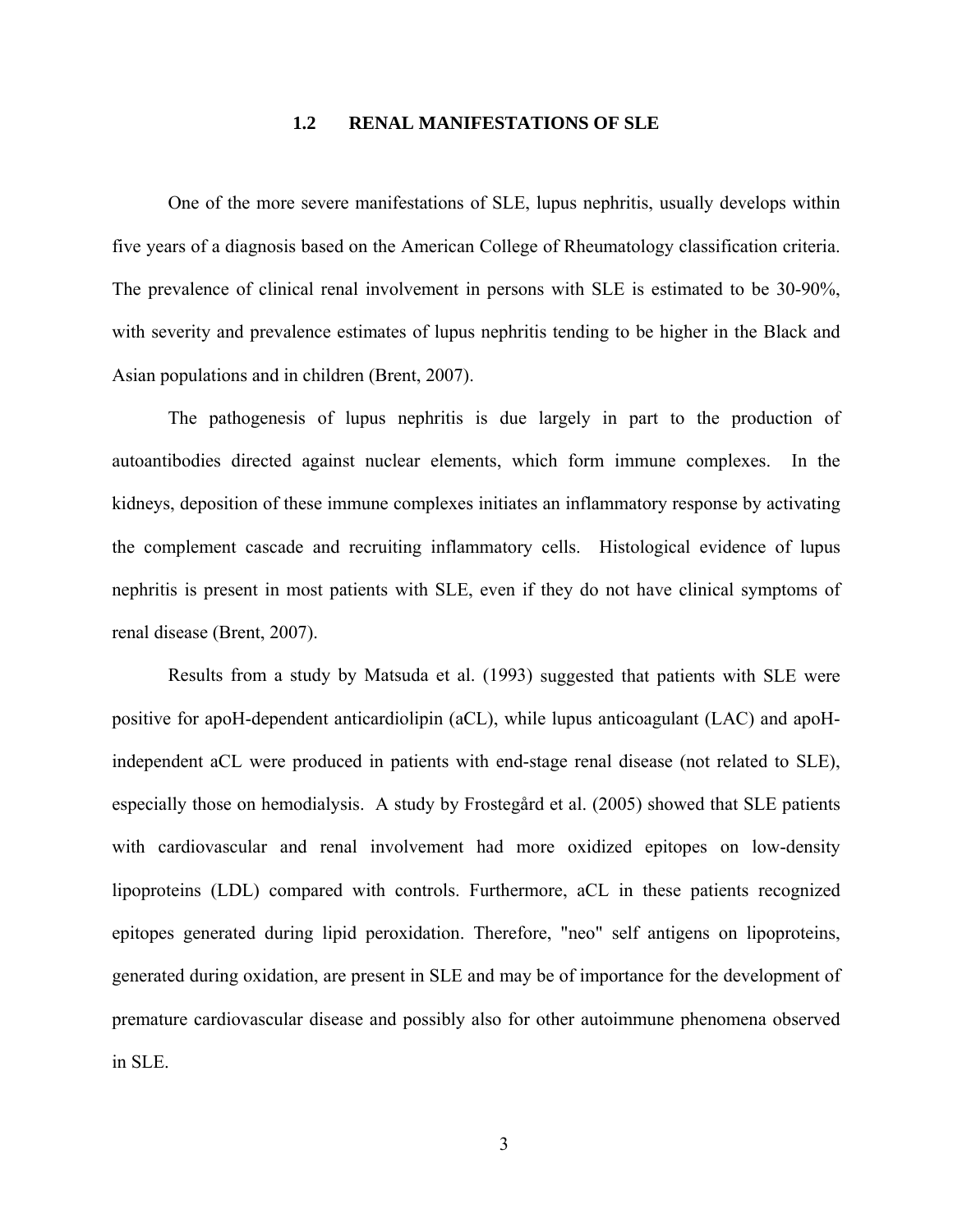## **1.3 CARDIOVASCULAR MANIFESTATIONS OF SLE**

<span id="page-14-0"></span>Cardiovascular involvement is frequently reported in SLE patients, with estimates ranging from 6.1 to 8.9 percent of cases (Manzi, 1997). In a study by Manzi et al. (1997), a sample of 35-44 year old women with SLE was found to have an incidence of myocardial infarction 50 times higher than the general population. Such an increase in premature cardiovascular disease is thought to be attributable to multiple factors, including underlying vascular inflammation and arterial wall injury, corticosteroid use, renal disease, hypertension, antiphospholipid antibodies and thrombosis – all of which are common in women with SLE.

Several studies have also reported atherosclerotic vascular disease as a major finding in SLE women with cardiovascular events. Treatment with corticosteroids, renal disease, and hypertension are thought to play a role in the atherosclerotic process in these women. One study, however, showed that these "Framingham risk factors," as they are called, failed to serve as a sufficient explanation for the accelerated atherosclerosis observed (Esdaile, 2001).

Atherosclerosis is a progressive condition that begins with the formation of macrophagederived foam cells. Foam cells are created when circulating lipoproteins, mainly from proatherogenic low-density lipoproteins (LDL), are taken up by macrophages. Before these LDLs can be taken up by macrophages, however, they must be modified. One such modification process is peroxidation, or the conversion of LDL to oxidized LDL (oxLDL) which is taken up by scavenger receptors. Thus, excessive intracellular accumulation of oxLDL encourages plaque (atheroma) formation (Ross, 1999; Matsuura, 2006).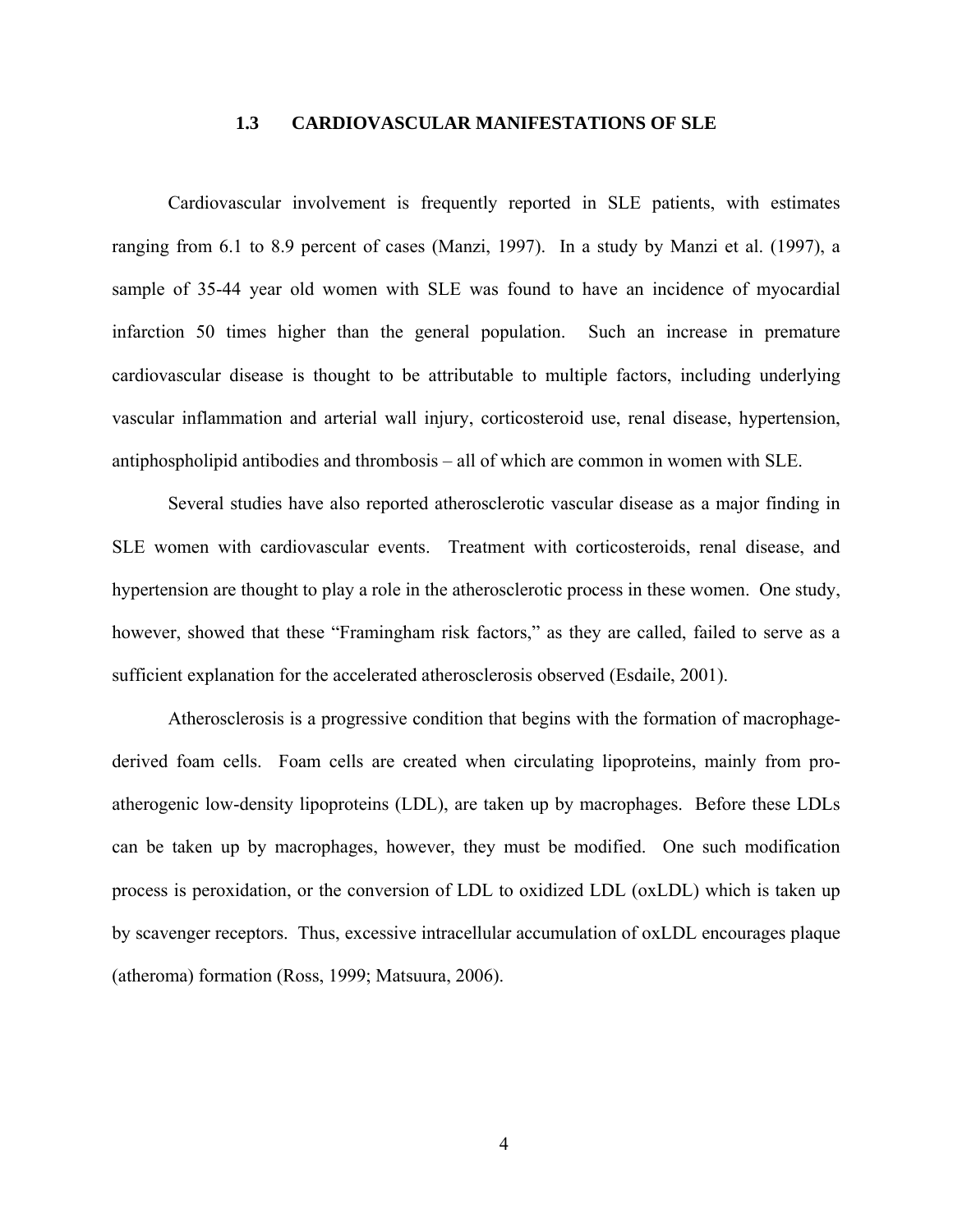<span id="page-15-0"></span>

**Figure 1. Enlarged views of atherosclerosis (Keller, 2004)** 

#### **1.4 ATHEROSCLEROSIS AND APOH**

Apolipoproteins associate with lipoproteins and are integrated in lipoprotein particles such as LDL, high density lipoproteins (HDL), very low density lipoproteins (VLDL), and chylomicrons (CM). The focus of this study is on human apolipoprotein H (APOH gene, apoH protein), also referred to as β<sub>2</sub>-glycoprotein I (β<sub>2</sub>-GPI). This well-characterized apoH protein is a constituent of triglyceride rich lipoproteins in human lymph and plasma and is thought to play a role in triglyceride metabolism, via activation of lipoprotein lipase (Polz, 1979; Nakaya, 1980). ApoH is responsible for 17% of the composition of HDLs, 16% of CMs and VLDLs, and 2% of LDLs (Lozier et al. 1984).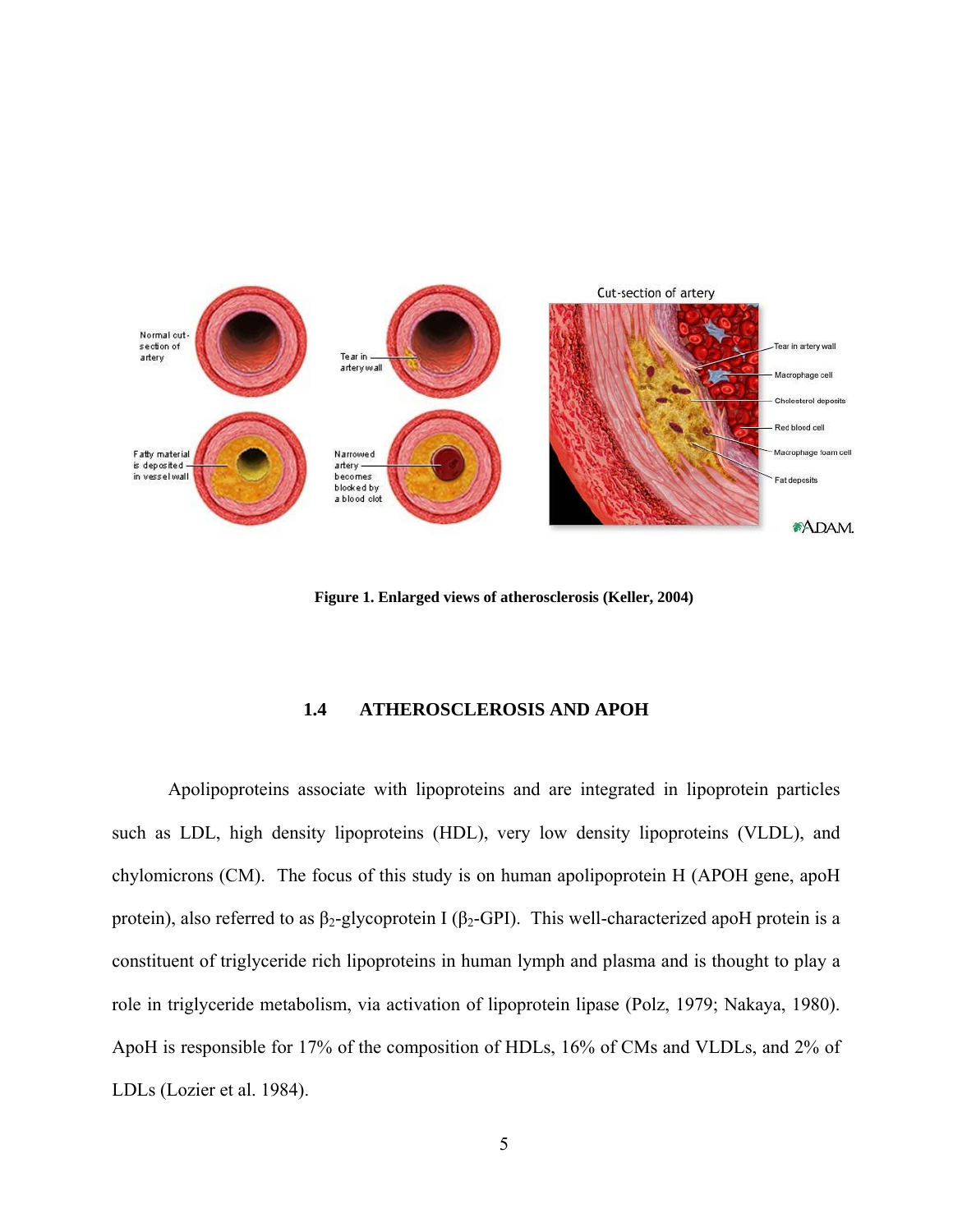There is also evidence that apoH binds to platelets and regulates adenylate cyclase activity (Schousboe, 1980). Moreover, apoH has been shown to be involved in cholesterol transport, foam cell formation, and consequently atherosclerosis. Lin et al. (2001) showed that apoH has an "antioxidant"-like effect on LDL oxidation; by increasing cholesterol efflux and decreasing cholesterol influx, apoH decreases cellular accumulation of cholesterol. In addition, Lin et al. (2001) reported that apoH inhibits the translocation of cholesterol from extracellular pools to macrophages, thus possibly lending to the prevention of atherosclerosis.

Further evidence that apoH may be an anti-atherogenic protein was provided by a study by Hasunuma et al. (1997) that suggested a dual role of apoH in the uptake of oxLDL by macrophages. This study demonstrated that apoH inhibits the uptake of oxLDL in the absence of anticardiolipin (aCL), while the binding of oxLDL was significantly increased by the simultaneous addition of human apoH and monoclonal aCL, indicating an atherogenic effect.

ApoH is known to be the actual target antigen for clinically relevant antiphospholipid antibodies such as aCL (Hunt et al. 1992). Certain groups of aCLs (anti-apoH antibodies) exert lupus anticoagulant (LAC) activity and disrupt the function of vascular endothelial cells. Lupus anticoagulants, antibodies against anionic phospholipids or associated proteins which inhibit phospholipid-dependent blood coagulation, are often found in patients with SLE. Takeya et al. (1997) showed that anti-apoH monoclonal antibodies (mAbs) enhance the binding of apoH to phospholipids, thus exerting LAC activity. This congregation of apoH molecules on the surface of phospholipids is thought to cause rigidness of the phospholipid surface and to subsequently reduce the lateral mobility of clotting factors toward the prothrombinase complex on this surface. Further evidence of this theory was provided by a study that showed antiphospholipid antibodies may promote thrombosis at the locations where fetal cells make contact with maternal blood and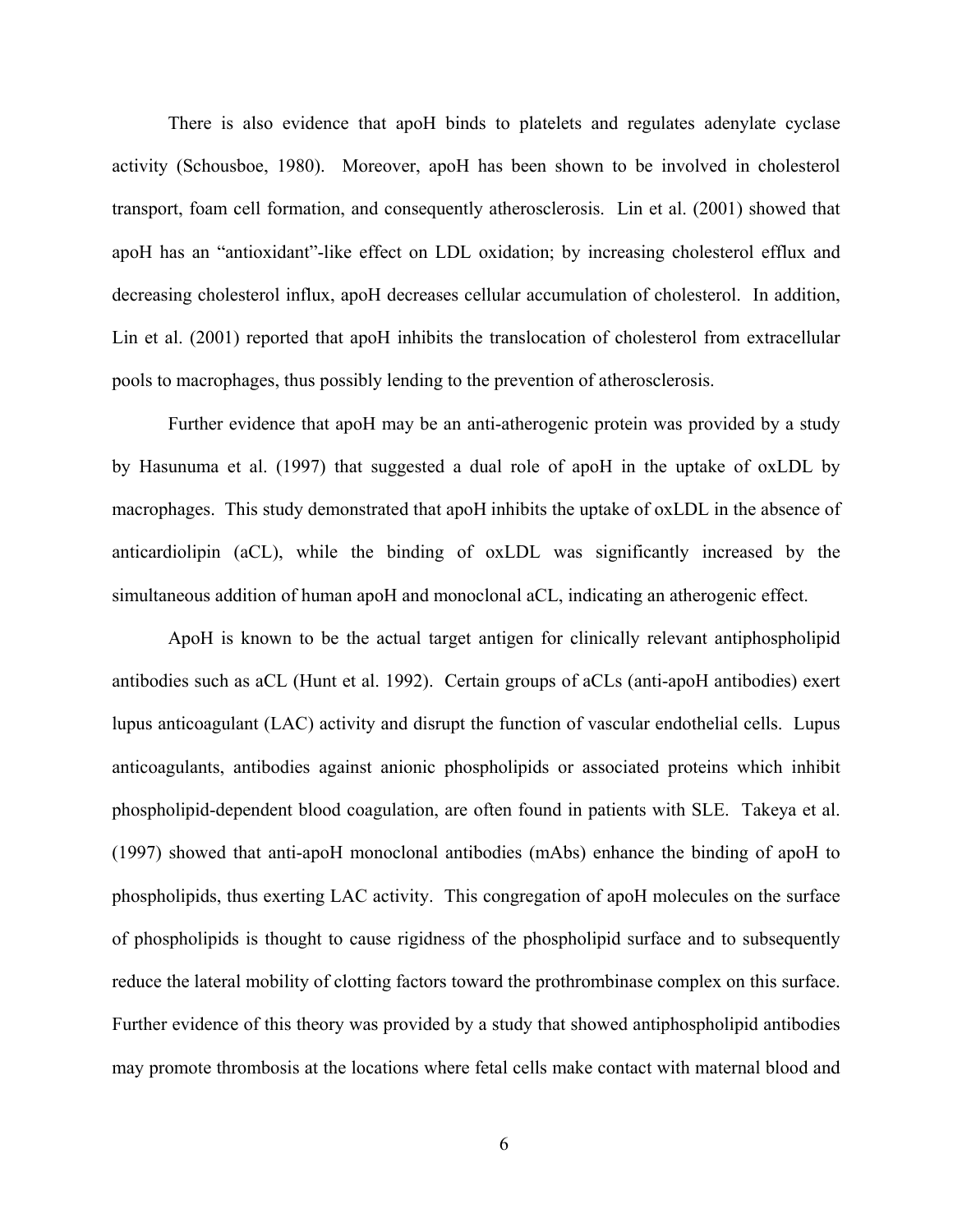<span id="page-17-0"></span>where vascular endothelial cells are exposed to circulating blood by reducing the levels of annexin V and accelerating the coagulation of plasma on cultured trophoblasts and endothelial cells (Rand et al. 1997). This process may be relevant to thrombosis and pregnancy loss in patients with antiphospholipid syndrome (APS), a condition that occurs with relative frequency in patients with SLE.

## **1.5 ANTIPHOSPHOLIPID SYNDROME (APS) AND ApoH**

Antiphospholipid syndrome (APS) is one of the most common causes of hypercoagulability in the general population (Ginsburg et al. 1992). Primary APS occurs in the absence of underlying disease, while secondary APS may occur in the context of autoimmune disorders such as SLE. APS is characterized by elevated serum levels of antiphospholipid antibodies (APA), venous or arterial thromboembolic events, or pregnancy morbidity (Hanly, 2003).

Antiphospholipid antibodies include a heterogeneous family of immunoglobins. They may be produced transiently and in low concentrations in up to 5% of healthy individuals. However, APA are found in higher frequency and concentration in individuals with autoimmune and other conditions such as syphilis, HIV, and other infections and malignancies (Levine et al. 2001). APA are present in up to 50% of SLE patients (Carsons, 2004). The most common APA that are clinically detected for APS are aCL and LAC, which studies have estimated to be present in 12%-30% and 15%-34% of SLE patients, respectively (Hanly, 2003). These APA recognize phospholipid binding proteins such as apoH and prothrombin. Further, the autoimmune aCL from patients with SLE and APS requires apoH as a cofactor in order to bind to cardiolipin (CL)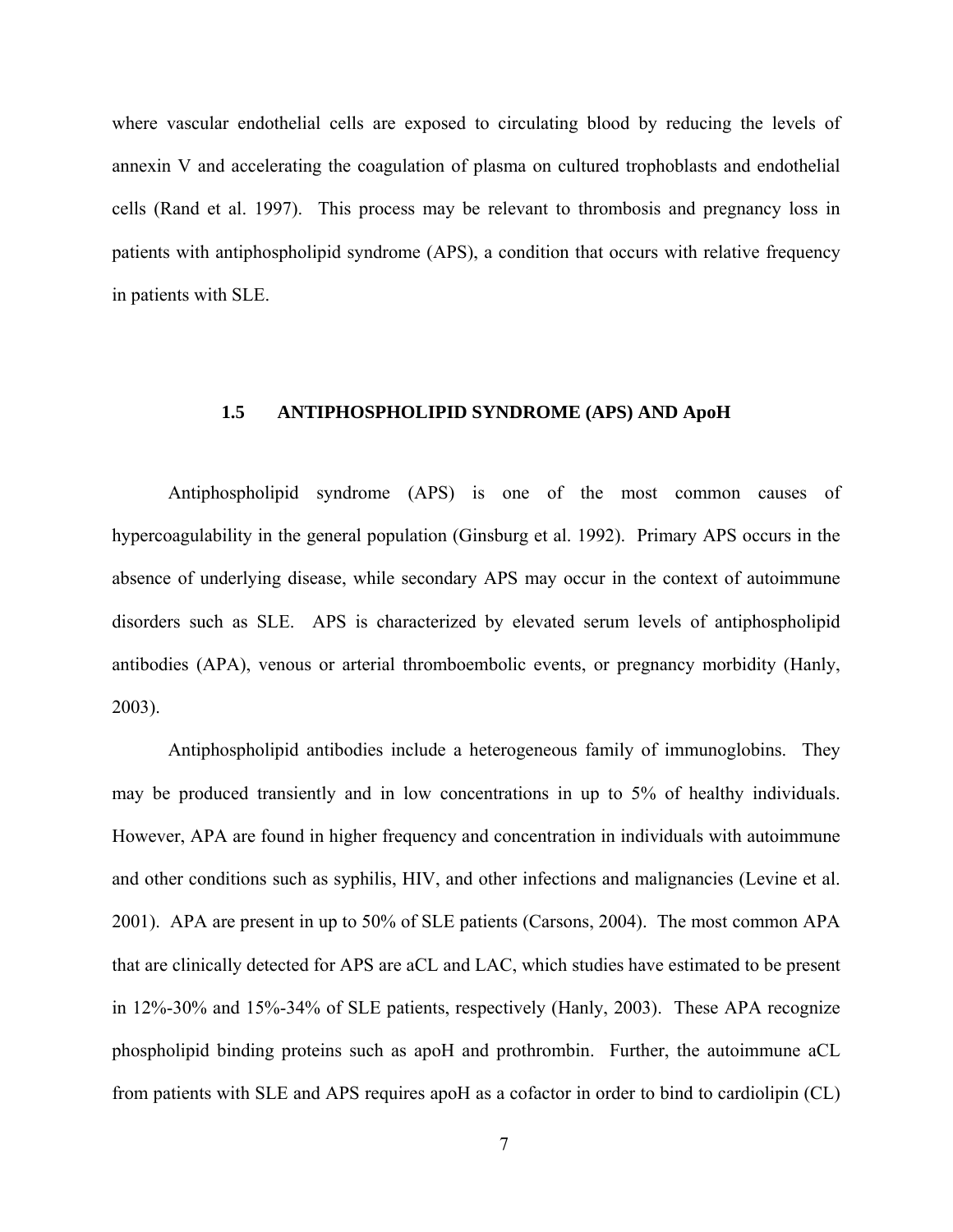<span id="page-18-0"></span>directly (as opposed to aCL binding directly to CL in patients with various infectious diseases and low incidence of thrombosis) – this is termed apoH-dependent aCL (Matsuura at al. 2006).

It has been shown by RT-PCR analysis that apoH mRNA is expressed in several cells which are targeted by autoantibodies in APS, such as endothelial cells, astrocytes, neurons, and lymphocytes. These cell types were found to be immunoreactive to anti-apoH mAbs in the same study by immunofluorescence technique, indicating an antigenic function of apoH in APS (Caronti et al. 1999). ApoH has also been found to be expressed in the liver and in enterocytes (gastrointestinal cells) at both the mRNA and protein levels (Averna et al. 1997).



**Figure 2. Pathogenic mechanism in antiphospholipid syndrome (Hanly, 2003)**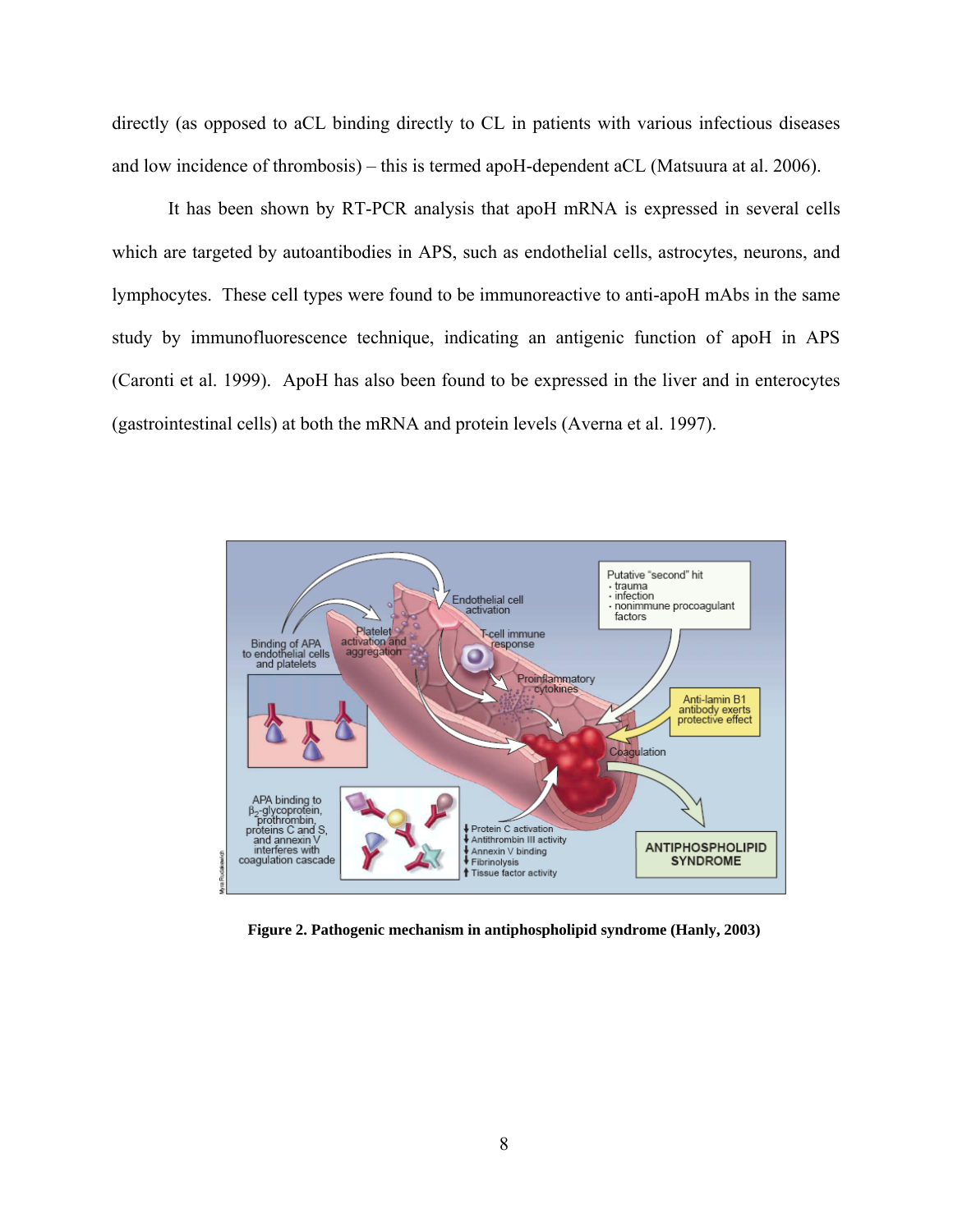## **1.6 MOLECULAR ASPECTS OF ApoH**

<span id="page-19-0"></span>ApoH is a single-chain 50-kDa glycoprotein composed of 326 amino acids that exists in both a free form and in combination with lipoprotein particles (Lozier et al. 1984). Schwarzenbacher et al. (1999) determined the crystal structure of  $\beta_2$ -GPI and revealed that there are five domains, including four complement control protein (CCP) modules and a positively charged fifth C-terminal domain, arranged like beads on a string to form a J-shaped molecule (Figure 3). This fifth domain is capable of binding negatively charged substances such as phospholipids, platelets, and viral proteins.



Figure 3. The secondary structure of apoH shown as a ribbon drawing (Schwarzenbacher et al. 1999)

The chromosomal location of APOH is 17q23-17q24. The gene is 18kb long and contains 8 exons. Exon 1 contains the 5′ untranslated region (5′UTR) and the signal peptide coding sequences. The transcriptional initiation site (said to be at  $+1$ ) is located 31bp upstream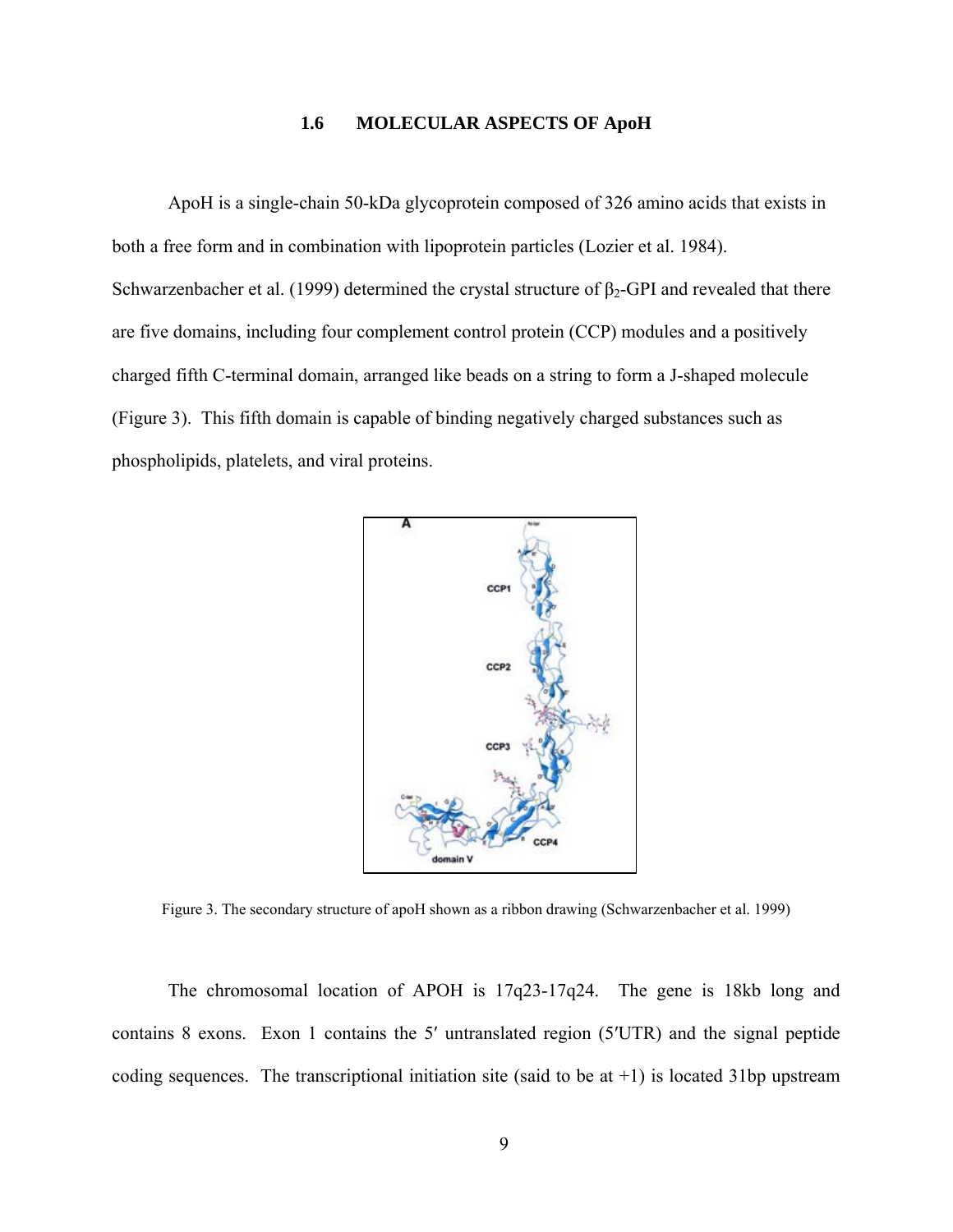<span id="page-20-0"></span>of the translational start codon. Exons 2 through 7 code for short consensus repeats (SCRs). SCRs 1, 3, 4, and 5 are coded by exons 2, 5, 6, and 7, respectively, while SCR2 is coded by exons 3 and 4. Exon 8 encodes the 3′UTR, stop codon, and C-terminus (Okkels et al. 1999).

#### **1.7 APOH POLYMORPHISMS**

Several studies have successfully identified functional polymorphisms in APOH, particularly in the coding regions. Sanghera et al. (1997b) identified two common structural missense mutations in the fifth domain which prevent apoH from binding to negatively charged phosphatidylserine (PS). These mutations are located at Trp316Ser (TGG  $\rightarrow$  TCG), and Cys306Gly (TGC  $\rightarrow$  GGC). Mehdi et al. (2000) went on to describe how these missense mutations disrupt binding of apoH to CL.

In 1993, Steinkasserer et al. described a missense mutation in APOH exon 7 at Val247Leu (GTA  $\rightarrow$  TTA). Takada et al. (2003) investigated the impact of this 247Leu allele and a splice-site mutation of the LD receptor (LDLR) gene on familial hypercholesterolemia by performing an intra-familial correlation analysis in an eight-generation extended family, in which members were affected with either type IIa hyperlipoproteinemia (HLPIIa), type IIb hyperlipoproteinemia (HLPIIb), or no disease. All family members with HLPIIb were found to have both the deleterious LDLR allele and an apoH 247Leu allele, whereas all members with HLPIIa had the defective LDLR allele and the apoH 247Val allele. The results of this study indicate that the Val247Leu mutation in apoH plays a role in modifying the phenotype of FH in individuals with an LDLR mutation.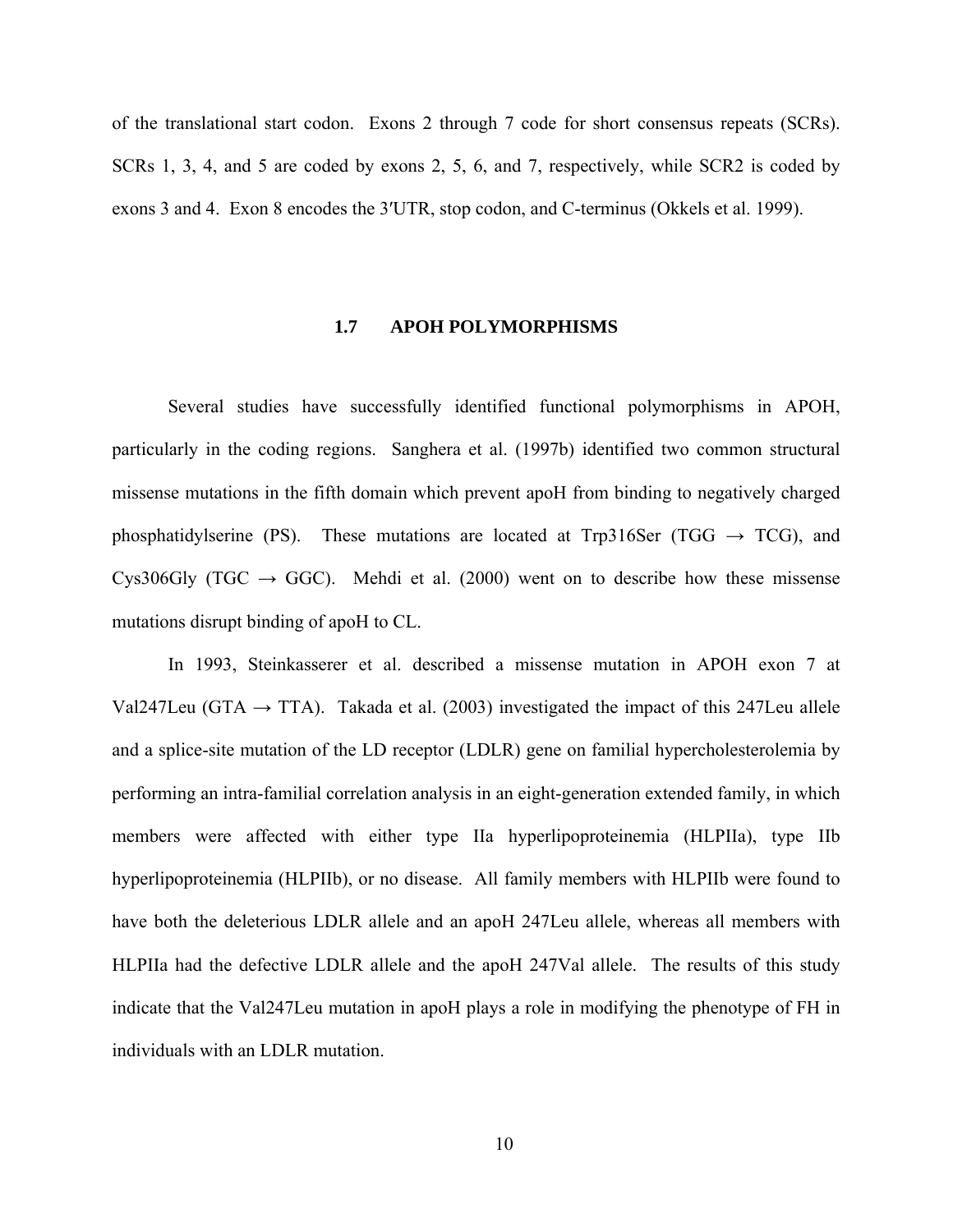The APOH gene has been shown to have structural polymorphism with five alleles: APOH<sup>\*</sup>1, APOH<sup>\*</sup>2 (the most common), APOH<sup>\*3<sup>W</sup> and APOH<sup>\*3B</sup> (based on reactivity with an</sup> APOH monoclonal antibody in whites and blacks, respectively), and APOH\*4 (only found in an African American population (Kamboh et al. 1988). Significant inter-racial differences in the frequencies of these alleles has been observed. The molecular basis for the apoH protein polymorphism has now been analyzed to some extent. Four mutations in exon 5, which codes for the third domain of apoH, were identified, including a point mutation at Ser140Ser (TCA  $\rightarrow$ TCG) and missense mutations at Ile122Thr (ATC  $\rightarrow$  ACC), Arg135His (CGT  $\rightarrow$  CAT), and Ala141Asp (GCT  $\rightarrow$  GAT). A point mutation at the intron 4/exon 5 junction at the location of  $-10$  (A  $\rightarrow$  C) was also identified (Kamboh et al. 2004). The three missense mutations were shown to decrease CL binding with apoH, suggesting that the third domain plays a role in this function. Interestingly, these mutant alleles at codons 122, 135, and 140 were found to be in significant linkage disequilibrium with the common polymorphism at codon 247.

Several missense mutations were found by Kamboh et al. (2004) to correspond to APOH alleles in haplotype combination:  $APOH*3$  (122Thr/135His),  $APOH*3^B$ (122Thr/135His/141Asp), and APOH\*3W (122Thr/135His/316Ser). Further, two missense mutation in codon 3 (Ser88Asn) and codon 316 were found to correspond to APOH\*1 and APOH\*3, respectively (Sanghera et al. 1997a; 1997b). The previously identified mutations at codon 247 and codon 306 have not been found to be associated with a particular apoH protein polymorphism. Based on the results of an analysis of the evolutionary pathway of APOH haplotypes, Kamboh et al. (2004) proposed a revised nomenclature of the alleles. In this new naming system, the original APOH<sup>\*3B</sup> is now APOH<sup>\*3</sup> and the original APOH<sup>\*4</sup> is now  $APOH*3^B$ .

11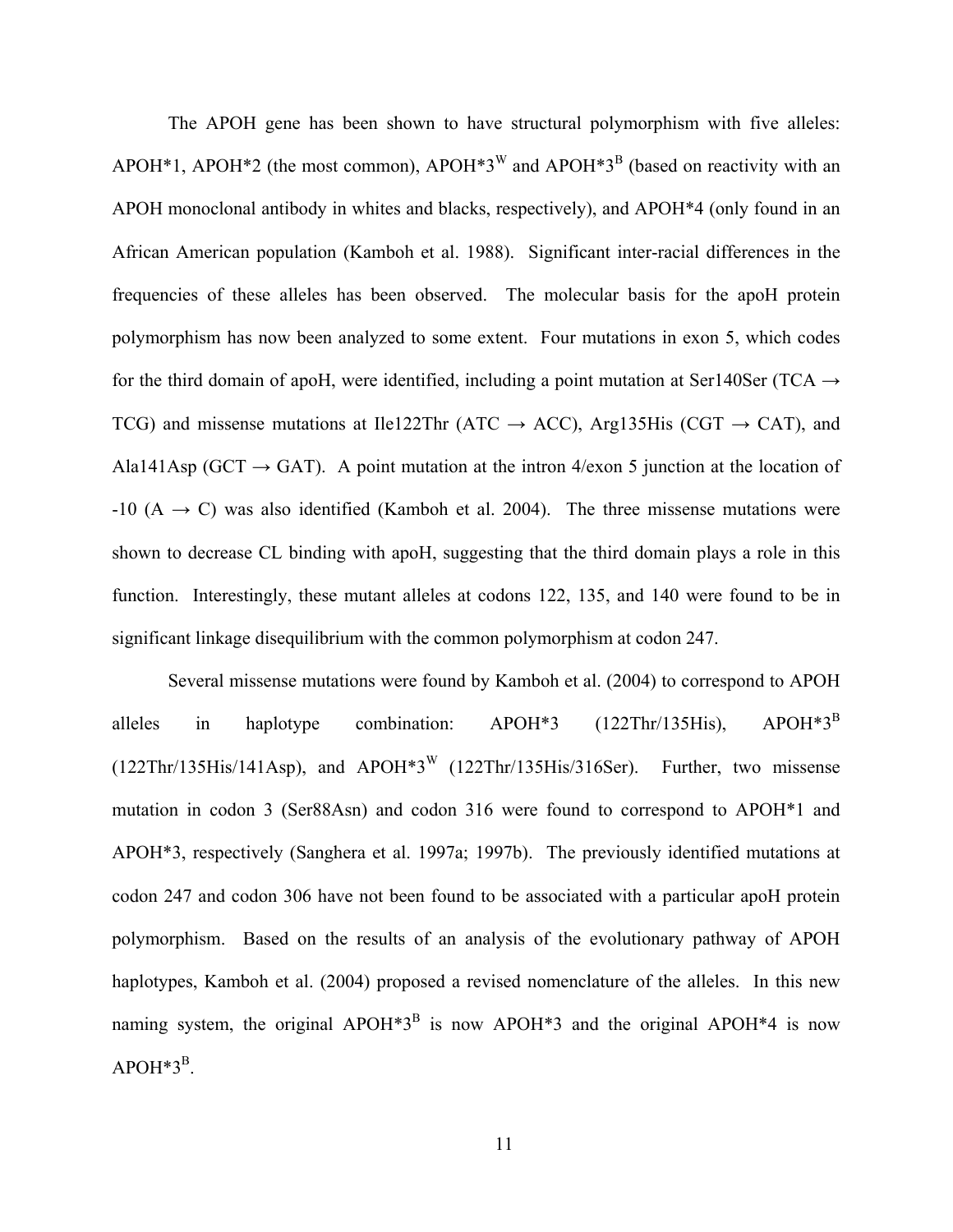#### **1.8 APOH TAG SNPS**

<span id="page-22-0"></span>Single nucleotide polymorphisms (SNPs) are single base pair differences in a genetic sequence that are relatively common (defined as more than 1% of individuals in a population). It is estimated by the International HapMap project that SNPs occur in our genome with a frequency of about one in every 1,200 bases.

SNPs that are in close proximity to each other tend to be inherited together. Such clusters of SNPs are termed haplotypes. "Tag" SNPs are a set of SNPs that uniquely identify a particular haplotype. This project aims to genotype select Tag SNPs in APOH in order to delineate any possible associations between our population of SLE patients, renal disease, race, APA involvement, and APOH haplotypes. If individuals with SLE, renal disease, or APA tend to share a particular haplotype, variants contributing to the disease might be somewhere within or near that haplotype.

The functional polymorphisms that have been identified in previous studies of APOH have been located in the coding regions of the APOH gene. However, it is also possible for polymorphisms in the non-coding regions of a gene to have an impact on phenotype. For example, recent findings have indicated that a polymorphism (G/A) in intron 4 of the programmed cell death 1 (PDCD1) gene may be associated with sporadic SLE risk (Sanghera et al. 2004). In addition, a SNP (T/G) at position -93 in the promoter region of the lipoprotein lipase gene was shown by Hall et al. (1997) to impact triglyceride levels – individuals who were homozygous for the T allele were reported to have lower triglyceride levels.

For this study, nine Tag SNPs were analyzed, five of which are located in introns, one in the promoter region, one in the 3′UTR, one in the 3′ flanking region, and one in the coding region. Three additional non-synonymous coding SNPs were also included in this analysis. A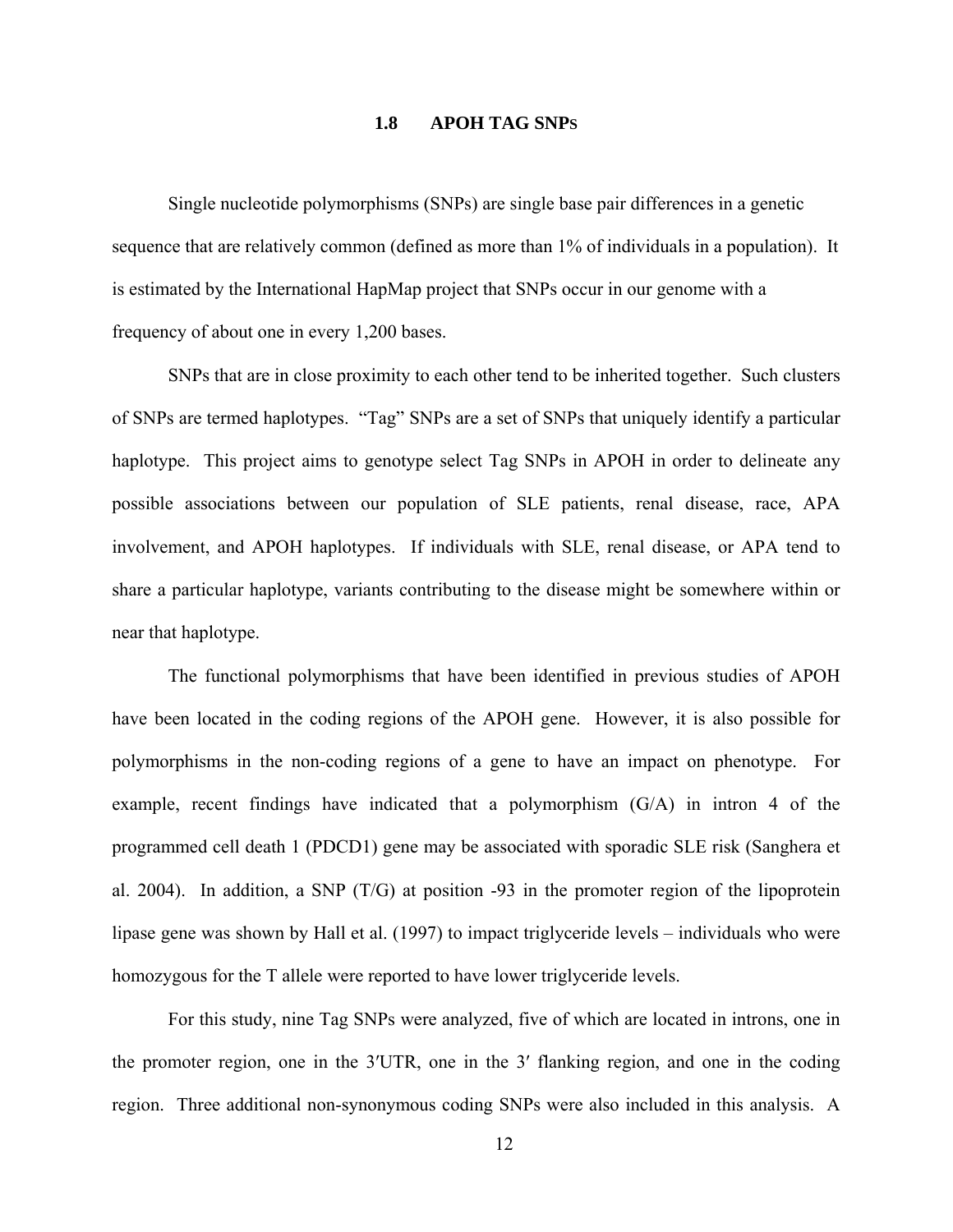<span id="page-23-0"></span>summary of information about these SNPs is included in Table 1. The University of Washington-Fred Hutchinson Cancer Research Center group has sequenced the APOH gene and identified 146 SNPs (http://pga.gs.washington.edu/data/apoh/). Information about the minor allele frequencies (MAF) of these SNPs in populations of European and African descent has been reported and is included for the SNPs relevant to this study in Table 1. The MAF for *APOH*/rs1801689 is marked with an '\*' because these percentages were not available from the Seattle SNP database. MAF for *APOH*/rs1801689 was obtained from the International HapMap project (http://www.hapmap.org). For each SNP, the reference SNP (refSNP) ID from NCBI is also listed, along with the corresponding nucleotide substitution. The nine TagSNPs are marked in blue font (Table1).

| Db SNP ID | <b>APOH</b><br>Location | <b>Seattle SNP Site</b> | <b>SNP</b>         | <b>MAF</b> in<br><b>Whites</b> | <b>MAF</b> in<br><b>Blacks</b> |
|-----------|-------------------------|-------------------------|--------------------|--------------------------------|--------------------------------|
| rs3760292 | Promoter                | $-643$                  | T>C                | 17%                            | 17%                            |
| rs8178826 | Intron 2                | 3470                    | A > G              | $5\%$                          | $0\%$                          |
| rs8178839 | Intron 4                | 7381                    | T>G                | 7%                             | 17%                            |
| rs8178847 | Exon 5                  | 10059                   | G>A                | $7\%$                          | $5\%$                          |
|           |                         | (Codon 135)             | (Arg > His)        |                                |                                |
| rs8178848 | Intron 5                | 11251                   | G>A                | 5%                             | 3%                             |
| rs2873966 | Intron 6                | 14905                   | G>A                | 22%                            | 19%                            |
| rs8178858 | Intron 6                | 15320                   | G>A                | 24%                            | $5\%$                          |
| rs3176975 | Exon 7                  | 16121                   | G>T                | 26%                            | 50%                            |
|           |                         | (Codon 247)             | (Val > Leu)        |                                |                                |
| rs1801689 | Exon 7                  |                         | T>G                | $2.5\%*$                       | $0\%*$                         |
|           |                         | (Codon 306)             | $(Cys\text{-}Gly)$ |                                |                                |
| rs1801690 | Exon 8                  | 18593                   | G>C                | $2\%$                          | $0\%$                          |
|           |                         | (Codon 316)             | (Trp>Ser)          |                                |                                |
| rs6933    | 3'UTR                   | 18648                   | A > G              | 48%                            | 18%                            |
| rs7211492 | 3' Region               | 20246                   | A > G              | 12%                            | 3%                             |

**Table 1.** SNPs used for statistical analysis in this study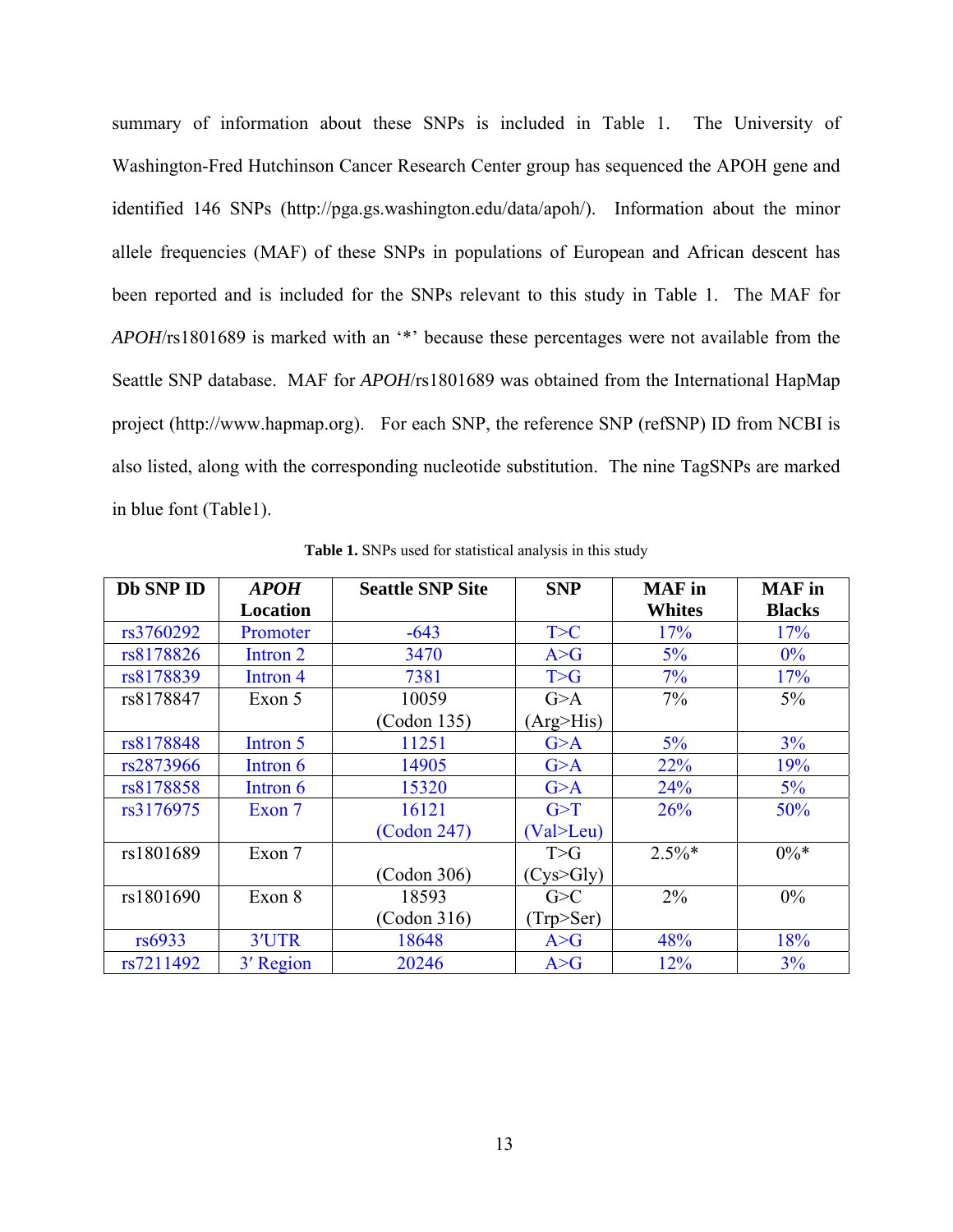#### **1.9 SPECIFIC AIMS**

<span id="page-24-0"></span>The specific aims of this study include the following:

- 1) To determine the allele frequency and genotype distributions of APOH SNPs among white and black subjects from Pittsburgh.
	- *a.*  $H_0$  no significant differences will be observed in the allele frequencies of *APOH SNPs between white and black subjects*
	- *b.*  $H_1$  a significant difference will be observed in the allele frequencies of *APOH SNPs between white and black subjects*
- 2) To determine the association of APOH SNPs with SLE in white and black subjects.
	- *a.*  $H_0$  no association will be observed between APOH SNPs and SLE
	- *b. H1 an association will be found between APOH SNPs and SLE*
- 3) To determine the association of APOH SNPs with renal involvement in white patients and antiphospholipid antibodies (APA) in white and black patients and controls.
	- *a. H0 no association will be observed between APOH SNPs and renal disease or APA in white patients with SLE*
	- *b. H1 an association will be found between APOH SNPs and renal disease or APA in white patients with SLE*
- 4) To determine the association of haplotypes, including nine APOH TagSNPs with SLE in white patients
	- *a.*  $H_0$  no association will be observed between APOH haplotypes and SLE
	- *b. H1 an association will be found between APOH haplotypes and SLE*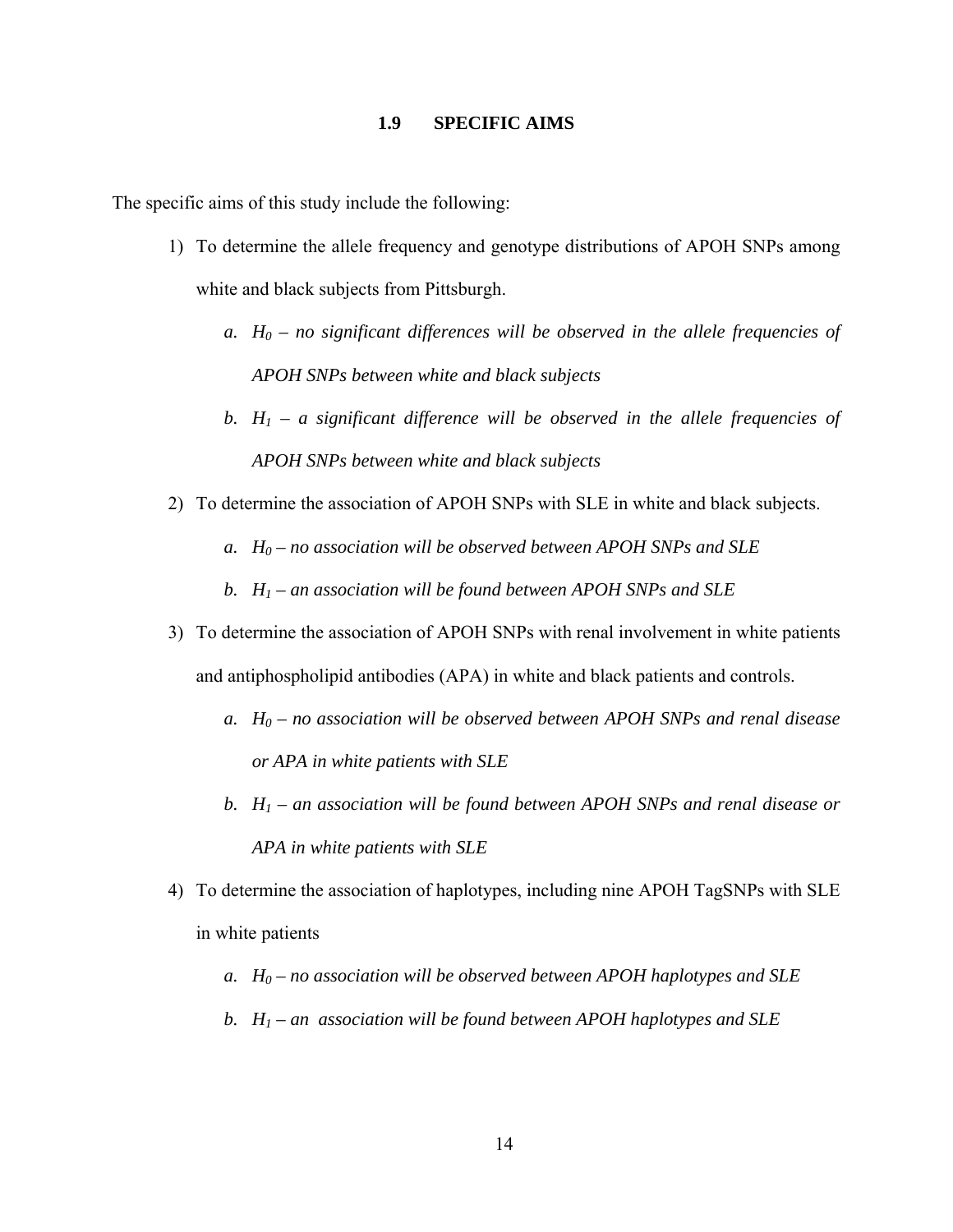#### <span id="page-25-0"></span>**2.0 PATIENTS AND METHODS**

#### **2.1 SUBJECTS**

#### **2.1.1 Sample Populations**

DNA (obtained from leukocytes) and blood sera from 398 women with a diagnosis of SLE were used for analysis in this study. All subjects were recruited through a study by Dr. Susan Manzi, in which the prevalence of cardiovascular disease and other risk factors in women with SLE were evaluated. All of the study participants met the American College of Rheumatology criteria for the classification of SLE (Tan et al. 1982; Hochberg 1997). This cohort consisted of women ranging in age from 18 to 79 years (mean age 43.23 years +/− 11.43 SD). 350 of the women were Caucasian, while 48 were African American. Lupus nephritis was diagnosed in the SLE patients based on either renal biopsy, proteinuria (at least 2 measurements of >0.5 gm/24 hours or 3+ protein by dipstick), or the presence of red blood cell casts (Tripi et al. 2006).

A cohort of 496 control samples from the same geographic location as the SLE group was obtained from the Central Blood Bank of Pittsburgh. These individuals were described as "healthy" and had no apparent history of SLE or related rheumatologic disease. This cohort consisted of women ranging in age from 17 to 81 years (mean age 45.63 years +/− 13.47 SD). 454 of the women were Caucasian, while 42 were African American. The University of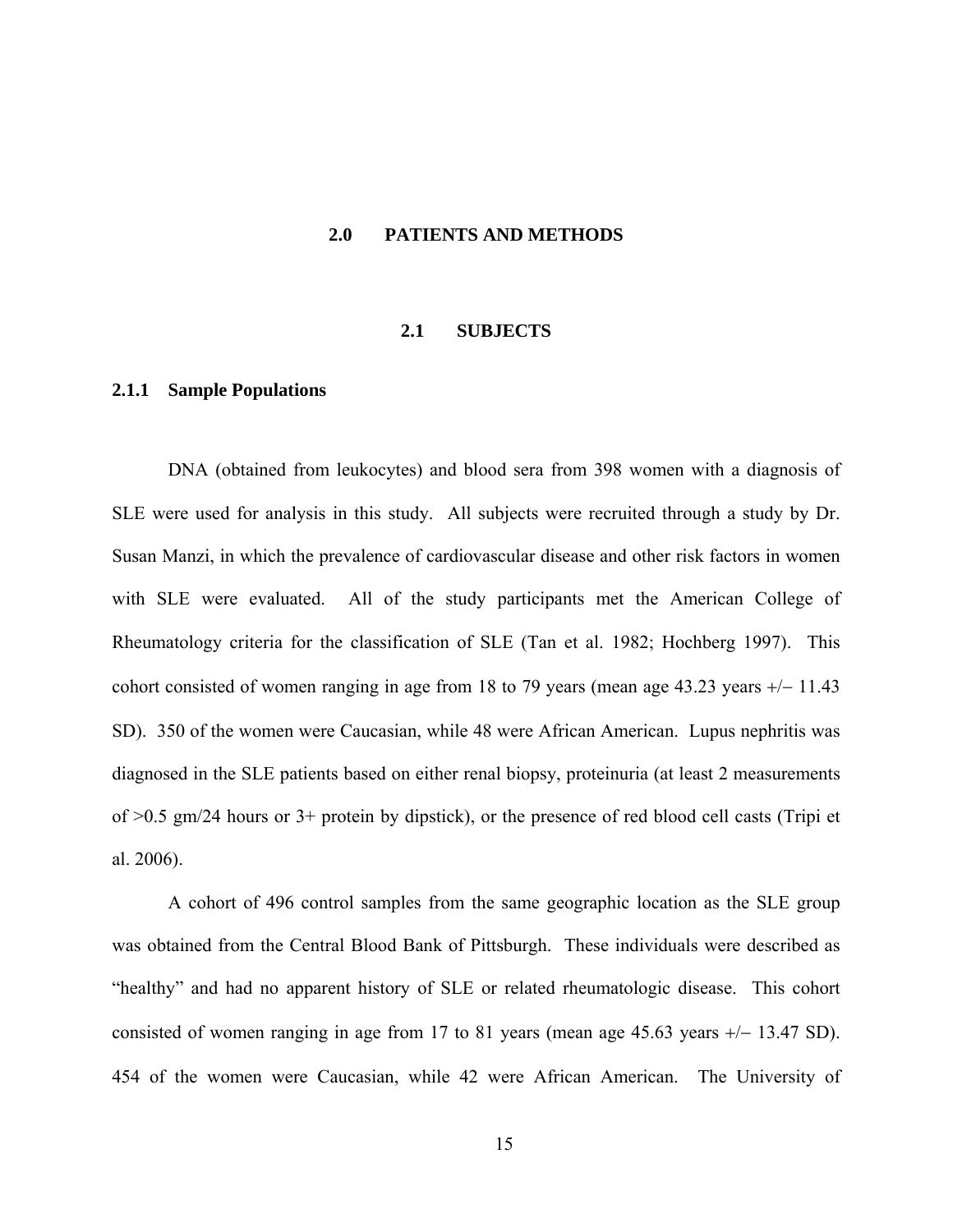<span id="page-26-0"></span>Pittsburgh Institutional Review Board approved this study, and all participants underwent the informed consent process.

#### **2.1.2 Antiphospholipid antibody quantification from patient samples**

Serum samples from all patients and controls were screened in duplicate for the presence of aCL (both IgG aCL and IgM aCL), LAC, and anti-apoH as previously described (Sanghera et al. 2004; Tripi et al. 2006). All subjects who were positive for at least one of these antibodies were considered to be positive for antiphospholipid antibody (APA).

## **2.2 DETERMINATION OF GENOTYPES**

#### **2.2.1 Pyrosequencing**

Polymerase chain reaction (PCR) was used to amplify DNA samples for two TagSNPs (*APOH*/rs8178848 and *APOH*/rs8178826) prior to genotyping by Pyrosequencing. For each sample, DNA was combined with  $10X$  PCR buffer II (Applied Biosystems), 50mM  $MgCl<sub>2</sub>$ (Applied Biosystems), 1.25mM dNTPs (GE Healthcare), 1.25 units of Ampli*Taq* DNA Polymerase (Applied Biosystems), 20μM forward primer (biotin-labeled) and 20μM reverse primer (Invitrogen). For each primer set, the forward primer was labeled with biotin. Quantities of reagents used for optimum amplification of each fragment are listed in Table 2.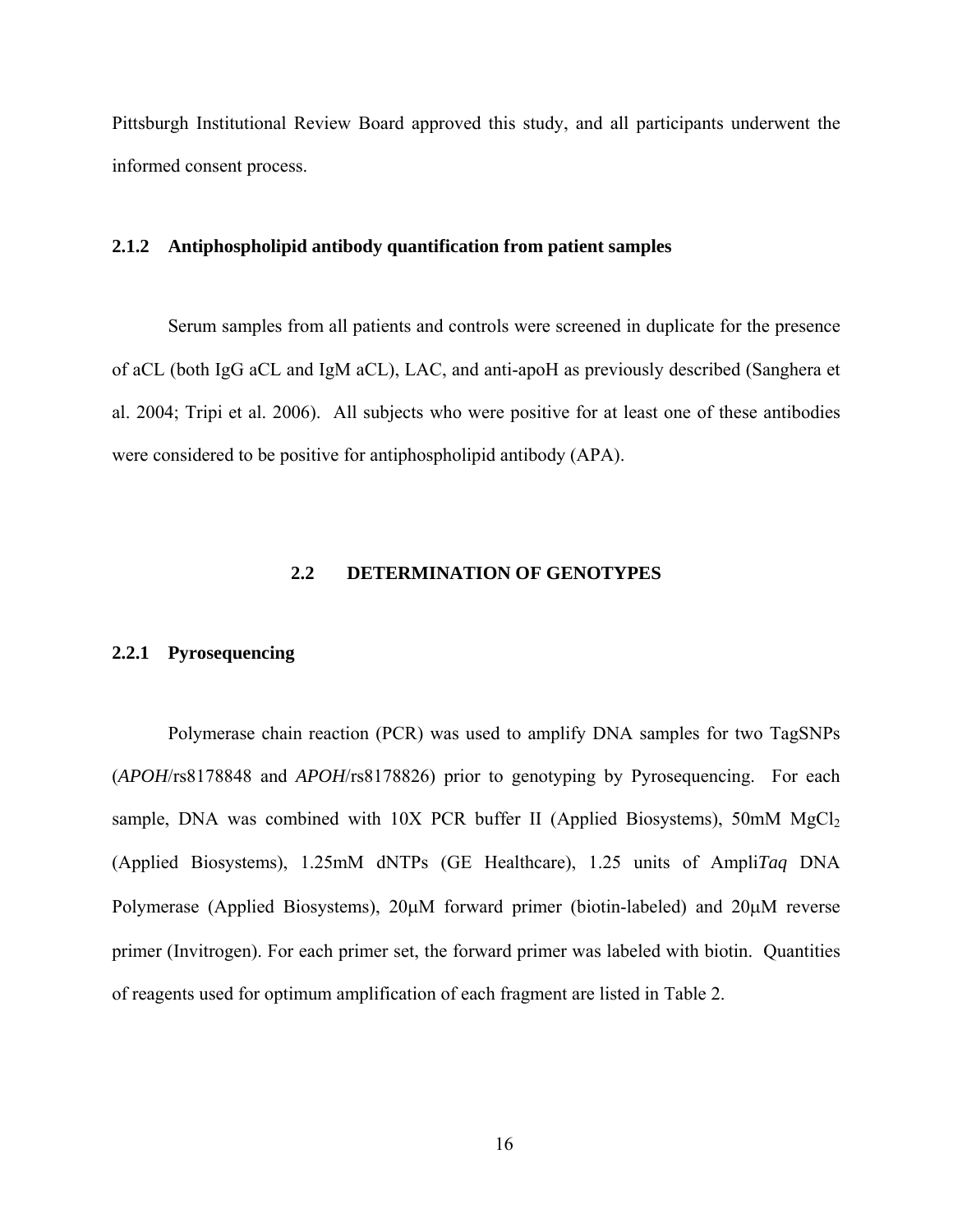<span id="page-27-0"></span>

|                   | APOH/rs8178848   | APOH/rs8178826   |
|-------------------|------------------|------------------|
|                   | SLE/CBB (WGA)    | SLE/CBB (WGA)    |
| <b>DNA</b>        | $2.0 \mu l$      | 4.0 <sub>µ</sub> |
| 10X Buffer        | 5.0 <sub>µ</sub> | $5.0 \mu l$      |
| MgCl <sub>2</sub> | $5.0 \mu l$      | 4.0 <sub>µ</sub> |
| dNTPs             | 3.5 <sub>µ</sub> | $3.5 \mu$        |
| Forward Primer    | $0.5$ µl         | $0.4\mu$ l       |
| Reverse Primer    | $0.5$ µl         | $0.4\mu$ l       |
| Taq Polymerase    | $0.25$ µl        | $0.25 \mu$       |

#### **Table 2. PCR Reaction Mixtures**

A thermal cycler (GeneAmp PCR System 9700, Applied Biosystems) with heated lid was used to regulate the temperature cycles required for PCR. The PCR conditions for these two TagSNPs are outlined in Table 3, along with the primers used (written in the 5' to 3' direction):

|                   | <i>APOH</i> /rs8178848                 | <i>APOH</i> /rs8178826                 |
|-------------------|----------------------------------------|----------------------------------------|
|                   | 95 $\degree$ C for 5 min. - 1 cycle    | 95 $\degree$ C for 5 min. - 1 cycle    |
| <b>PCR</b>        | $95^{\circ}$ C for 30 sec.             | $95^{\circ}$ C for 30 sec.             |
| <b>Conditions</b> | $60^{\circ}$ C for 30 sec. } 45 cycles | $60^{\circ}$ C for 20 sec. } 45 cycles |
|                   | $72^{\circ}$ C for 40 sec.             | $72^{\circ}$ C for 30 sec.             |
|                   | $72^{\circ}$ C for 5 min. - 1 cycle    | $72^{\circ}$ C for 5 min. $-1$ cycle   |
|                   |                                        |                                        |
|                   | Forward Primer - Biotin Labeled:       | Forward Primer - Biotin Labeled:       |
| <b>Primer</b>     | CAGCATGGAGGAGCTACCAATAA                | CCTTTGTCAAAGTTATGCATGTTC               |
| <b>Sequences</b>  | Reverse Primer:                        | Reverse Primer:                        |
|                   | TGCCTGGCCCATAGTTGAG                    | GGCTCTTTAAGCAAAAAAGCATAG               |

**Table 3. PCR Conditions** 

The success of PCR was confirmed via gel electrophoresis of approximately 30% of the samples. To a gel consisting of 2% agarose in TBE buffer (tris, boric acid, and disodium EDTA dihydrate) with 0.8% ethidium bromide (Amresco), 5μl of marker dye (0.25% Orange G, Sigma) and 7μl of PCR product was added for each sample. The samples were subjected to electrophoresis for about 35 min at 250V.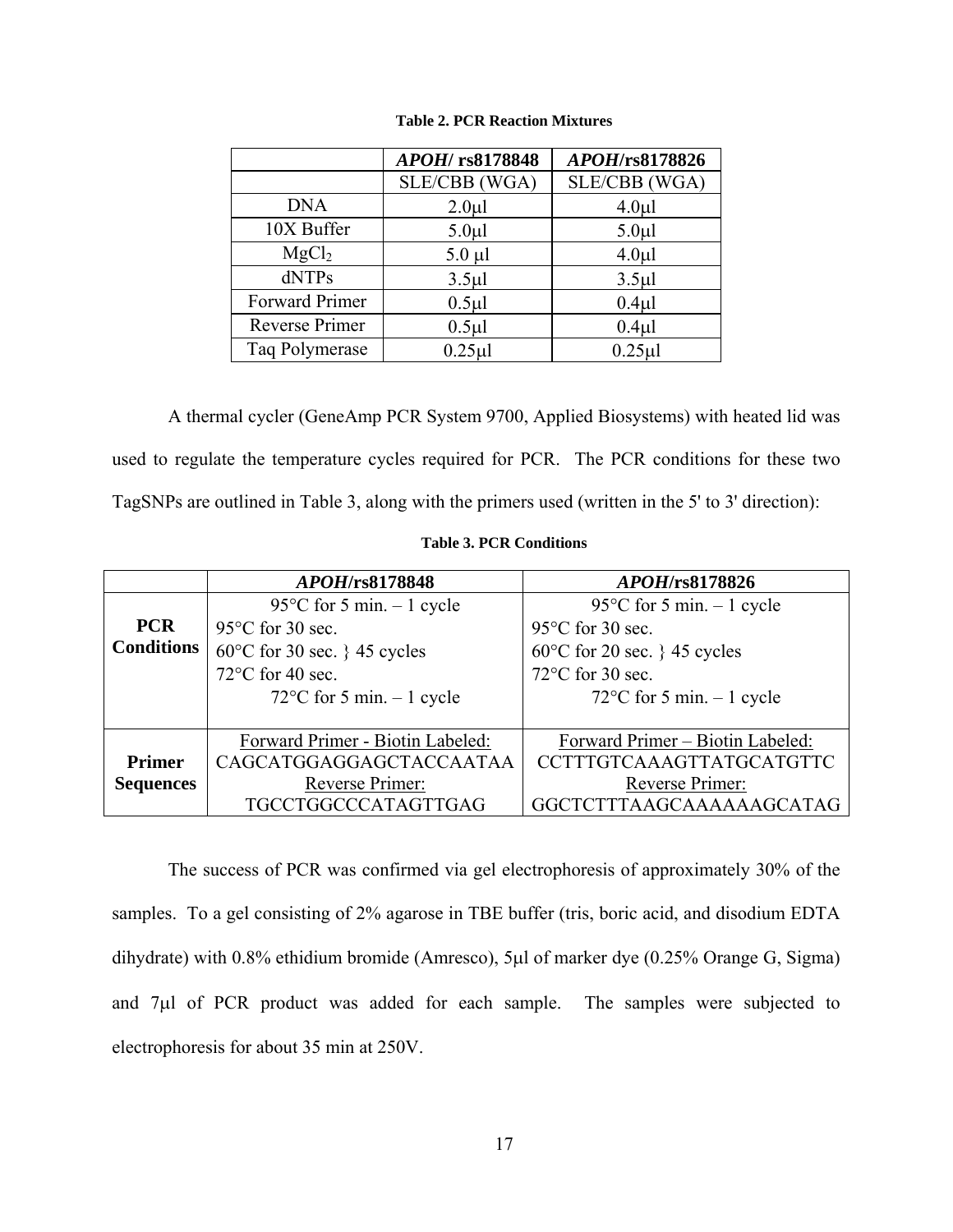<span id="page-28-0"></span>The genotypes of *APOH*/rs8178848 and *APOH*/rs8178826 were analyzed using the Pyrosequencing technology designed and produced by Biotage. Pyrosequencing is a fairly novel method of genotyping SNPs and insertion/deletion polymorphisms (InDels) either individually or in multiplex analysis. Although multiplex analysis was attempted for this study, the particular Pyrosequencing assays for these TagSNPs were not appropriate for duplex analysis; therefore, simplex (individual) analysis was performed. Table 4 lists the conditions of these assays:

| <b>Table 4. Pyrosequencing Assay Conditions</b> |  |
|-------------------------------------------------|--|
|-------------------------------------------------|--|

|                        | PYROSEQUENCING ASSAYS                   |
|------------------------|-----------------------------------------|
|                        | Sequencing Primer:                      |
| <i>APOH</i> /rs8178848 | 5'TGGCCCATAGTTGAG                       |
|                        | Sequence Analyzed:                      |
|                        | TA/GCCCAGA AAGGTACAAG TTACTACTG         |
|                        | <b>Sequencing Primer:</b>               |
| <i>APOH</i> /rs8178826 | 5'GCAAAAAAGCATAGTAAAAT                  |
|                        | Sequence Analyzed:                      |
|                        | CAACTTGCA/ GTGAACATGC ATAACTTTGA CAAAGG |

A TagSNP in the promoter region, *APOH*/rs3760292 (position -643), was also previously analyzed via Pyrosequencing in the sample populations (Erin Jacobs, 2005, data not yet published). This data was utilized for the statistical analyses performed in this study.

The biochemical principle of Pyrosequencing is outlined briefly as follows: proceeding PCR amplification of the SNPs and agarose electrophoresis with ethidium bromide staining as a quality control check, PCR products are processed in order to render them single-stranded, which is necessary for the sequencing primer to anneal (Ronaghi et al, 1996). This single-stranded DNA (ssDNA) is obtained by mixing the PCR product (in this case, 18μl was used per sample) with streptavidin-coated beads, which bind to the biotinylated strand of the DNA double helix. Alkalai solutions are then used to neutralize the pH and separate the non-biotinylated from the biotinylated strands that are attached to the beads. A Vacuum Prep Tool is used to capture the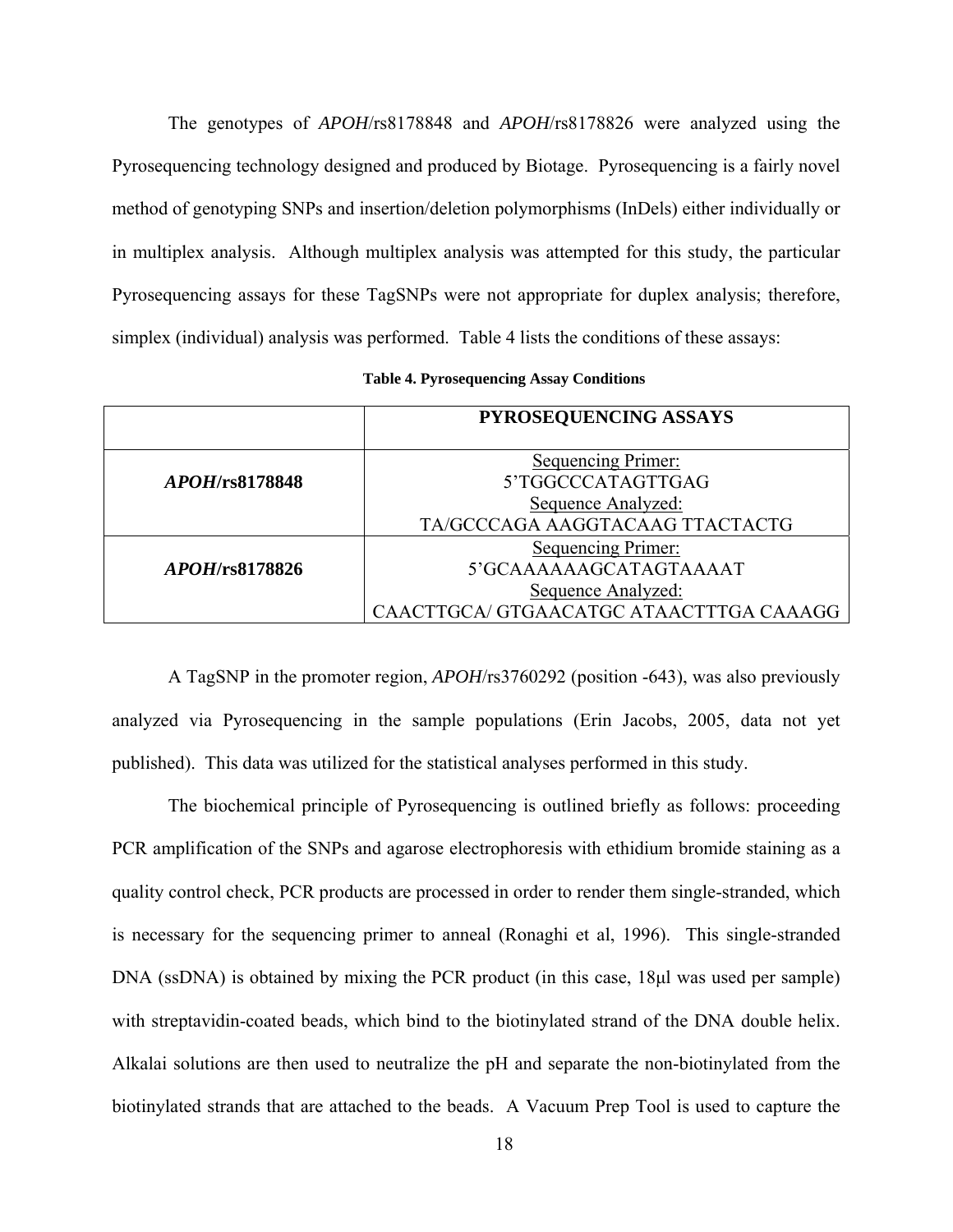beads and transfer them to annealing buffer containing 10mM sequencing primer diluted in annealing buffer. The primer is annealed to the ssDNA template via heating to 90°C for 2 minutes, then cooling at room temperature (Biotage, 2006; Gharizadeh, 2002).

Next, enzymes including DNA polymerase, ATP sulfurylase, luciferase, and apyrase are added by the PSQ-96MA apparatus. The substrates, adenosine 5' phosphosulfate and luciferin, are then added. The first deoxyribonucleotide triphosphate (dNTP) in the dispensation order is released; if it is complimentary to the first unpaired base in the template strand, then DNA polymerase facilitates its incorporation and pyrophosphate (PPi) is released in quantities proportionate to the number of that particular dNTP available in sequence (Figure 3).

The next step in this chain of reactions is the conversion of PPi to ATP by ATP sulfurylase in the presence of adenosine 5' phosphosulfate. The ATP, which is produced in equal proportion to the amount to PPi, fuels the conversion of luciferin to oxyluciferin by luciferase – a reaction that produces light in an amount proportional to the amount of ATP. A camera detects this quantity of light and the computer program produces a diagram of peaks that correspond to the addition of each dNTP (referred to as a Pyrogram). Between the addition of dNTPs, apyrase degrades the unincorporated nucleotides and ATP so that the next peak can be measured from the same initial baseline. This process generates a record of nucleotide sequence, and thus the genotype of interest (Figure 4).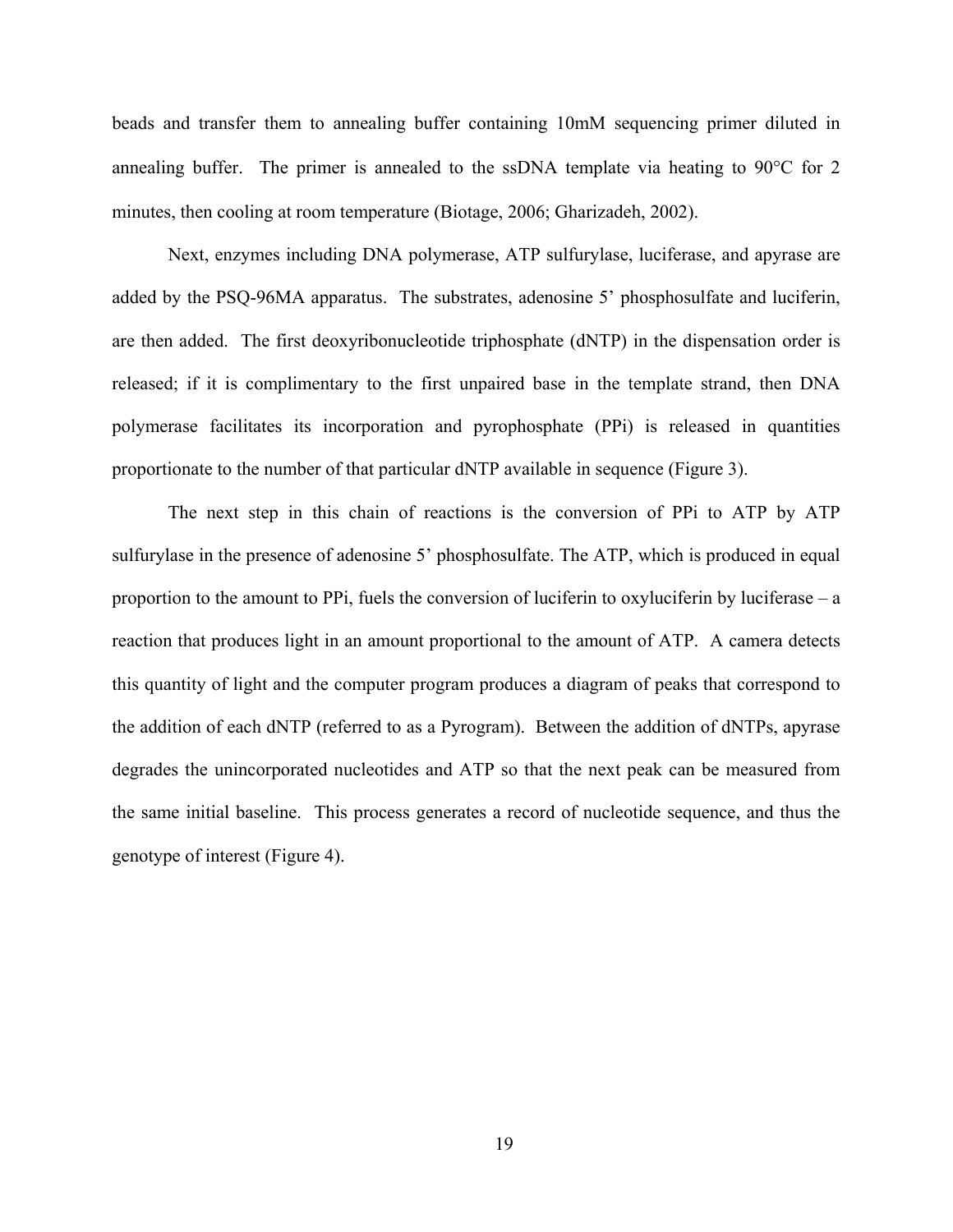<span id="page-30-0"></span>

**Figure 4. Schematic representation of the principle of pyrosequencing (Biotage, 2006)** 

Pyrosequencing data is produced and analyzed with software that works in concert with the PSQ-96MA. Following automatic data analysis, manual changes may be made at the user's discretion. Included here are the theoretical histograms corresponding to the two Pyrosequencing assays performed in this study, along with sample Pyrograms for each TagSNP (Figures 5, 6, 7, and 8).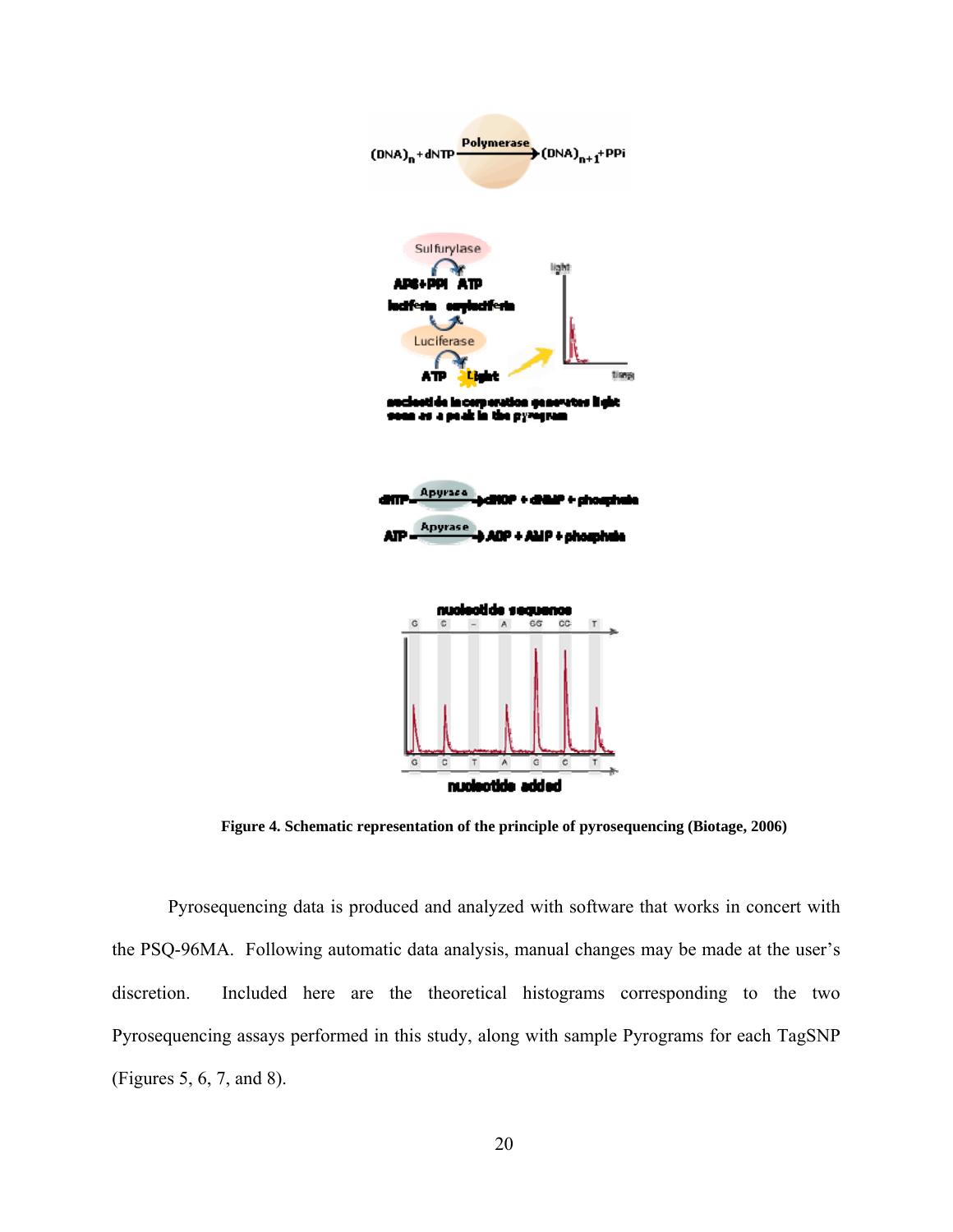

<span id="page-31-0"></span>

$$
A/G
$$



**G/G** 



**Figure 5. Theoretical outcomes of simplex entry APOH/rs8178848**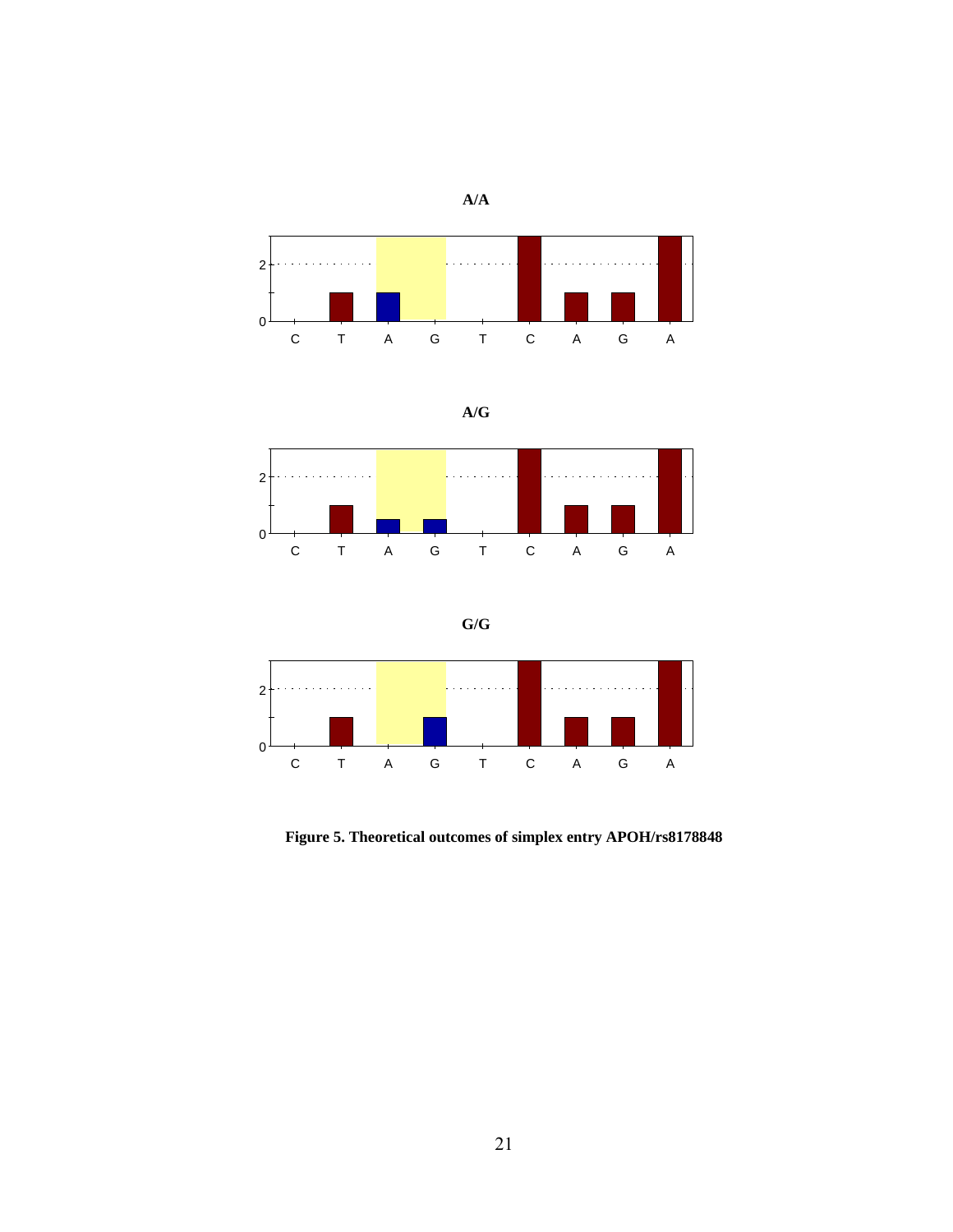<span id="page-32-0"></span>

**Figure 6. Representative pyrograms of simplex entry APOH/rs8178848**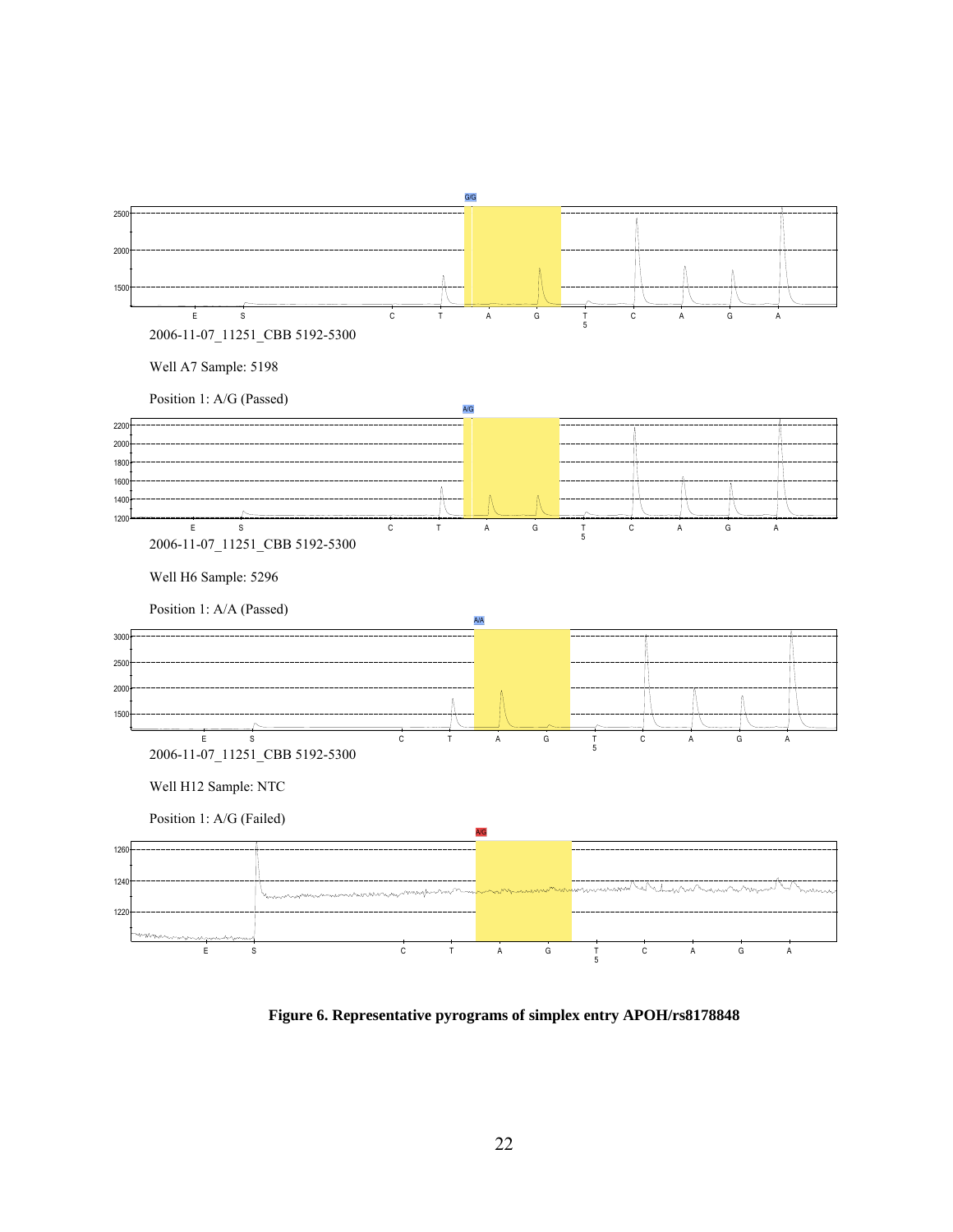<span id="page-33-0"></span>

$$
\mathsf{A}/\mathsf{G}
$$



$$
G/G
$$



**Figure 7. Theoretical outcomes of simplex entry APOH/rs8178826**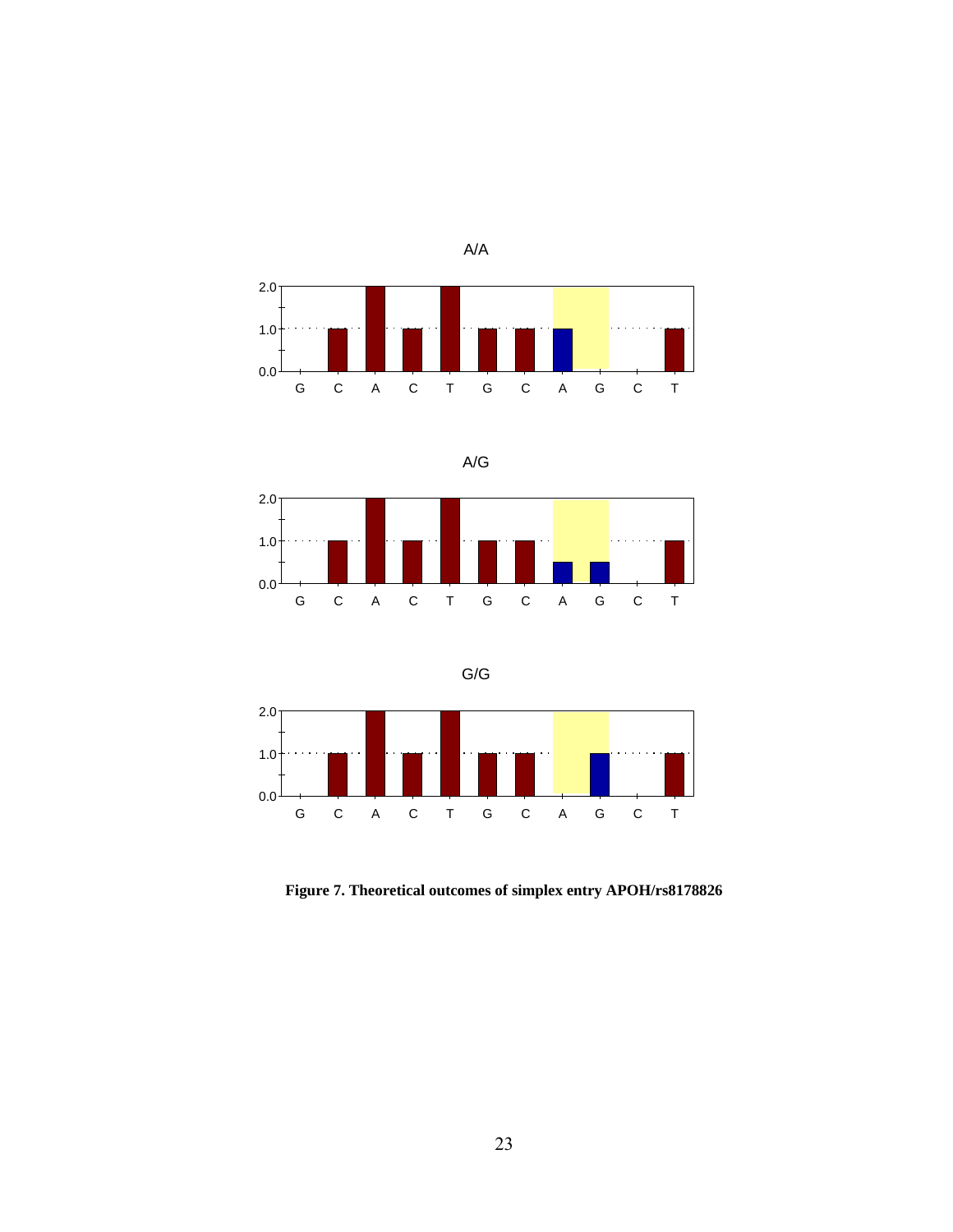<span id="page-34-0"></span>

**Figure 8. Representative pyrograms of simplex entry APOH/rs8178826** 

## **2.2.2 TaqMan Analysis**

The genotypes of *APOH*/rs2873966, *APOH*/rs3176975, *APOH*/rs6933, *APOH*/rs7211492, *APOH*/rs8178839, and *APOH*/rs8178858 were analyzed using pre-made TaqMan® SNP Genotyping Assays (Applied Biosystems, Foster City, CA). The assay identification numbers for each TagSNP are listed in Table 5.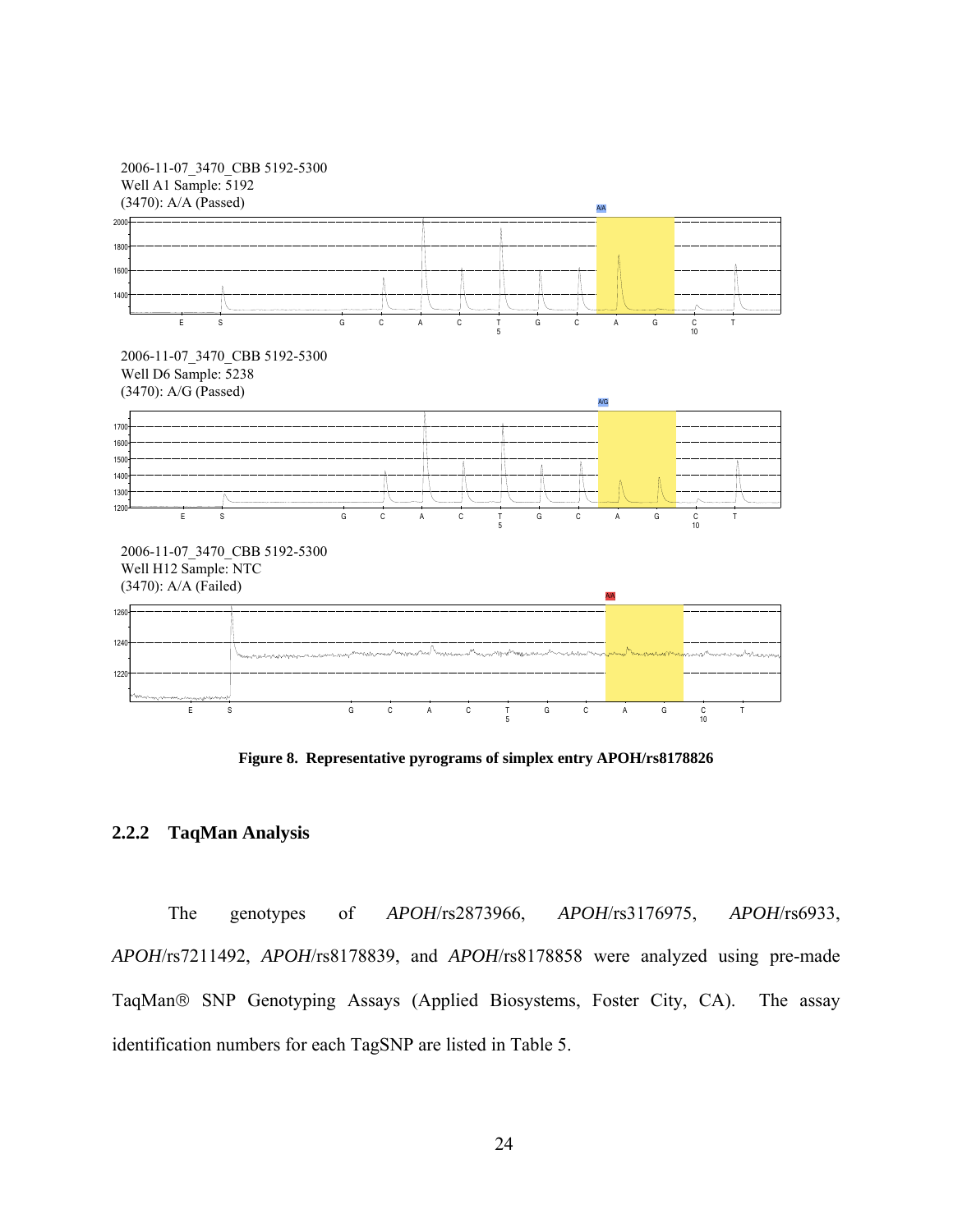<span id="page-35-0"></span>

| <b>APOH TagSNP reference sequence number</b> | <b>TaqMan<sup>®</sup> Genotyping Assay</b> |
|----------------------------------------------|--------------------------------------------|
| APOH/rs2873966                               | 7567311 (functionally tested)              |
| APOH/rs3176975*                              | 2658421 1 (validated)                      |
| $APOH$ /rs6933                               | 29504985 (functionally tested)             |
| $APOH$ /rs7211492                            | 16090146 (functionally tested)             |
| APOH/rs8178839                               | 29176909 (functionally tested)             |
| APOH/rs8178858                               | 29992830 (functionally tested)             |

**Table 5. TaqMan® SNP Genotyping Assays** 

\*This TagSNP was previously analyzed by Kamboh et al. (1999, 2004)

TaqMan is a two-step procedure that requires amplification of the product and a subsequent endpoint reading using the ABI Prism 7900HT Sequence Detection System (Applied Biosystems). The TaqMan protocol involves filling 384-well plates with purified genomic DNA. To this, Genotyping Assay Mix is added; this mix contains sequence-specific forward and reverse primers, one TaqMan minor groove binder (MGB) probe labeled at the 5′ end with VIC dye and one TaqMan MGB probe labeled at the 5′ end with FAM dye to detect the respective alleles. A nonfluorescent quencher (NFQ) is attached to the 3′ end of the probes. PCR is performed using a PTC-200 Peltier Thermal Cycler (MJ Research) with a temperature cycle described in Table 6:

**Table 6. Thermal Cycler Conditions for TaqMan®** 

| Times and Temperatures |                            |                                              |  |  |  |
|------------------------|----------------------------|----------------------------------------------|--|--|--|
| Initial Step           | Denaturation               | Primer Annealing $&$ Extension               |  |  |  |
| <b>HOLD</b>            | 40 Cycles                  |                                              |  |  |  |
| 10min @ $95^{\circ}$ C | 15sec @92 $\rm{^{\circ}C}$ | $1\text{min}$ ( <i>a</i> ) 60 <sup>o</sup> C |  |  |  |

During the annealing step, each TaqMan MGB probe anneals to the sequence between the forward and reverse primers. AmpliTaq Gold DNA polymerase cleaves only probes that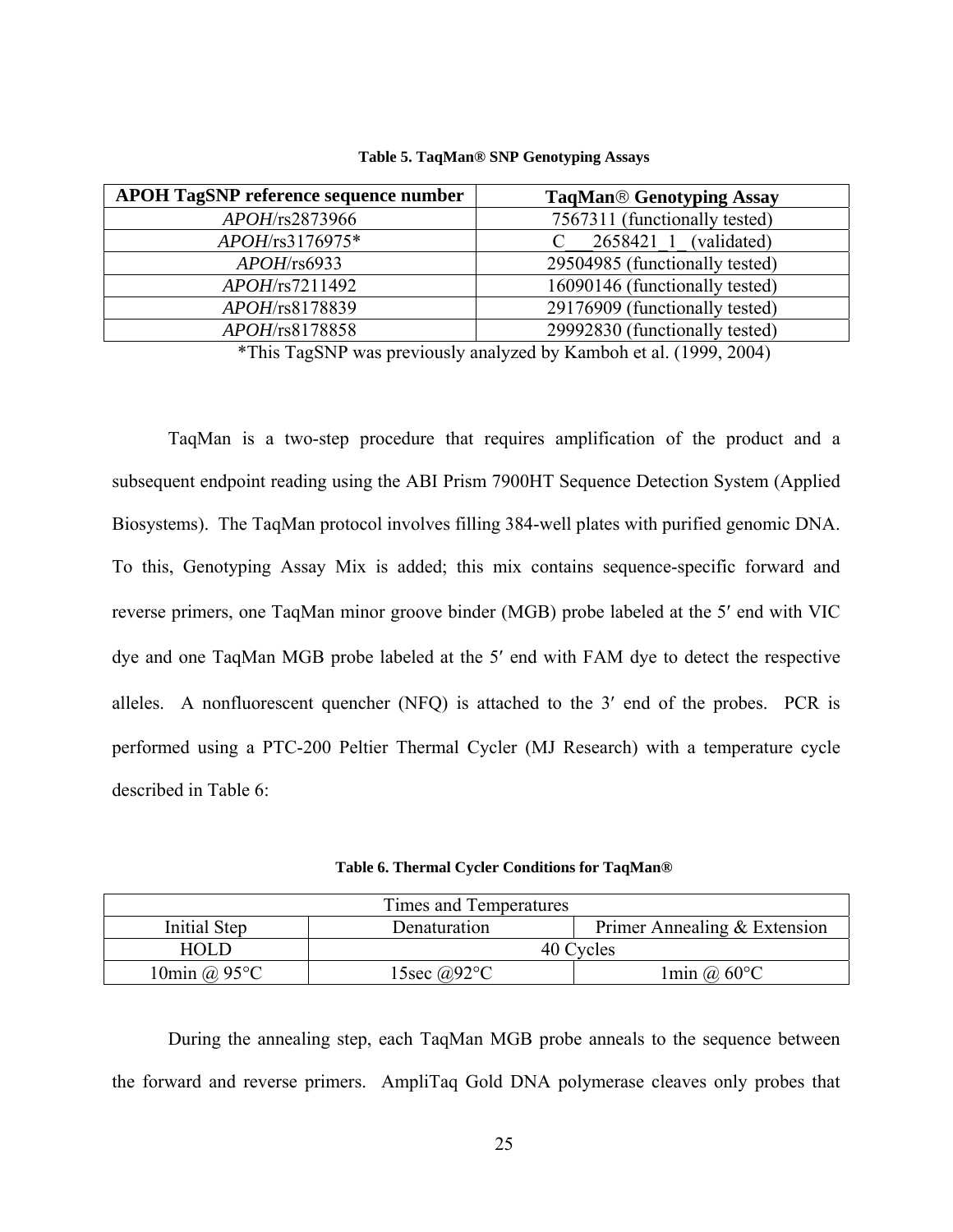hybridize to the target sequence; the process results in separation of the reporter dye from the quencher dye, and a consequent release of fluorescence. When probes do not hybridize to the target sequence, the reporter dye and quencher dye essentially "cancel each other out" and fluorescence is suppressed; this is termed Förster-type energy transfer (Förster, 1948). This selective annealing of TaqMan MGB probes, therefore, enables allelic discrimination. Figure 9 illustrates the fluorescent outcomes of probe matches and mismatches (Livak et al. 1995).



The table below shows the correlation between fluorescence signals and sequences in the sample.

| A cubotantial increase in               | Indicates                        |
|-----------------------------------------|----------------------------------|
| VIC® dye fluorescence only              | Homozygosity for allele 1        |
| FAM <sup>ne</sup> dye fluoreasence only | Homozygosity for allele 2        |
| Both fluorescence signals               | Heterozygosity allele 1-allele 2 |

**Figure 9. Schematic representation of TaqMan probe-target matches and mismatches**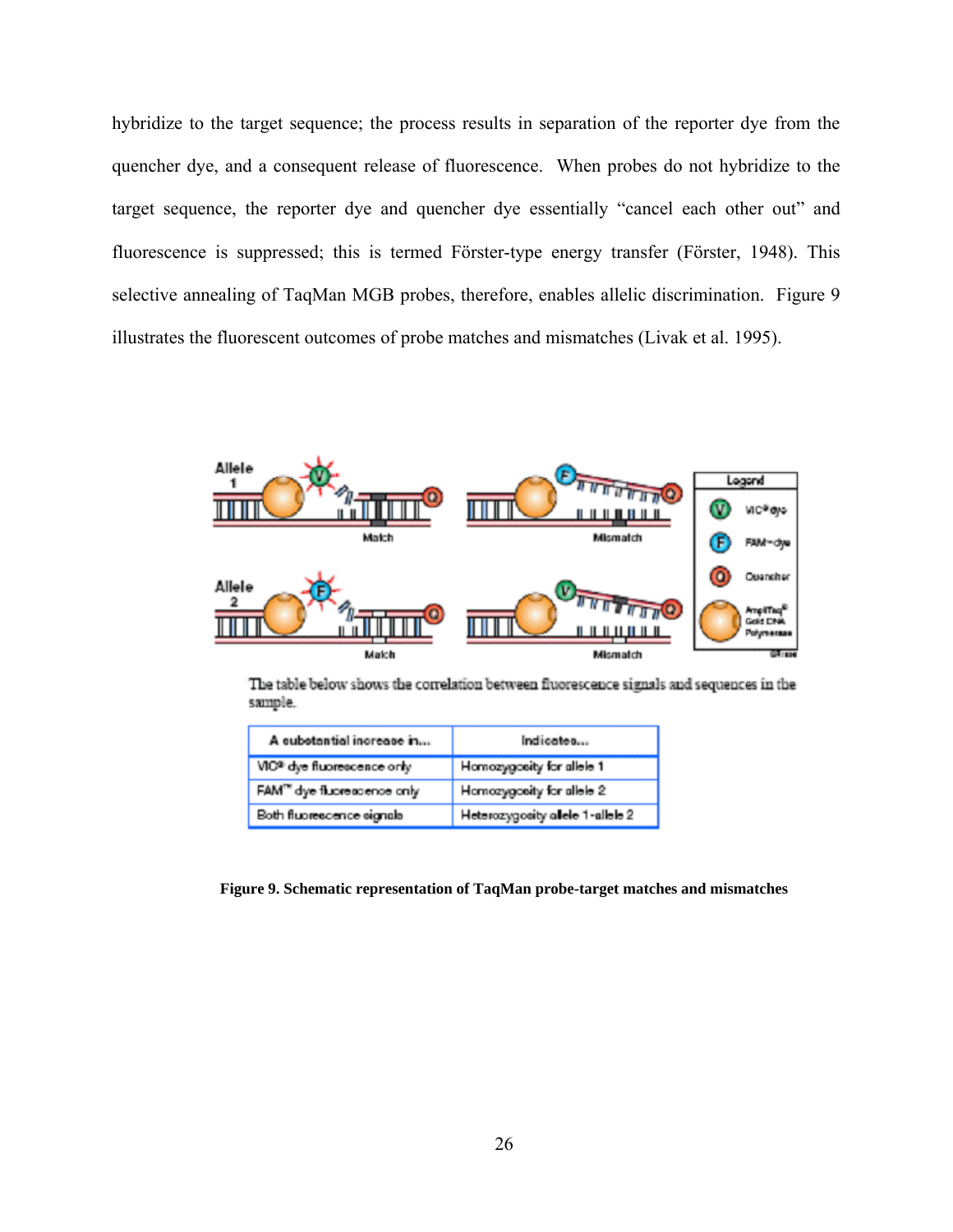### **2.3 STATISTICAL METHODS**

Allele frequencies for each TagSNP were calculated by the allele counting method. Observed genotype frequencies were compared to Hardy-Weinberg equilibrium (HWE), and the significance of differences was tested by the Chi-squared goodness-of-fit test. The significance of deviations between genotype frequencies and allele frequencies was tested by Fisher's exact test and standard Z-test of two binomial proportions, respectively. These tests were used for association analyses of allele and genotype distributions of 12 APOH SNPs with SLE, race, renal disease in white patients, and APA in black and white patients and controls stratified by racial group. Due to the small size of our black population, renal disease association tests were performed for white subjects only, and antibody association studies were performed on combined data for black and white subjects as well. All computations were performed using the R statistical software package (Version 2.1.1, http://www.r-project.org). Linkage disequilibrium (LD) between SNPs was estimated by both D' and  $r^2$  calculations using Haploview statistical software. Haplotype analysis was performed using both EH and R statistical software programs.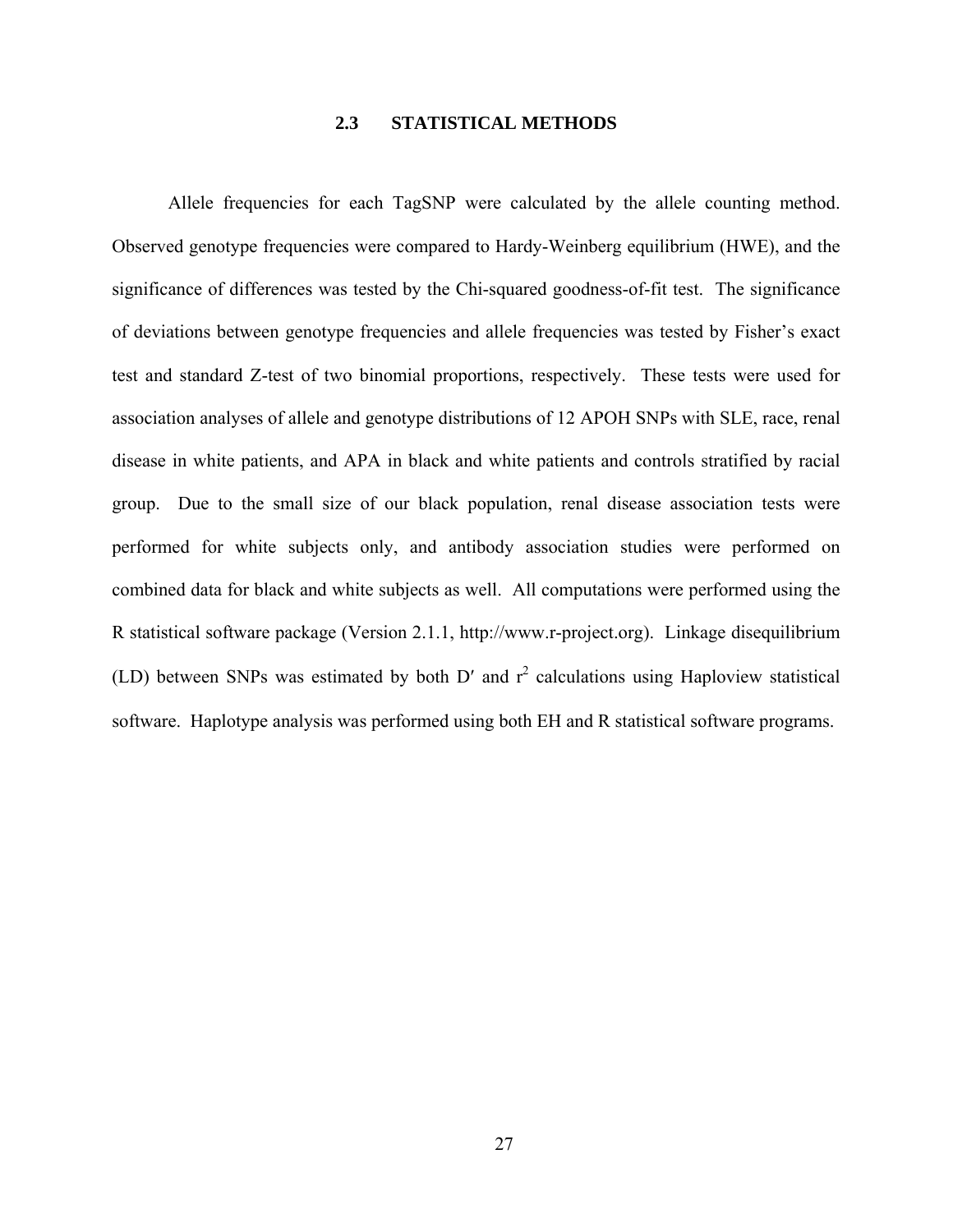### **3.0 RESULTS**

#### **3.1 HARDY-WEINBERG EQUILIBRIUM (HWE) OF APOH SNPs**

For all APOH SNPs that were genotyped, observed genotype frequencies were found to be in Hardy-Weinberg equilibrium (HWE) for our white population. HWE P-values could not be accurately estimated for the black population due to small sample size (Table 7).

Although the genotypes of several samples could not be determined by the methods used in this study, the overall failure rate was less than 10% for each of the genotyped SNPs. Failure rates for each individual SNP were as follows: APOH/rs8178848 (1.34%), APOH/rs8178826 (4.47%), APOH/rs2873966 (1.23%), APOH/rs6933 (3.91%), APOH/rs7211492 (0.67%), APOH/rs8178858 (9.50%), APOH/rs8178839 (1.12%).

All failed samples were repeated, as well as 10% of the successfully genotyped samples to check genotyping error. Genotyping error was calculated as the number of repeated samples with contradictory genotypes dived by the total number of repeated samples for each SNP. This error rate was well below 3% for most of the SNPs analyzed here, and genotyping error rates for each individual SNP were as follows: APOH/rs8178848 (0.32%), APOH/rs8178826 (0.0%), APOH/rs2873966 (0.36%), APOH/rs6933 (2.69%), APOH/rs7211492 (0.71%), APOH/rs8178858 (2.68%), APOH/rs8178839 (1.08%).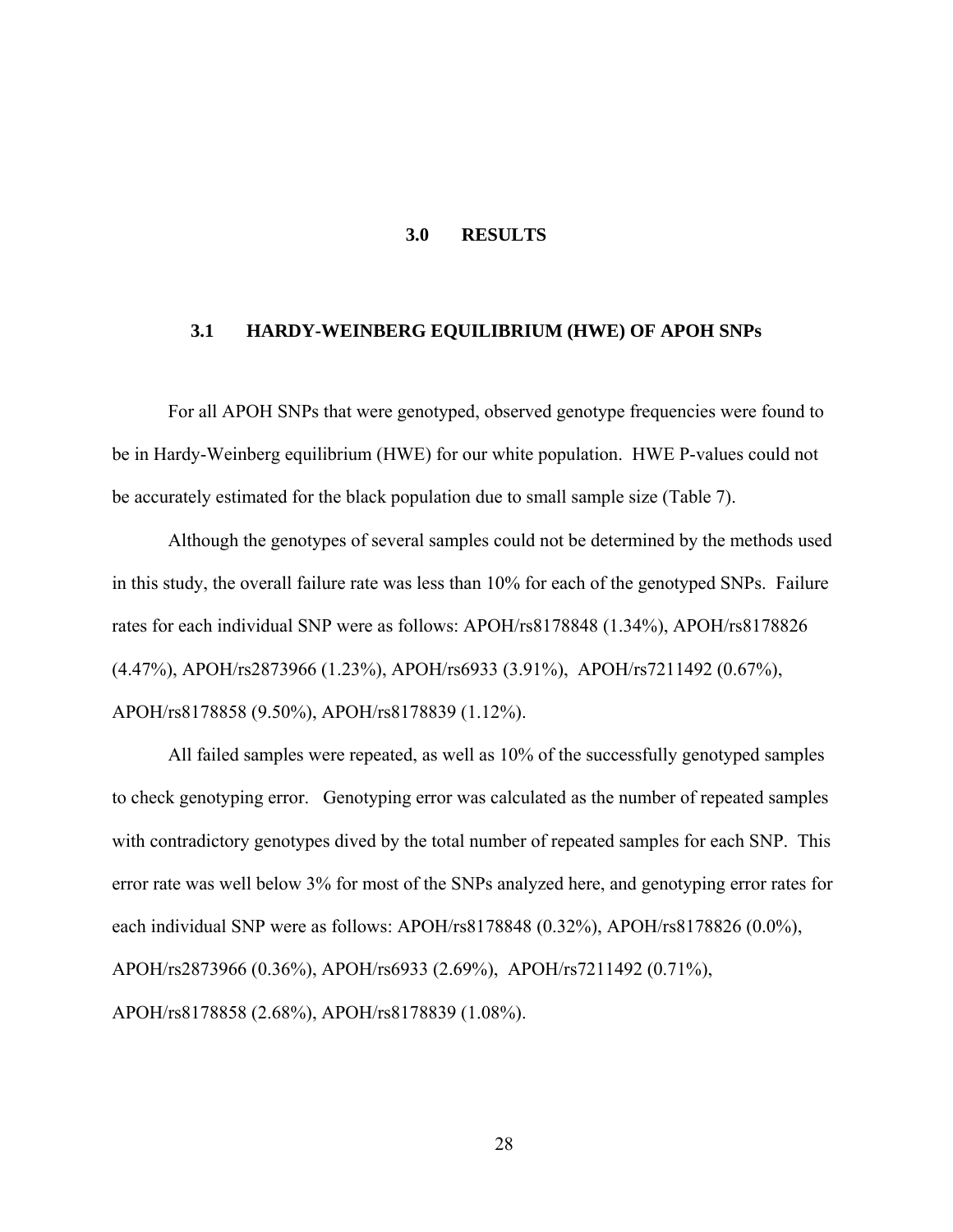# **Table 7. HWE of APOH SNPs**

| rs8178848        |            |              |                  | rs8178839  |            |
|------------------|------------|--------------|------------------|------------|------------|
|                  | Cases      | Controls     |                  | Cases      | Controls   |
| HWE white        | $P=0.051$  | $P=0.5991$   | HWE white        | $P=0.2467$ | $P=0.1939$ |
| <b>HWE</b> black | $P=0.0132$ | $P = 0.0005$ | <b>HWE</b> black | $P=0.9609$ | $P=0.4299$ |

| rs2873966        |            |            | rs8178826        |            |            |
|------------------|------------|------------|------------------|------------|------------|
|                  | Cases      | Controls   |                  | Cases      | Controls   |
| HWE white        | $P=0.6692$ | $P=0.8913$ | HWE white        | $P=0.8008$ | $P=0.7348$ |
| <b>HWE</b> black | $P=0.001$  | $P=0.8788$ | <b>HWE</b> black |            | $P=$ ----  |

| rs7211492        |            |                 |                  | rs6933     |            |
|------------------|------------|-----------------|------------------|------------|------------|
|                  | Cases      | <i>Controls</i> |                  | Cases      | Controls   |
| HWE white        | $P=0.3013$ | $P=0.3612$      | HWE white        | $P=0.4308$ | $P=0.9151$ |
| <b>HWE</b> black | $P=0.7632$ | $P=0.8728$      | <b>HWE</b> black | $P=0.121$  | $P=0.549$  |

| rs3760292        |            |            |                  | rs8178858  |            |
|------------------|------------|------------|------------------|------------|------------|
|                  | Cases      | Controls   |                  | Cases      | Controls   |
| HWE white        | $P=0.8351$ | $P=0.4157$ | HWE white        | $P=0.6756$ | $P=0.6406$ |
| <b>HWE</b> black | $P=0.6181$ | $P=0.4683$ | <b>HWE</b> black | $P=0.3823$ | $P =$      |

| rs8178847        |            |            | rs3176975        |            |            |
|------------------|------------|------------|------------------|------------|------------|
|                  | Cases      | Controls   |                  | Cases      | Controls   |
| HWE white        | $P=0.5633$ | $P=0.6367$ | HWE white        | $P=0.4002$ | $P=0.5422$ |
| <b>HWE</b> black | $P=0.3187$ | $P=0.7771$ | <b>HWE</b> black | $P=0.5134$ | $P=0.0573$ |

| rs1801689        |            |            | rs1801690        |            |            |
|------------------|------------|------------|------------------|------------|------------|
|                  | Cases      | Controls   |                  | Cases      | Controls   |
| HWE white        | $P=0.2495$ | $P=0.3592$ | HWE white        | $P=0.9221$ | $P=0.3378$ |
| <b>HWE</b> black |            | $P =$ ---- | <b>HWE</b> black | $P =$ ---- | $P=0.9370$ |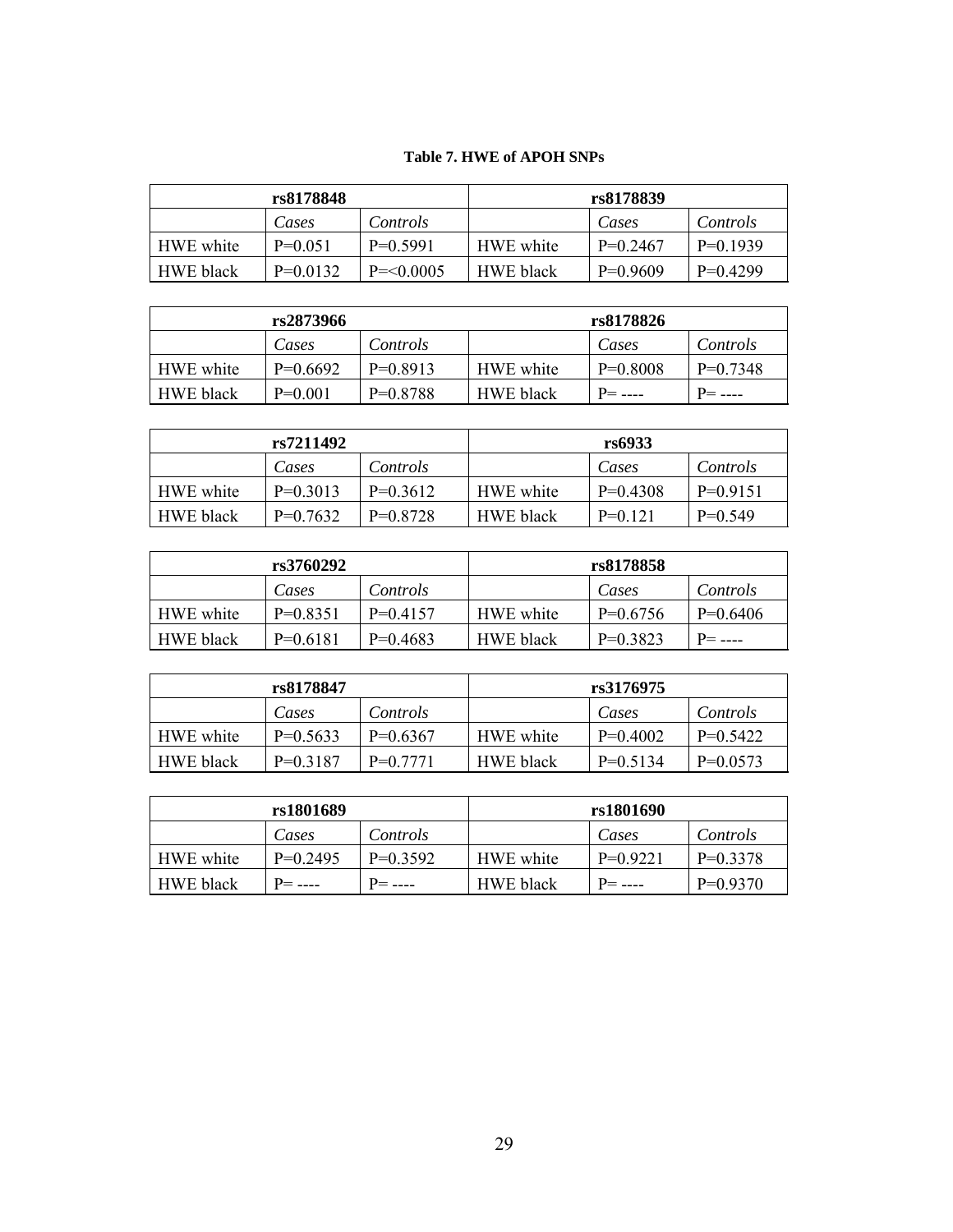# **3.2 DISTRIBUTION OF APOH SNPS IN WHITES AND BLACKS**

The genotype and allele frequencies of twelve APOH SNPs were compared between white and black subjects (Table 8). A significant difference in genotype distribution between races was found for *APOH*/rs2873966 (p=0.001), *APOH*/rs6933 (p=0.003), *APOH*/rs8178858 (p=0.025), *APOH*/rs3176975 (p=<0.0001), *APOH*/rs1801689 (p=0.021), and *APOH*/rs1801690  $(p=0.012)$ .

Allele frequencies were significantly different ( $p \le 0.050$ ) for all SNPs except three: *APOH*/rs8178839 (p=0.558), *APOH*/rs8178848 (p=0.718), and *APOH*/rs8178847 (p=0.555).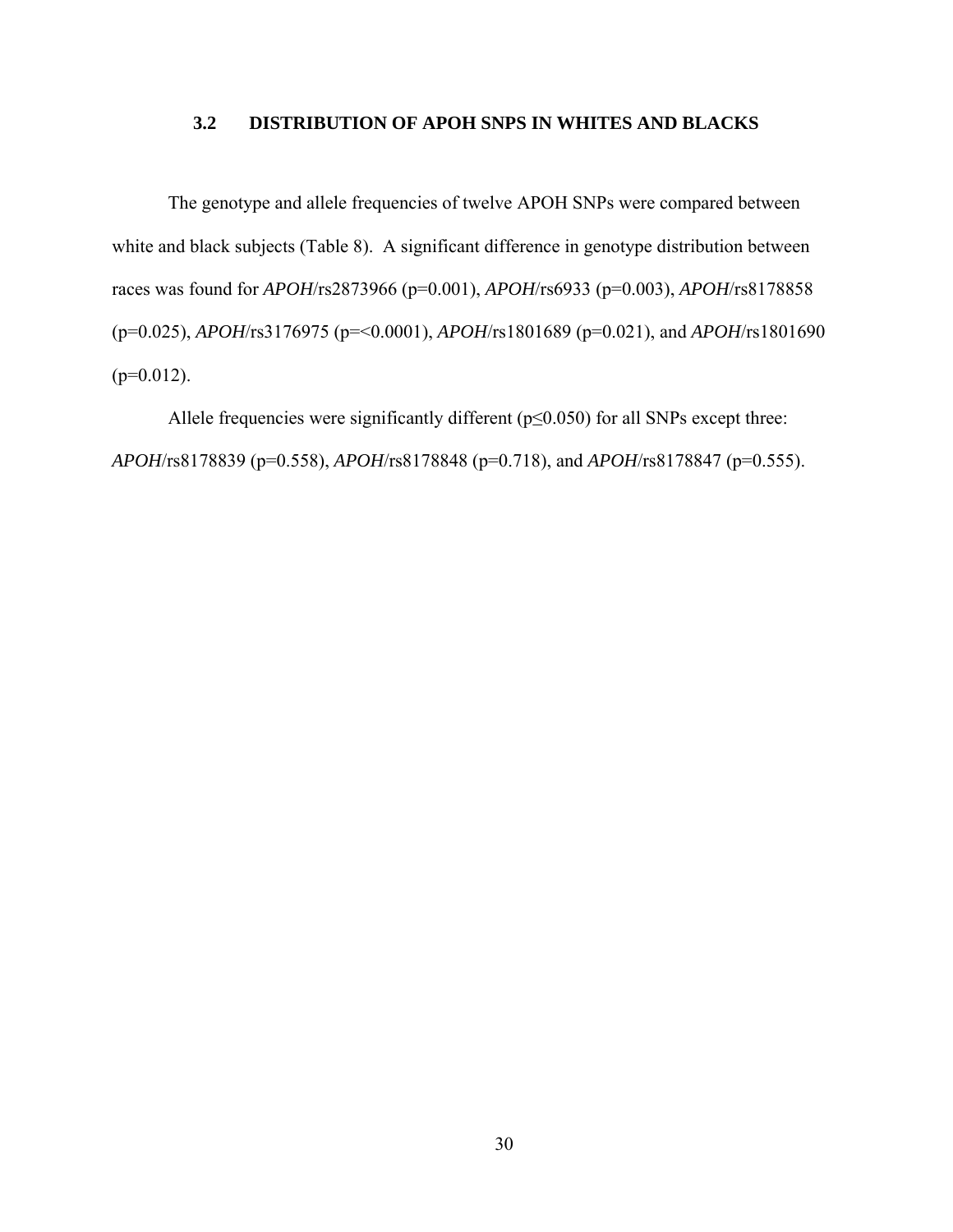| <b>APOH</b> | Genotype/     |                  |                  | <b>APOH</b> | Genotype/    |                 |                  |
|-------------|---------------|------------------|------------------|-------------|--------------|-----------------|------------------|
| <b>SNP</b>  | Allele        | Whites           | <b>Blacks</b>    | <b>SNP</b>  | Allele       | Whites          | <b>Blacks</b>    |
| rs3760292   | Genotypes     | $n\binom{0}{0}$  | $n\binom{0}{0}$  | rs2873966   | Genotypes    | $n\binom{0}{0}$ | $n\binom{0}{0}$  |
|             | <b>TT</b>     | 537(72.67)       | 66(82.50)        |             | GG           | 397(50.06)      | 61(68.54)        |
|             | <b>TC</b>     | 184(24.90)       | 14(17.50)        |             | GA           | 325(40.98)      | 27(30.34)        |
|             | CC            | 18(2.44)         | $\overline{0}$   |             | AA           | 71(8.95)        | 1(1.12)          |
|             | total         | 739              | 80               |             | total        | 793             | 89               |
|             |               | $P=0.123$        |                  |             |              | $P=0.001$       |                  |
|             | Alleles       |                  |                  |             | Alleles      |                 |                  |
|             | T             | 0.851            | 0.913            |             | G            | 0.706           | 0.837            |
|             | $\mathcal{C}$ | 0.149            | 0.088            |             | $\mathbf{A}$ | 0.294           | 0.163            |
|             |               | $P=0.011$        |                  |             |              | $P = < 0.0001$  |                  |
| rs6933      | Genotypes     | $n\frac{6}{9}$   | $n\binom{0}{0}$  | rs7211492   | Genotypes    | $n\binom{0}{0}$ | $n\binom{0}{0}$  |
|             | AA            | 233(30.26)       | 43(48.86)        |             | AA           | 678(84.96)      | 83(93.26)        |
|             | AG            | 375(48.70)       | 32(36.36)        |             | AG           | 112(14.04)      | 6(6.74)          |
|             | GG            | 162(21.04)       | 13(14.77)        |             | GG           | 8(1.00)         | $\boldsymbol{0}$ |
|             | total         | 770              | 88               |             | total        | 798             | 89               |
|             |               | $P=0.003$        |                  |             |              | $P=0.113$       |                  |
|             | Alleles       |                  |                  |             | Alleles      |                 |                  |
|             | $\mathbf{A}$  | 0.546            | 0.670            |             | $\mathbf{A}$ | 0.920           | 0.966            |
|             | G             | 0.454            | 0.330            |             | G            | 0.080           | 0.034            |
|             |               | $P = 0.001$      |                  |             |              | $P=0.002$       |                  |
| rs8178826   | Genotypes     | $n\frac{6}{9}$   | $n\binom{0}{0}$  | rs8178839   | Genotypes    | $n\binom{0}{0}$ | $n\binom{0}{0}$  |
|             | AA            | 745(97.01)       | 85(100.00)       |             | <b>TT</b>    | 622(78.24)      | 66(75.00)        |
|             | AG            | 23(2.99)         | $\boldsymbol{0}$ |             | <b>TG</b>    | 163(20.50)      | 21(23.86)        |
|             | GG            | $\boldsymbol{0}$ | $\boldsymbol{0}$ |             | GG           | 10(1.26)        | 1(1.14)          |
|             | total         | 768              | 85               |             | total        | 795             | 88               |
|             |               | $P=0.156$        |                  |             |              | $P=0.703$       |                  |
|             | Alleles       |                  |                  |             | Alleles      |                 |                  |
|             | $\mathbf T$   | 0.985            | 1.000            |             | T            | 0.885           | 0.869            |
|             | $\mathcal{C}$ | 0.015            | 0.000            |             | G            | 0.115           | 0.131            |
|             |               | $P = < 0.0001$   |                  |             |              | $P=0.558$       |                  |

# **Table 8. Distribution of APOH SNPs in whites and blacks**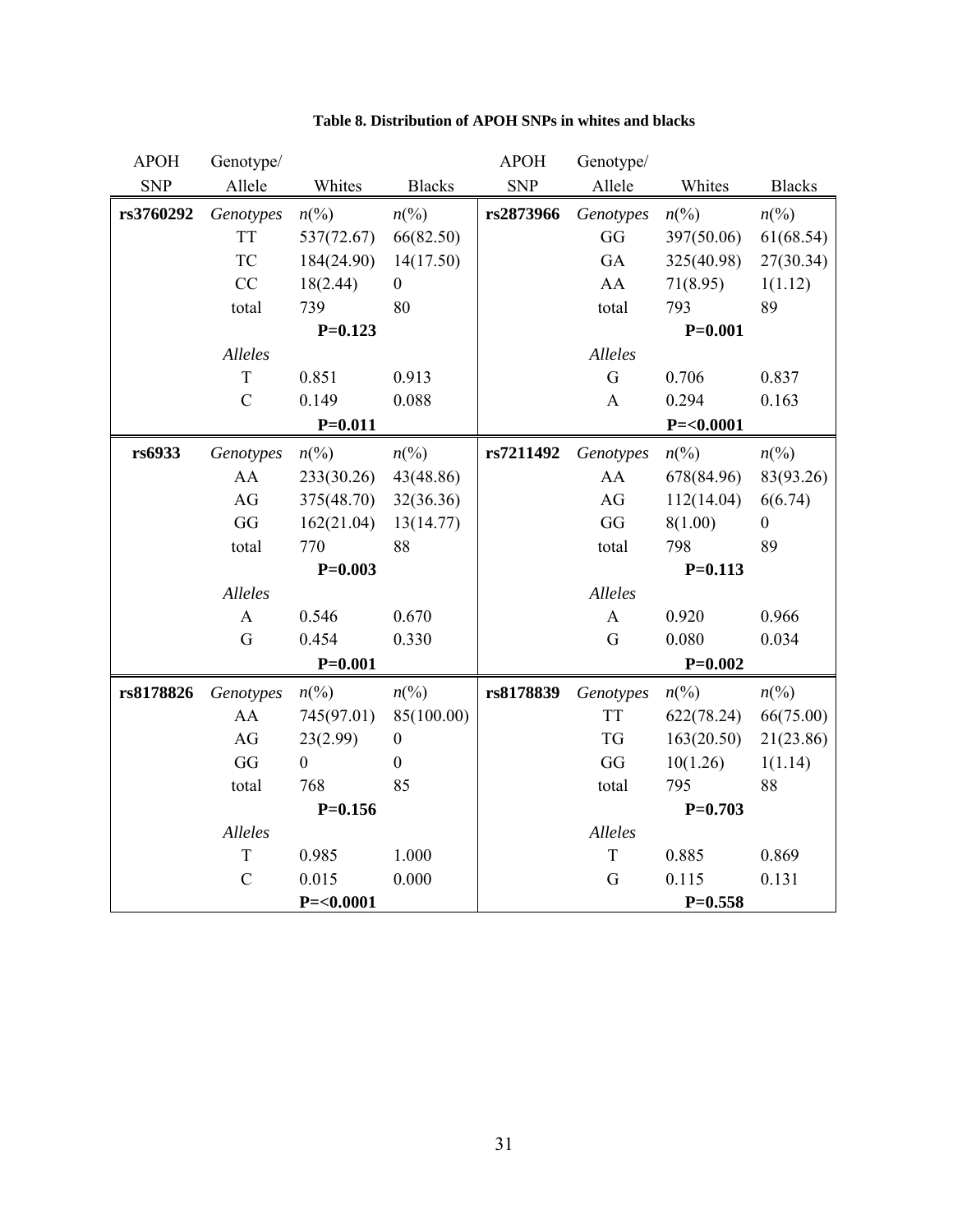| <b>APOH</b> | Genotype/    |                 |                  | <b>APOH</b> | Genotype/     |                 |                  |
|-------------|--------------|-----------------|------------------|-------------|---------------|-----------------|------------------|
| <b>SNP</b>  | Allele       | Whites          | <b>Blacks</b>    | <b>SNP</b>  | Allele        | Whites          | <b>Blacks</b>    |
| rs8178848   | Genotypes    | $n\binom{0}{0}$ | $n\binom{0}{0}$  | rs8178858   | Genotypes     | $n\binom{0}{0}$ | $n\binom{0}{0}$  |
|             | GG           | 697(87.78)      | 78(89.66)        |             | GG            | 461(63.67)      | 66(78.57)        |
|             | GA           | 92(11.59)       | 8(9.20)          |             | GA            | 230(31.77)      | 16(19.05)        |
|             | AA           | 5(0.63)         | 1(1.15)          |             | AA            | 33(4.56)        | 2(2.38)          |
|             | total        | 794             | 87               |             | total         | 724             | 84               |
|             |              | $P=0.475$       |                  |             |               | $P=0.025$       |                  |
|             | Alleles      |                 |                  |             | Alleles       |                 |                  |
|             | G            | 0.936           | 0.943            |             | G             | 0.796           | 0.881            |
|             | $\mathbf{A}$ | 0.064           | 0.057            |             | $\mathbf{A}$  | 0.204           | 0.119            |
|             |              | $P=0.718$       |                  |             |               | $P = 0.002$     |                  |
| rs8178847   | Genotypes    | $n\binom{0}{0}$ | $n\binom{0}{0}$  | rs3176975   | Genotypes     | $n\binom{0}{0}$ | $n\binom{0}{0}$  |
|             | GG           | 593(87.33)      | 59(85.51)        |             | GG            | 448(60.79)      | 23(30.67)        |
|             | GA           | 83(12.22)       | 9(13.04)         |             | GT            | 247(33.51)      | 34(45.33)        |
|             | AA           | 3(0.44)         | 1(1.45)          |             | <b>TT</b>     | 42(5.70)        | 18(24.00)        |
|             | total        | 679             | 69               |             | total         | 737             | 75               |
|             |              | $P=0.361$       |                  |             |               | $P = < 0.0001$  |                  |
|             | Alleles      |                 |                  |             | Alleles       |                 |                  |
|             | G            | 0.934           | 0.920            |             | G             | 0.775           | 0.533            |
|             | $\mathbf{A}$ | 0.066           | 0.080            |             | T             | 0.225           | 0.467            |
|             |              | $P=0.555$       |                  |             |               | $P = < 0.0001$  |                  |
| rs1801689   | Genotypes    | $n\frac{6}{9}$  | $n\frac{6}{6}$   | rs1801690   | Genotypes     | $n\binom{0}{0}$ | $n\binom{0}{0}$  |
|             | <b>TT</b>    | 613(92.04)      | 67(100.00)       |             | GG            | 715(90.74)      | 84(98.82)        |
|             | <b>TG</b>    | 52(7.81)        | $\boldsymbol{0}$ |             | GC            | 72(9.14)        | 1(1.18)          |
|             | GG           | 1(0.15)         | $\boldsymbol{0}$ |             | CC            | 1(0.13)         | $\boldsymbol{0}$ |
|             | total        | 666             | 67               |             | total         | 788             | 85               |
|             |              | $P=0.021$       |                  |             |               | $P=0.012$       |                  |
|             | Alleles      |                 |                  |             | Alleles       |                 |                  |
|             | T            | 0.959           | 1.000            |             | G             | 0.953           | 0.994            |
|             | $\mathbf G$  | 0.041           | 0.000            |             | $\mathcal{C}$ | 0.047           | 0.006            |
|             |              | $P = < 0.0001$  |                  |             |               | $P = < 0.0001$  |                  |

# **Table 8 continued. Distribution of APOH SNPs in whites and blacks**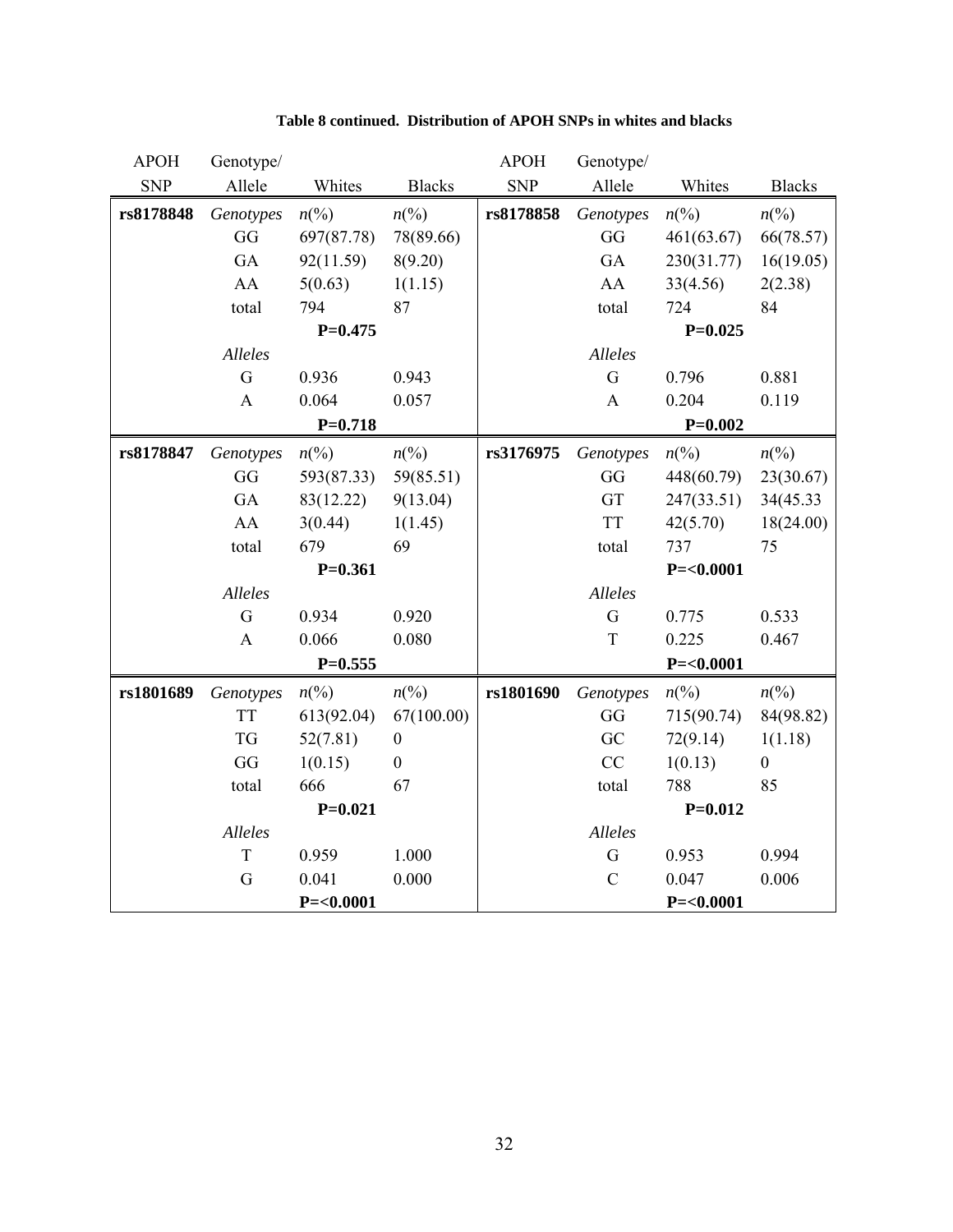### **3.3 LINKAGE DISEQUILIBRIUM ANALYSIS OF APOH SNPs**

Pairwise linkage disequilibrium (LD) analysis was performed using Haploview statistical software for all 12 SNPs among white cases (Figure 10), white controls (Figure 11), and all white subjects combined (Figure 12). LD was not examined for our black population due to small sample size.

Both D' and  $r^2$  values are presented here to demonstrate the extent of LD between SNPs. The SNPs are aligned from left to right in the order in which they are located in the APOH gene (from promoter to 3' region). Coding SNPs are marked with an  $**$ . The highest  $r^2$  values generated from this analysis were observed in white cases only and included LD between *APOH*/8178847 and *APOH*/8178848 ( $r^2$ =0.76), between *APOH*/8178847 and *APOH*/1801690  $(r^2=0.60)$ , and between *APOH*/8178848 and *APOH*/1801690  $(r^2=0.58)$ . Similar r<sup>2</sup> values were observed for white cases, controls, and all whites combined between *APOH*/8178839 and  $APOH/8178847$  ( $r^2$ =0.51) and between  $APOH/3760292$  and  $APOH/3176975$  ( $r^2$ =0.53).

There were several blocks of D' values equal to 1.0 in this analysis, more so in white cases than controls. This is an example of "complete LD" without "perfect LD" – a concept that will be addressed in further detail in Section 4.1.2 of this paper.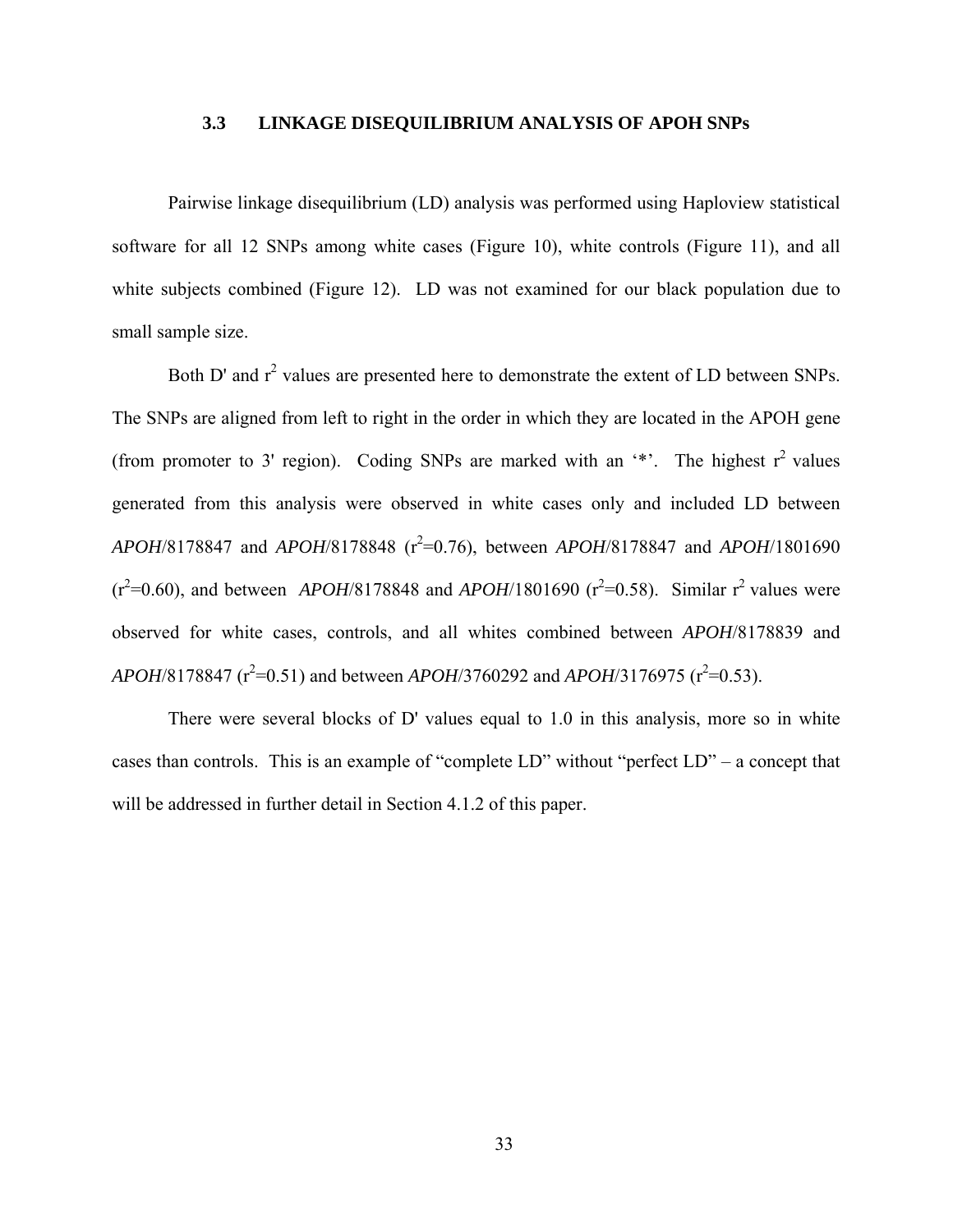



**Figure 10. LD analysis of white cases**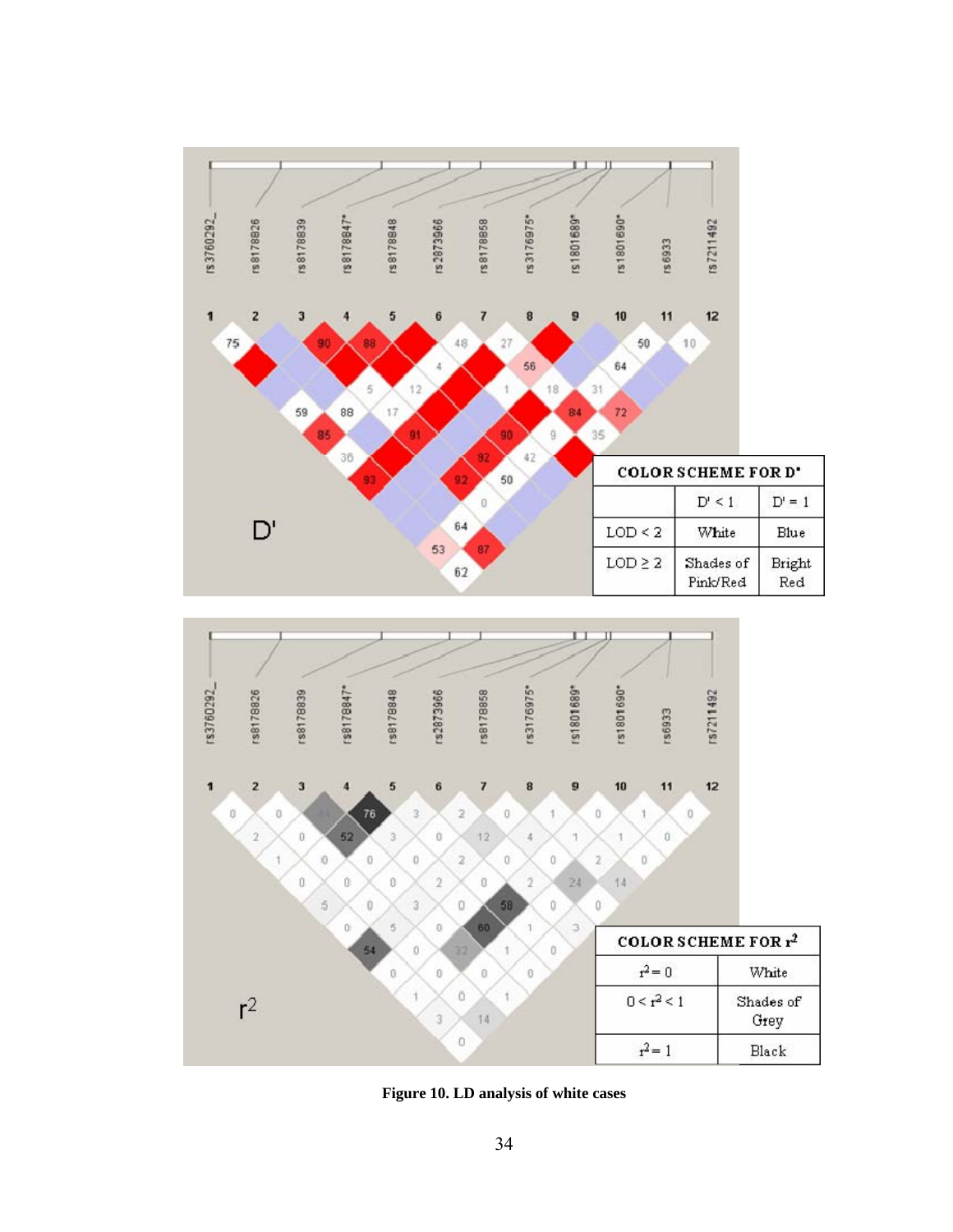



**Figure 11. LD analysis of white controls**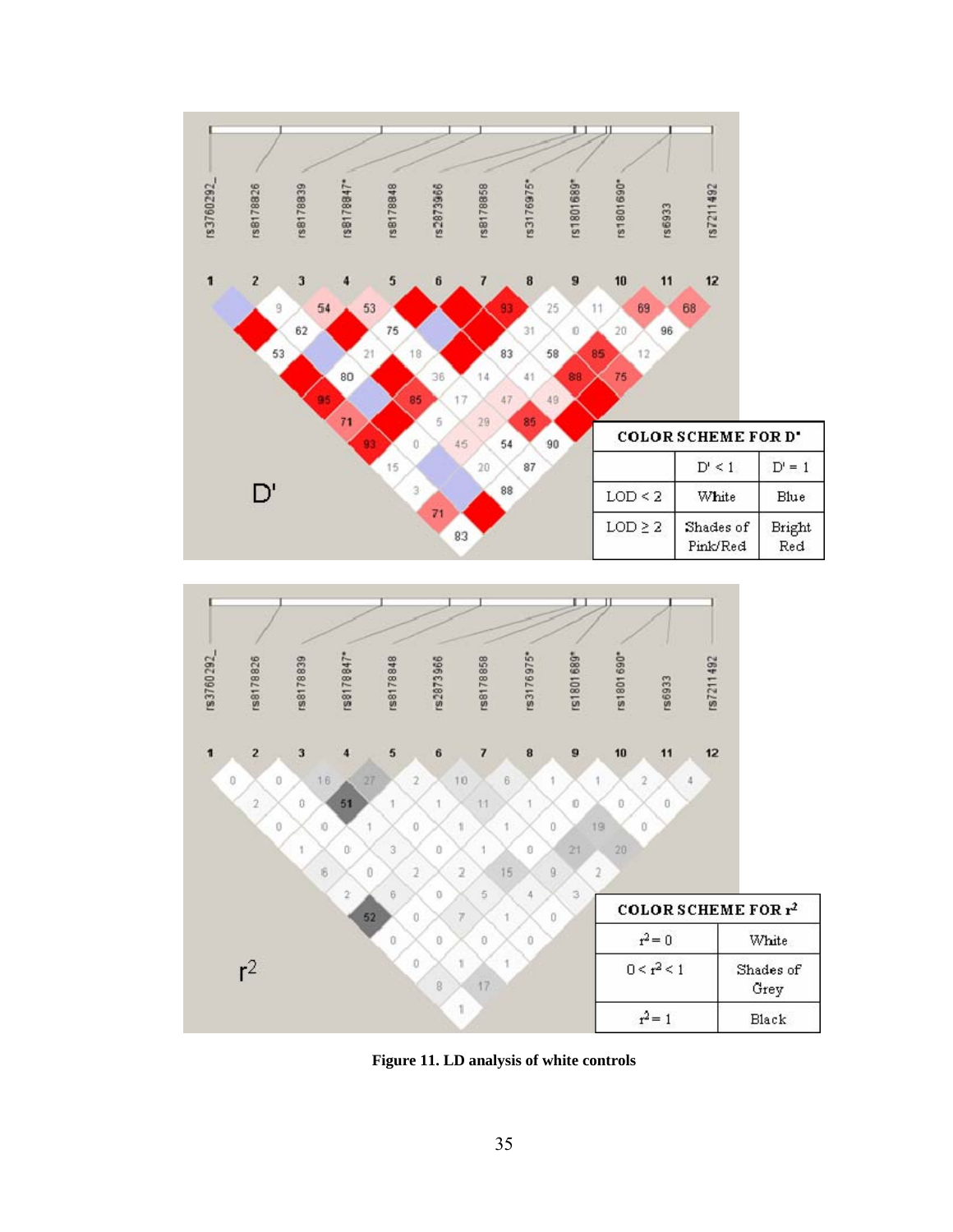

**Figure 12. LD analysis of all white subjects**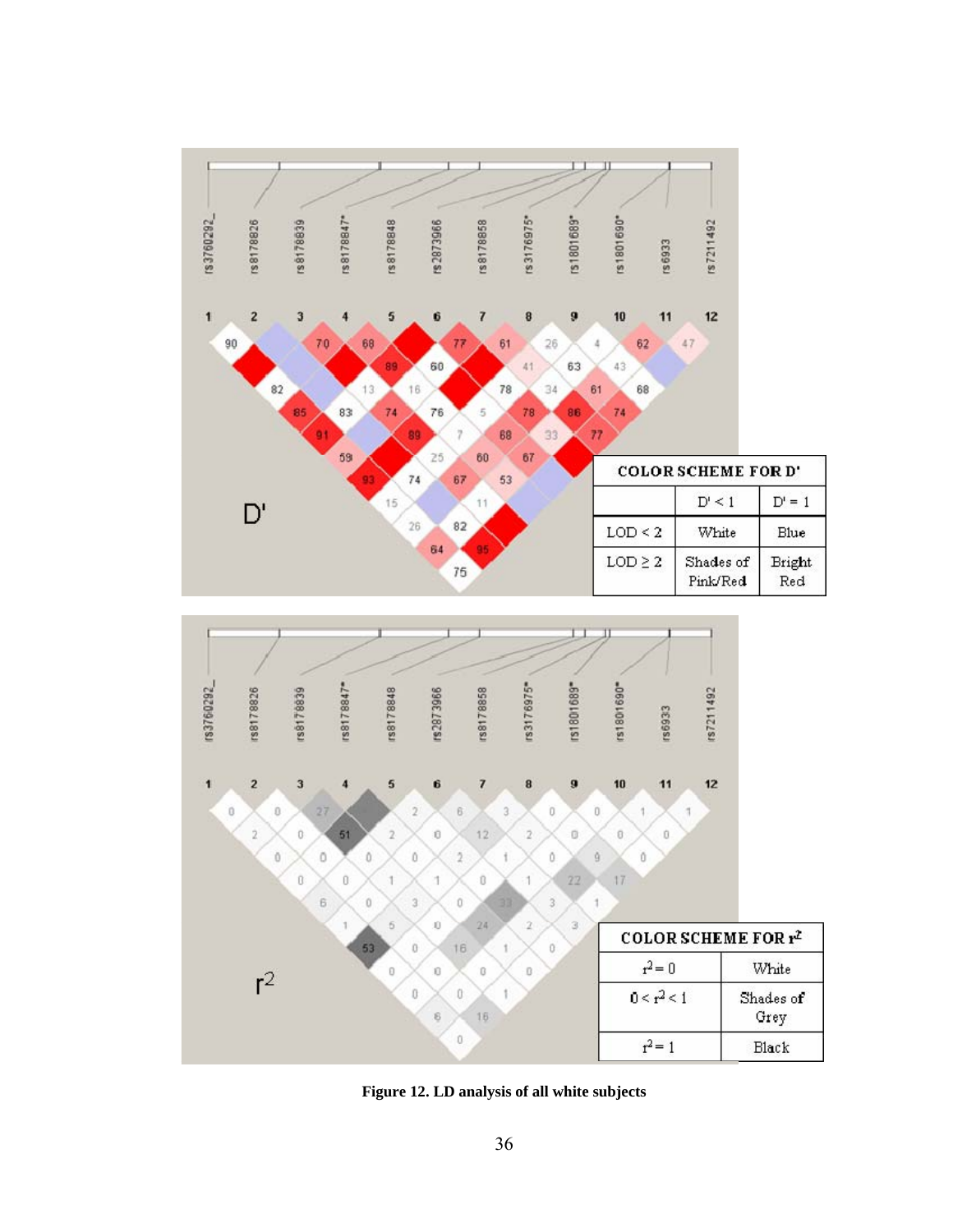# **3.4 ASSOCIATION OF APOH POLYMORPHISMS WITH SLE**

### **3.4.1 Association of APOH SNPs with SLE in whites and blacks**

The genotype and allele frequencies of twelve APOH SNPs were compared between cases and controls within white and black cohorts (Table 9). Using a cut-off of P=0.05, no significant difference in genotype or allele distribution between patients with SLE and healthy controls was found for any of these twelve SNPs.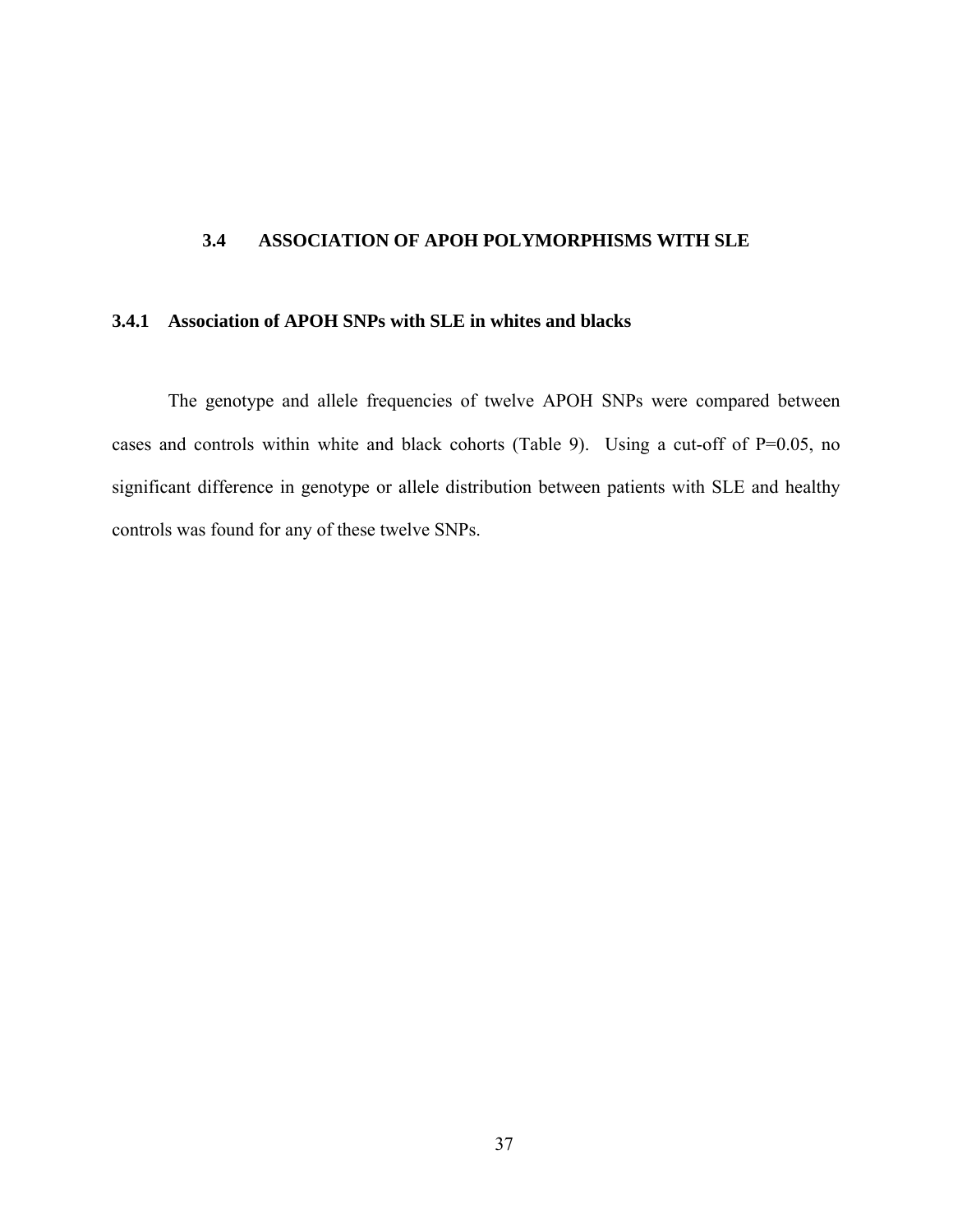| <b>APOH</b> |                 |                               |                       |                    |                       |
|-------------|-----------------|-------------------------------|-----------------------|--------------------|-----------------------|
| <b>SNP</b>  | Genotype/Allele |                               | Whites                |                    | <b>Blacks</b>         |
| rs3760292   | Genotypes       | $\text{Cases}$ <sup>(%)</sup> | $\text{Controls}(\%)$ | $\text{Cases}(\%)$ | $\text{Controls}(\%)$ |
|             | <b>TT</b>       | 219(71.10)                    | 318(73.78)            | 36(85.71)          | 30(78.95)             |
|             | TC              | 82(26.62)                     | 102(23.67)            | 6(14.29)           | 8(21.05)              |
|             | CC              | 7(2.27)                       | 11(2.55)              | $\boldsymbol{0}$   | $\boldsymbol{0}$      |
|             | total           | 308                           | 431                   | 42                 | 38                    |
|             |                 |                               | $P=0.646$             |                    | $P=0.558$             |
|             | Alleles         |                               |                       |                    |                       |
|             | T               | 0.844                         | 0.856                 | 0.929              | 0.895                 |
|             | $\mathcal{C}$   | 0.156                         | 0.144                 | 0.071              | 0.105                 |
|             |                 |                               | $P=0.525$             |                    | $P=0.453$             |
| <b>APOH</b> |                 |                               |                       |                    |                       |
| <b>SNP</b>  | Genotype/Allele |                               | Whites                |                    | <b>Blacks</b>         |
| rs6933      | Genotypes       | $\text{Cases}(\%)$            | $\text{Controls}(\%)$ | $\text{Cases}(\%)$ | $\text{Controls}(\%)$ |
|             | AA              | 113(33.73)                    | 120(27.59)            | 21(44.68)          | 22(53.66)             |
|             | AG              | 157(46.87)                    | 218(50.11)            | 17(36.17)          | 15(36.59)             |
|             | GG              | 65(19.40)                     | 97(22.30)             | 9(19.15)           | 4(9.76)               |
|             | total           | 335                           | 435                   | 47                 | 41                    |
|             |                 |                               | $P=0.175$             | $P=0.459$          |                       |
|             | Alleles         |                               |                       |                    |                       |
|             | T               | 0.572                         | 0.526                 | 0.628              | 0.720                 |
|             | $\mathcal{C}$   | 0.428                         | 0.474                 | 0.372              | 0.280                 |
|             |                 |                               | $P=0.077$             |                    | $P=0.192$             |
| <b>APOH</b> |                 |                               |                       |                    |                       |
| <b>SNP</b>  | Genotype/Allele |                               | Whites                |                    | <b>Blacks</b>         |
| rs8178826   | Genotypes       | $\text{Cases}(\%)$            | $\text{Controls}(\%)$ | $\text{Cases}(\%)$ | $\text{Controls}(\%)$ |
|             | AA              | 318(97.25)                    | 427(96.83)            | 45(100.00)         | 40(100.00)            |
|             | AG              | 9(2.75)                       | 14(3.17)              | $\boldsymbol{0}$   | $\boldsymbol{0}$      |
|             | GG              | $\theta$                      | (0.00)                | $\boldsymbol{0}$   | $\boldsymbol{0}$      |
|             | total           | 327                           | 441                   | 45                 | 40                    |
|             |                 |                               | $P=0.832$             |                    | $P=1.000$             |
|             | Alleles         |                               |                       |                    |                       |
|             | $\mathbf{A}$    | 0.986                         | 0.984                 | 1.000              | 1.000                 |
|             | G               | 0.014                         | 0.016                 | 0.000              | 0.000                 |
|             |                 | $P=0.734$                     |                       |                    | $P = - - -$           |

**Table 9. Distribution of APOH SNPs between cases and controls in whites and blacks**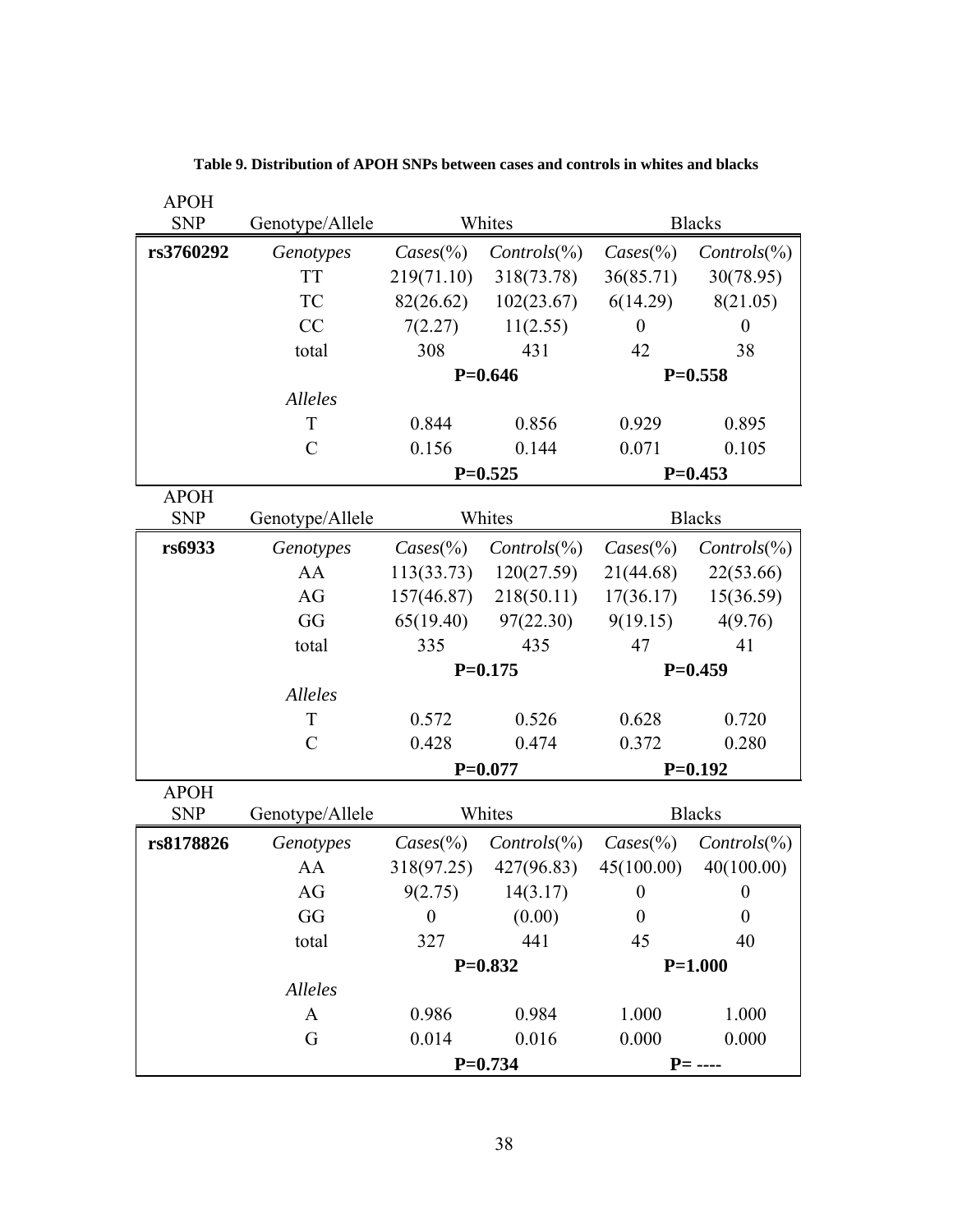| <b>APOH</b> |                 |                    |                       |                    |                       |
|-------------|-----------------|--------------------|-----------------------|--------------------|-----------------------|
| <b>SNP</b>  | Genotype/Allele |                    | Whites                |                    | <b>Blacks</b>         |
| rs8178848   | Genotypes       | $\text{Cases}(\%)$ | $\text{Controls}(\%)$ | $\text{Cases}(\%)$ | $\text{Controls}(\%)$ |
|             | GG              | 303(87.32)         | 394(88.14)            | 42(91.30)          | 36(87.80)             |
|             | GA              | 40(11.53)          | 52(11.63)             | 3(6.52)            | 5(12.20)              |
|             | AA              | 4(1.15)            | 1(0.22)               | 1(2.17)            | $\boldsymbol{0}$      |
|             | total           | 347                | 447                   | 46                 | 41                    |
|             |                 |                    | $P=0.301$             |                    | $P=0.467$             |
|             | Alleles         |                    |                       |                    |                       |
|             | G               | 0.931              | 0.940                 | 0.946              | 0.939                 |
|             | A               | 0.069              | 0.060                 | 0.054              | 0.061                 |
|             |                 |                    | $P=0.483$             |                    | $P=0.852$             |
| <b>APOH</b> |                 |                    |                       |                    |                       |
| <b>SNP</b>  | Genotype/Allele |                    | Whites                |                    | <b>Blacks</b>         |
| rs8178847   | Genotypes       | $\text{Cases}(\%)$ | $\text{Controls}(\%)$ | $\text{Cases}(\%)$ | $\text{Controls}(\%)$ |
|             | GG              | 254(86.99)         | 339(87.60)            | 31(81.58)          | 28(90.32)             |
|             | GA              | 36(12.33)          | 47(12.14)             | 6(15.79)           | 3(9.68)               |
|             | AA              | 2(0.68)            | 1(0.26)               | 1(2.63)            | $\boldsymbol{0}$      |
|             | total           | 292                | 387                   | 38                 | 31                    |
|             |                 |                    | $P=0.781$             | $P=0.596$          |                       |
|             | Alleles         |                    |                       |                    |                       |
|             | G               | 0.932              | 0.937                 | 0.895              | 0.952                 |
|             | $\mathbf{A}$    | 0.068              | 0.063                 | 0.105              | 0.048                 |
|             |                 |                    | $P=0.704$             |                    | $P=0.201$             |
| <b>APOH</b> |                 |                    |                       |                    |                       |
| <b>SNP</b>  | Genotype/Allele |                    | Whites                |                    | <b>Blacks</b>         |
| rs1801689   | Genotypes       | $\text{Cases}(\%)$ | $\text{Controls}(\%)$ | $\text{Cases}(\%)$ | $Controls(\%)$        |
|             | <b>TT</b>       | 270(93.43)         | 343(90.98)            | 37(100.00)         | 32(100.00)            |
|             | <b>TG</b>       | 18(6.23)           | 34(9.02)              | $\boldsymbol{0}$   | $\boldsymbol{0}$      |
|             | GG              | 1(0.35)            | (0.00)                | $\boldsymbol{0}$   | $\boldsymbol{0}$      |
|             | total           | 289                | 377                   | 37                 | 32                    |
|             |                 |                    | $P=0.188$             |                    | $P=1.000$             |
|             | Alleles         |                    |                       |                    |                       |
|             | $\mathbf T$     | 0.965              | 0.955                 | 1.000              | 1.000                 |
|             | G               | 0.035              | 0.045                 | 0.000              | 0.000                 |
|             |                 |                    | $P=0.328$             |                    | $P = - - -$           |

**Table 9 continued. Distribution of APOH SNPs between cases and controls in whites and blacks**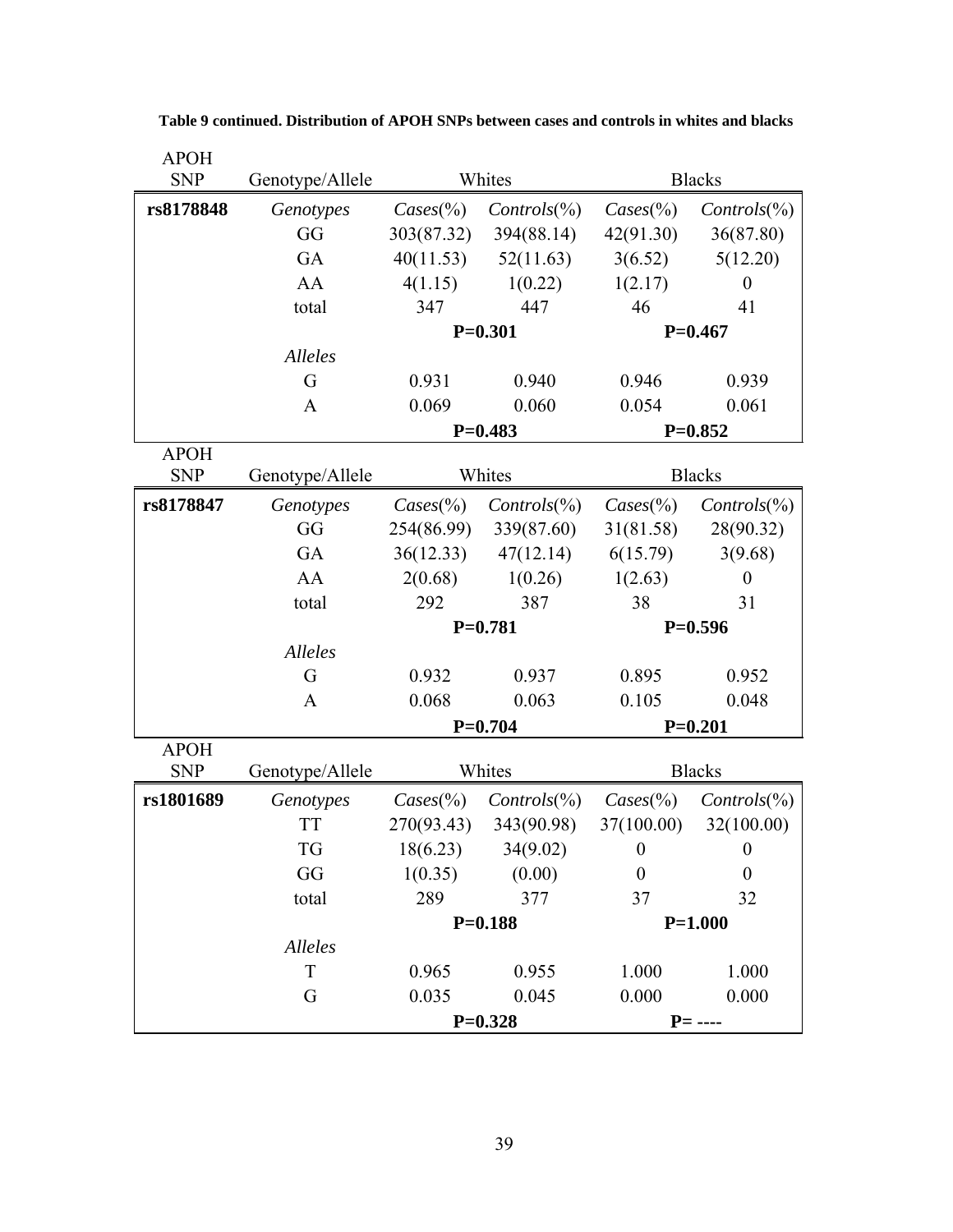| <b>APOH</b> |                 |                    |                                                |                    |                       |
|-------------|-----------------|--------------------|------------------------------------------------|--------------------|-----------------------|
| <b>SNP</b>  | Genotype/Allele |                    | Whites                                         |                    | <b>Blacks</b>         |
| rs2873966   | Genotypes       | $\text{Cases}(\%)$ | $\text{Controls}(\%)$                          | $\text{Cases}(\%)$ | $\text{Controls}(\%)$ |
|             | GG              | 174(50.58)         | 223(49.67)                                     | 31(64.58)          | 30(73.17)             |
|             | GA              | 139(40.41)         | 186(41.43)                                     | 17(35.42)          | 10(24.39)             |
|             | AA              | 31(9.01)           | 40(8.91)                                       | $\mathbf{0}$       | 1(2.44)               |
|             | total           | 344                | 449                                            | 48                 | 41                    |
|             |                 |                    | $P=0.965$                                      |                    | $P=0.302$             |
|             | <b>Alleles</b>  |                    |                                                |                    |                       |
|             | G               | 0.708              | 0.704                                          | 0.823              | 0.854                 |
|             | A               | 0.292              | 0.296                                          | 0.177              | 0.146                 |
|             |                 |                    | $P=0.860$                                      |                    | $P=0.577$             |
| <b>APOH</b> |                 |                    |                                                |                    |                       |
| <b>SNP</b>  | Genotype/Allele |                    | Whites                                         |                    | <b>Blacks</b>         |
| rs7211492   | Genotypes       | $\text{Cases}(\%)$ | $\text{Controls}(\%)$                          | $\text{Cases}(\%)$ | $\text{Controls}(\%)$ |
|             | AA              | 300(86.71)         | 378(83.63)                                     | 44(91.67)          | 39(95.12)             |
|             | AG              | 43(12.43)          | 69(15.27)                                      | 4(8.33)            | 2(4.88)               |
|             | GG              | 3(0.87)            | 5(1.11)                                        | $\theta$           | $\boldsymbol{0}$      |
|             | total           | 452<br>346         |                                                | 48                 | 41                    |
|             |                 |                    | $P=0.471$                                      | $P=0.683$          |                       |
|             | Alleles         |                    |                                                |                    |                       |
|             | A               | 0.929              | 0.913                                          | 0.958              | 0.976                 |
|             | G               | 0.071              | 0.087                                          | 0.042              | 0.024                 |
|             |                 |                    | $P=0.221$                                      |                    | $P=0.516$             |
| <b>APOH</b> |                 |                    |                                                |                    |                       |
| <b>SNP</b>  | Genotype/Allele |                    | Whites                                         |                    | <b>Blacks</b>         |
| rs8178839   | Genotypes       | $\text{Cases}(\%)$ | $\text{Controls}(\%)$                          | $\text{Cases}(\%)$ | $\text{Controls}(\%)$ |
|             | <b>TT</b>       | 270(78.49)         | 352(78.05)                                     | 34(72.34)          | 32(78.05)             |
|             | <b>TG</b>       |                    | $67(19.48)$ $96(21.29)$ $12(25.53)$ $9(21.95)$ |                    |                       |
|             | GG              | 7(2.03)            | $3(0.67)$ $1(2.13)$                            |                    | $\mathbf{0}$          |
|             | total           | 344                | 451                                            | 47                 | 41                    |
|             |                 |                    | $P=0.201$                                      |                    | $P=0.895$             |
|             | <b>Alleles</b>  |                    |                                                |                    |                       |
|             | T               | 0.882              | 0.887                                          | 0.851              | 0.890                 |
|             | G               | 0.118              | 0.113                                          | 0.149              | 0.110                 |
|             |                 |                    | $P=0.774$                                      |                    | $P=0.437$             |

**Table 9 continued. Distribution of APOH SNPs between cases and controls in whites and blacks**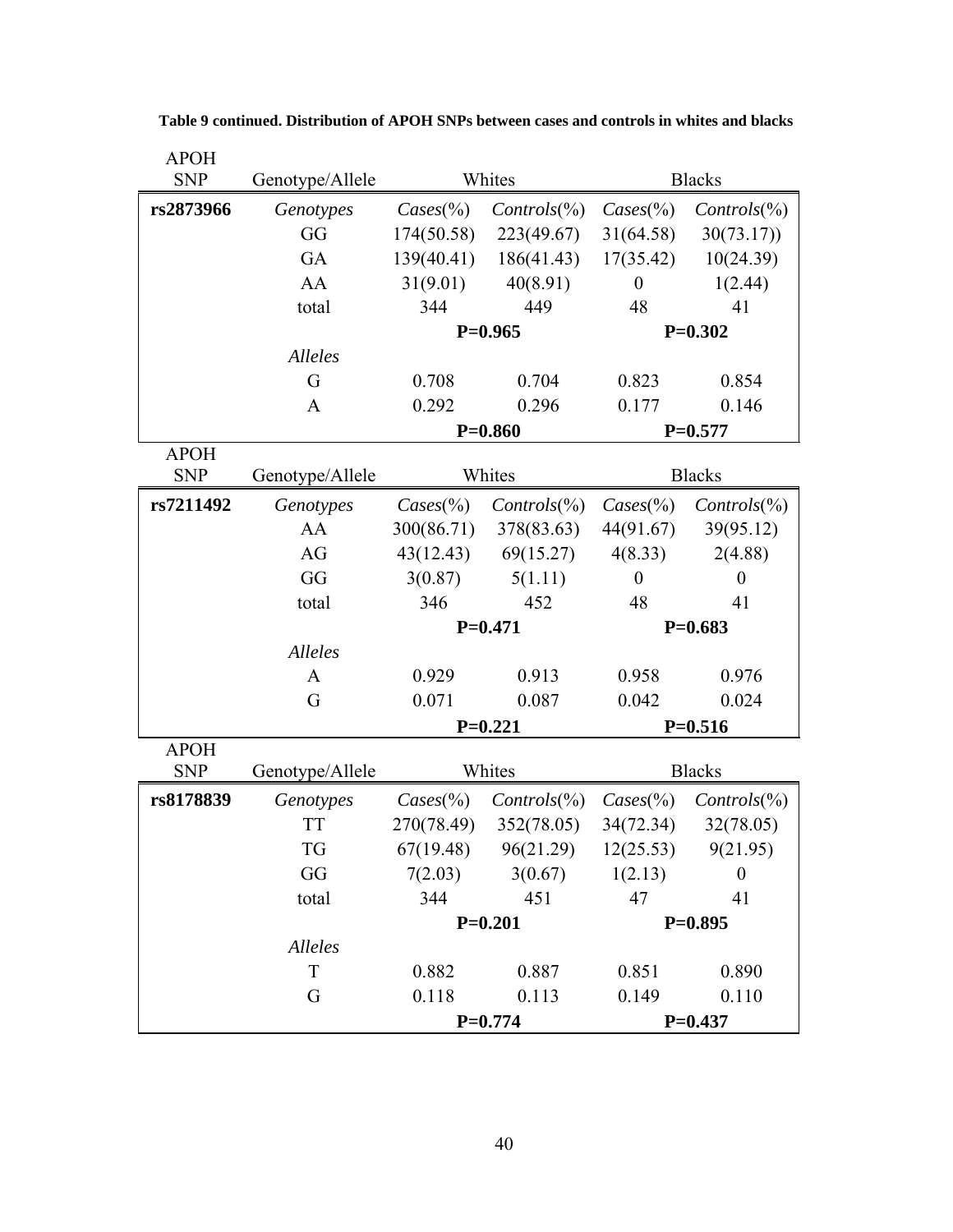| <b>APOH</b> |                 |                    |                       |                    |                       |
|-------------|-----------------|--------------------|-----------------------|--------------------|-----------------------|
| <b>SNP</b>  | Genotype/Allele | Whites             |                       |                    | <b>Blacks</b>         |
| rs8178858   | Genotypes       | $\text{Cases}(\%)$ | $Controls(\%)$        | $\text{Cases}(\%)$ | $Controls(\%)$        |
|             | GG              | 215(63.99)         | 246(63.40)            | 34(72.34)          | 32(86.49)             |
|             | GA              | 106(31.55)         | 124(31.96)            | 11(23.40)          | 5(13.51)              |
|             | AA              | 15(4.46)           | 18(4.64)              | 2(4.26)            | $\boldsymbol{0}$      |
|             | total           | 388<br>336         |                       | 47                 | 37                    |
|             |                 |                    | $P=0.991$             |                    | $P=0.240$             |
|             | Alleles         |                    |                       |                    |                       |
|             | G               | 0.798              | 0.794                 | 0.840              | 0.932                 |
|             | $\mathbf{A}$    | 0.202              | 0.206                 | 0.160              | 0.068                 |
|             |                 |                    | $P=0.858$             | $P=0.054$          |                       |
| <b>APOH</b> |                 |                    |                       |                    |                       |
| <b>SNP</b>  | Genotype/Allele |                    | Whites                |                    | <b>Blacks</b>         |
| rs3176975   | Genotypes       | $\text{Cases}(\%)$ | $\text{Controls}(\%)$ | $\text{Cases}(\%)$ | $\text{Controls}(\%)$ |
|             | GG              | 195(60.00)         | 253(61.41)            | 11(26.19)          | 12(36.36)             |
|             | GT              | 110(33.85)         | 137(33.25)            | 23(54.76)          | 11(33.33)             |
|             | <b>TT</b>       | 20(6.15)           | 22(5.34)              | 8(19.05)           | 10(30.30)             |
|             | total           | 325                | 412                   | 42                 | 33                    |
|             |                 |                    | $P=0.844$             |                    | $P=0.187$             |
|             | Alleles         |                    |                       |                    |                       |
|             | G               | 0.769              | 0.780                 | 0.536              | 0.530                 |
|             | T               | 0.231              | 0.220                 | 0.464              | 0.470                 |
|             |                 |                    | $P=0.613$             | $P=0.947$          |                       |
| <b>APOH</b> |                 |                    | Whites                |                    |                       |
| <b>SNP</b>  | Genotype/Allele |                    |                       |                    | <b>Blacks</b>         |
| rs1801690   | Genotypes       | $\text{Cases}(\%)$ | $\text{Controls}(\%)$ | $\text{Cases}(\%)$ | $\text{Controls}(\%)$ |
|             | GG              | 302(89.88)         | 413(91.37)            | 44(100.00)         | 40(97.56)             |
|             | GC              | 33(9.82)           | 39(8.63)              | $\boldsymbol{0}$   | 1(2.44)               |
|             | CC              | 1(0.30)            | (0.00)                | $\boldsymbol{0}$   | $\boldsymbol{0}$      |
|             | total           | 336                | 452                   | 44                 | 41                    |
|             |                 |                    | $P=0.446$             |                    | $P=0.482$             |
|             | Alleles         |                    |                       |                    |                       |
|             | G               | 0.948              | 0.957                 | 1.000              | 0.988                 |
|             | $\mathcal{C}$   | 0.052              | 0.043                 | 0.000              | 0.012                 |
|             |                 |                    | $P=0.413$             |                    | $P=0.314$             |

**Table 9 continued. Distribution of APOH SNPs between cases and controls in whites and blacks**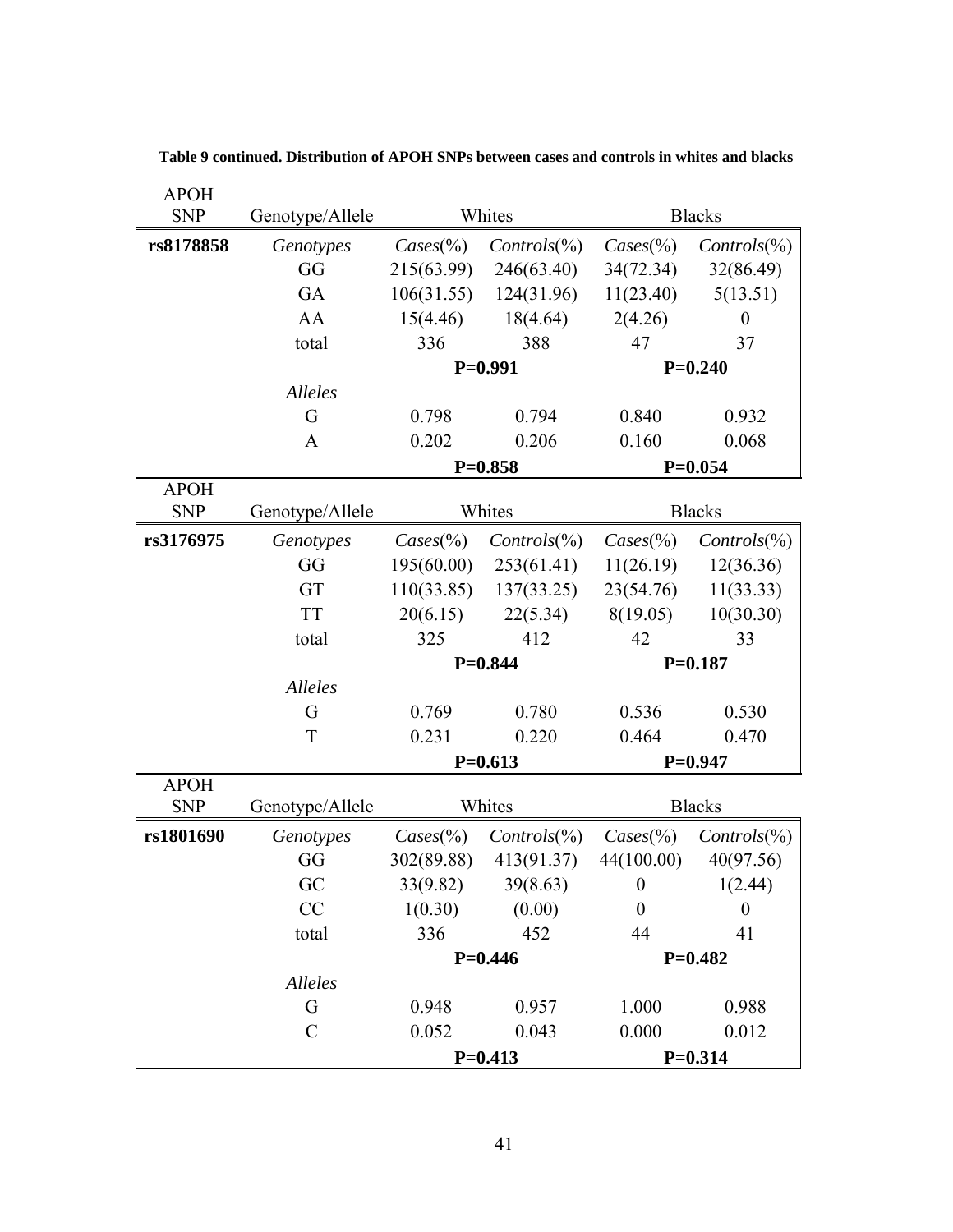### **3.4.2 Haplotype associations with SLE**

The maximum number of SNPs that could be efficiently handled by our haplotype software is nine; therefore, the three coding SNPs that are not TagSNPs were excluded (*APOH*/8178847, *APOH*/1801689, and *APOH*/1801690).

Nine-site haplotype analysis was performed using R software to determine the association of APOH TagSNPs with SLE in the entire white cohort, including 454 controls and 349 cases. Haplotype analysis was also performed using both EH and R software excluding all samples that had missing genotype information for any of the nine TagSNPs in the white cohort, including 320 controls and 256 cases. R program results including all samples were largely consistent with the R program results excluding samples with missing data. The EH and R program outputs that excluded samples calculated virtually identical haplotype frequencies; R program results are presented here, since this program is able to calculate P-values while EH is not. Haplotype analysis was not carried out for the black population due to lack of a larger sample size.

The parameters of the analysis included a minimum MAF of 0.01 and 18 degrees of freedom. In total, 42 haplotypes were observed; the 11 most frequent haplotypes (pool frequency  $\geq 0.01$ ) are summarized in Table 10. The alleles are aligned from left to right in 5' to 3' orientation in the APOH gene (as listed below Table 10). Major alleles are marked in bold type, while minor alleles are in regular type. The frequencies of each haplotype in white cases, controls, and all whites are listed along with corresponding P-values. Six of these haplotypes were significantly different between cases and controls (#'s 1, 2, 3, 5, 7, and 9, which are highlighted in Table 10). Haplotypes that were more frequent in controls are marked in blue font, while haplotypes that were more frequent in cases are marked in red font. There were four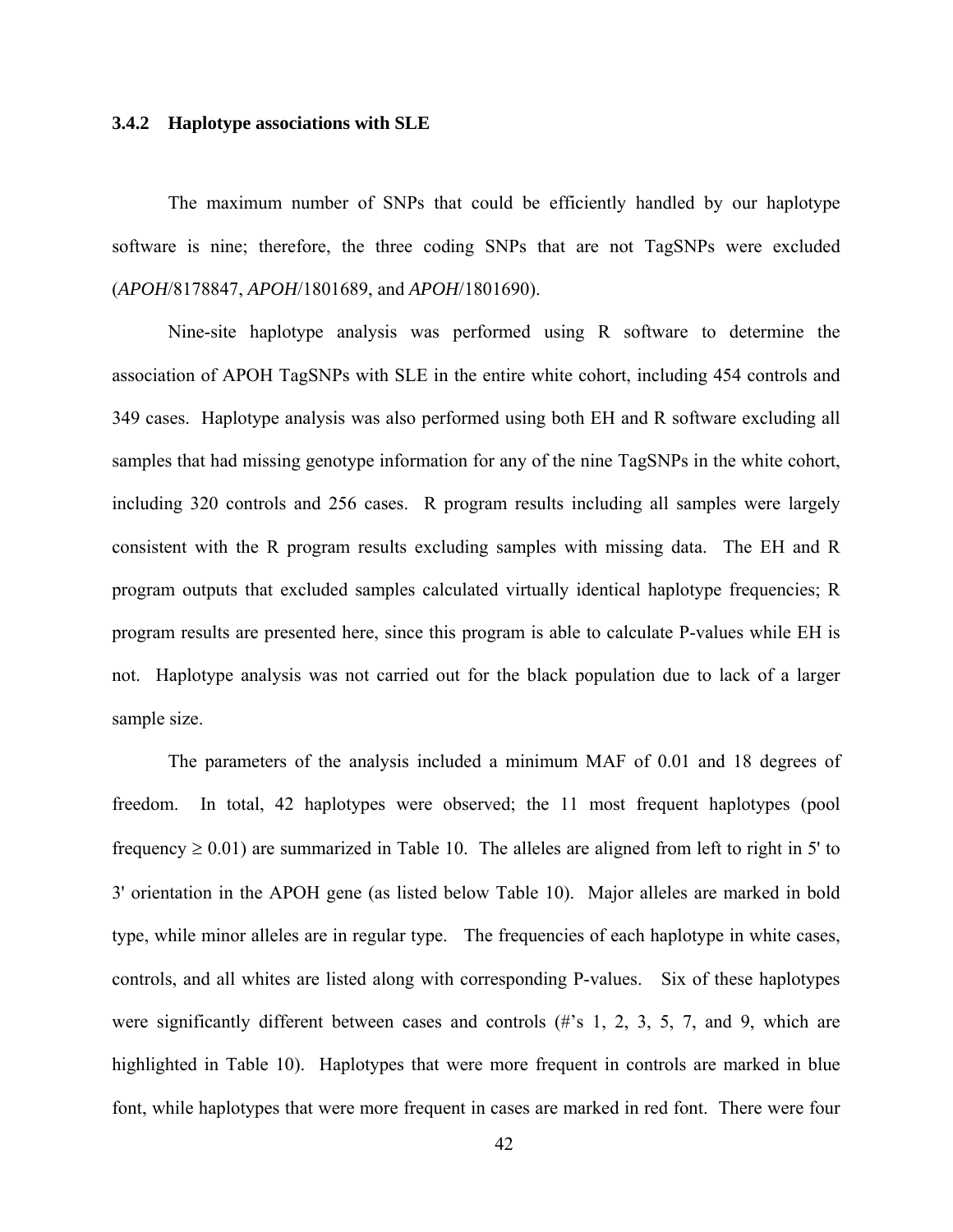common haplotypes that are present in greater than 10% of the population. The overall difference in haplotypes of cases and controls was calculated by R software and was found to be significant ( $p<0001$ ).

| <b>Haplotypes</b> | Case freq<br>(n=256) | Control<br>freq<br>(n=320) | Pool freq | P-values |
|-------------------|----------------------|----------------------------|-----------|----------|
| <b>TATGAGGAA</b>  | 0.144                | 0.228                      | 0.199     | 0.031    |
| <b>TATGGAGGA</b>  | 0.121                | 0.196                      | 0.163     | 0.006    |
| <b>TATGGGGGA</b>  | 0.103                | 0.191                      | 0.159     | 0.002    |
| <b>CATGGGTAA</b>  | 0.114                | 0.129                      | 0.123     | 0.587    |
| <b>TATGGGGAA</b>  | 0.162                | 0.006                      | 0.064     | < 0.001  |
| <b>TAGAGGGAA</b>  | 0.055                | 0.053                      | 0.055     | 0.794    |
| <b>TATGGGTAG</b>  | 0.021                | 0.055                      | 0.042     | 0.017    |
| <b>TAGGAGGGA</b>  | 0.032                | 0.047                      | 0.041     | 0.235    |
| <b>TATGAGGGA</b>  | 0.073                | 0.016                      | 0.036     | <0.001   |
| <b>CATGGGTGA</b>  | 0.017                | 0.007                      | 0.012     | 0.210    |
| <b>TGTGGGTAG</b>  | 0.011                | 0.012                      | 0.012     | 0.809    |

**Table 10. Haplotype analysis of 9 TagSNPs in white cases and controls** 

#### **Overall P-Value<0.0001**

**TagSNPs:** rs3760292,rs8178826,rs8178839,rs8178848,rs2873966, rs8178858,rs3176975,rs6933,rs7211492

# **3.5 ASSOCIATION OF APOH POLYMORPHISMS WITH RENAL DISEASE IN WHITE PATIENTS WITH SLE**

The genotype and allele frequencies of twelve APOH SNPs were compared between white cases with and without renal disease (Table 11). This comparison was also performed for black cases with and without renal disease; however, due to small sample size and inability to interpret P-values these data are not shown. Using a cut-off of  $P=0.05$ , only one significant difference in genotype or allele distribution between patients with SLE and healthy controls was found for these twelve SNPs. The minor allele frequency of *APOH*/2873966 was significantly less for those with renal disease than those with no renal disease ( $p=0.023$ ).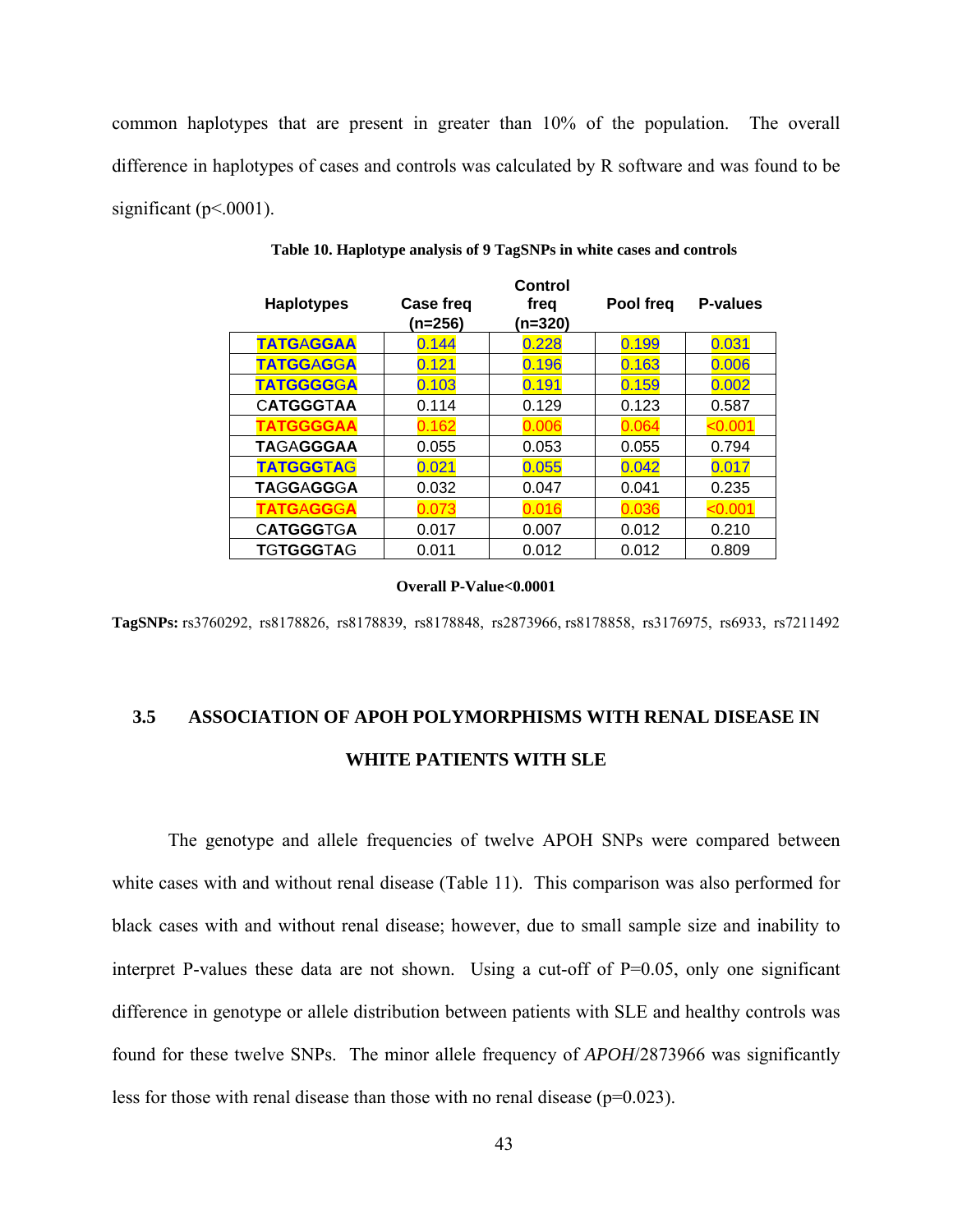| <b>APOH</b> | Genotype/     | No Renal         | Renal            | <b>APOH</b> | Genotype/    | No Renal        | Renal              |
|-------------|---------------|------------------|------------------|-------------|--------------|-----------------|--------------------|
| <b>SNP</b>  | Allele        | Disease          | Disease          | <b>SNP</b>  | Allele       | Disease         | Disease            |
| rs3760292   | Genotypes     | $n\binom{0}{0}$  | $n\binom{0}{0}$  | rs2873966   | Genotypes    | $n\binom{0}{0}$ | $n\binom{0}{0}$    |
|             | <b>TT</b>     | 164(70.39)       | 55(73.33)        |             | GG           | 116(46.96)      | 58(59.79)          |
|             | <b>TC</b>     | 63(27.04)        | 19(25.33)        |             | GA           | 106(42.91)      | 33(34.02)          |
|             | CC            | 6(2.58)          | 1(1.33)          |             | AA           | 25(10.12)       | 6(6.19)            |
|             | total         | 233              | 75               |             | total        | 247             | 97                 |
|             |               | $P=0.888$        |                  |             |              | $P=0.098$       |                    |
|             | Alleles       |                  |                  |             | Alleles      |                 |                    |
|             | T             | 0.839            | 0.860            |             | G            | 0.684           | 0.768              |
|             | $\mathcal{C}$ | 0.161            | 0.140            |             | $\mathbf{A}$ | 0.316           | 0.232              |
|             |               | $P=0.526$        |                  |             |              | $P=0.023$       |                    |
| rs6933      | Genotypes     | $n\binom{0}{0}$  | $n\binom{0}{0}$  | rs7211492   | Genotypes    | $n\binom{0}{0}$ | $n\left(\%\right)$ |
|             | AA            | 83(34.30)        | 30(32.26)        |             | AA           | 214(85.94)      | 86(88.66)          |
|             | AG            | 114(47.11)       | 43(46.24)        |             | AG           | 32(12.85)       | 11(11.34)          |
|             | GG            | 45(18.60)        | 20(21.51)        |             | GG           | 3(1.20)         | $\boldsymbol{0}$   |
|             | total         | 242              | 93               |             | total        | 249             | 97                 |
|             |               | $P=0.829$        |                  |             |              | $P=0.716$       |                    |
|             | Alleles       |                  |                  |             | Alleles      |                 |                    |
|             | $\mathbf{A}$  | 0.579            | 0.554            |             | $\mathbf{A}$ | 0.924           | 0.943              |
|             | G             | 0.421            | 0.446            |             | G            | 0.076           | 0.057              |
|             |               | $P=0.563$        |                  |             |              | $P=0.337$       |                    |
| rs8178826   | Genotypes     | $n\binom{0}{0}$  | $n\binom{0}{0}$  | rs8178839   | Genotypes    | $n\binom{0}{0}$ | $n\left(\%\right)$ |
|             | AA            | 227(97.01)       | 91(97.85)        |             | <b>TT</b>    | 194(78.23)      | 76(79.17)          |
|             | AG            | 7(2.99)          | 2(2.15)          |             | <b>TG</b>    | 51(20.56)       | 16(16.67)          |
|             | GG            | $\boldsymbol{0}$ | $\boldsymbol{0}$ |             | GG           | 3(1.21)         | 4(4.17)            |
|             | total         | 234              | 93               |             | total        | 248             | 96                 |
|             |               | $P=1.000$        |                  |             |              | $P=0.165$       |                    |
|             | Alleles       |                  |                  |             | Alleles      |                 |                    |
|             | T             | 0.985            | 0.989            |             | $\mathbf T$  | 0.885           | 0.875              |
|             | $\mathcal{C}$ | 0.015            | 0.011            |             | $\mathbf G$  | 0.115           | 0.125              |
|             |               | $P=0.655$        |                  |             |              | $P=0.717$       |                    |

**Table 11. Distribution of APOH SNPs among white cases with and without renal involvement**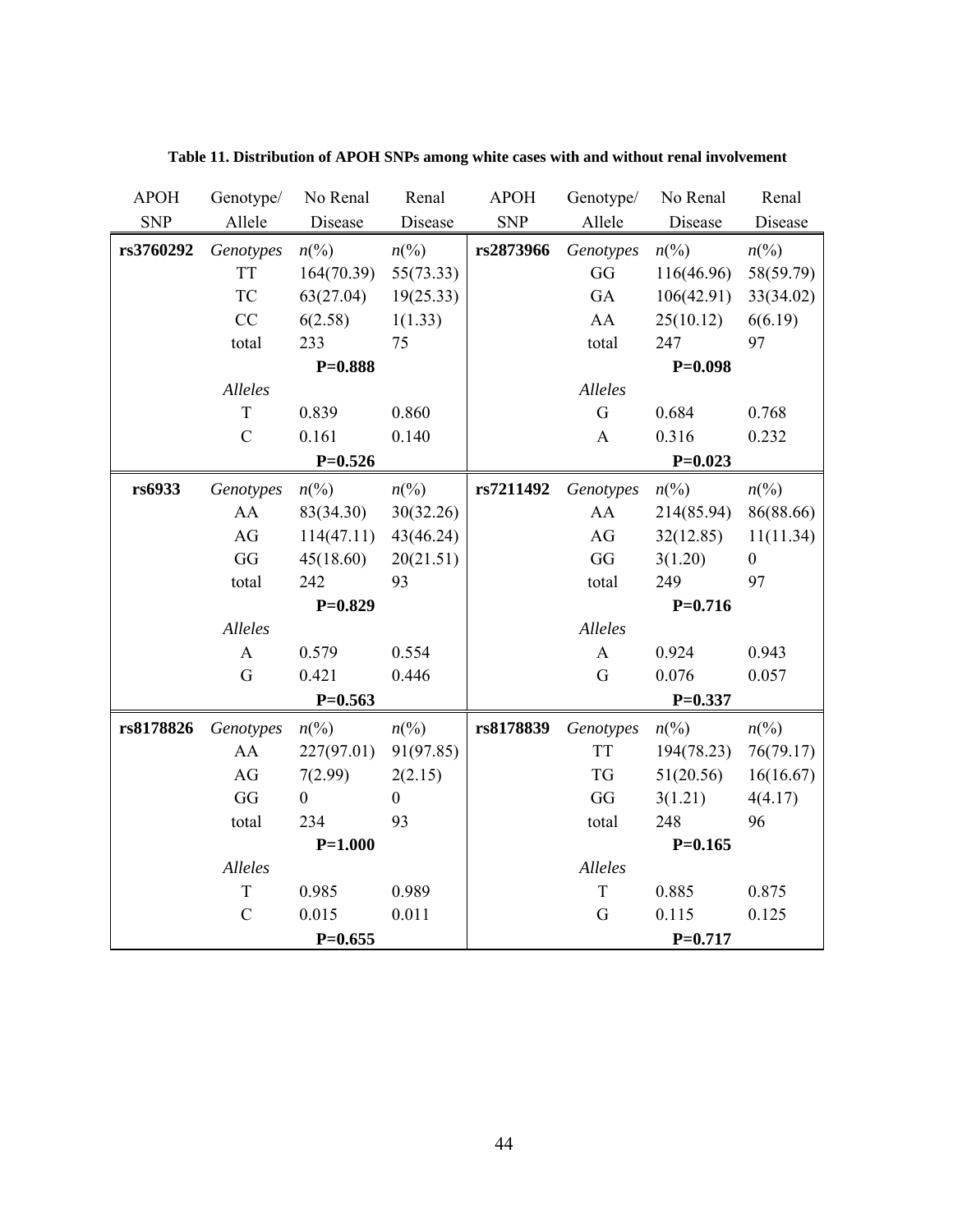| <b>APOH</b> | Genotype/    | No Renal        | Renal            | <b>APOH</b> | Genotype/      | No Renal        | Renal                       |
|-------------|--------------|-----------------|------------------|-------------|----------------|-----------------|-----------------------------|
| <b>SNP</b>  | Allele       | Disease         | Disease          | <b>SNP</b>  | Allele         | Disease         | Disease                     |
| rs8178848   | Genotypes    | $n\binom{0}{0}$ | $n\binom{0}{0}$  | rs8178858   | Genotypes      | $n\binom{0}{0}$ | $n\left(\%\right)$          |
|             | GG           | 217(86.80)      | 86(88.66)        |             | GG             | 158(65.02)      | 57(61.29)                   |
|             | GA           | 30(12.00)       | 10(10.31)        |             | GA             | 73(30.04)       | 33(35.48)                   |
|             | AA           | 3(1.20)         | 1(1.03)          |             | AA             | 12(4.94)        | 3(3.23)                     |
|             | total        | 250             | 97               |             | total          | 243             | 93                          |
|             |              | $P=0.879$       |                  |             |                | $P=0.595$       |                             |
|             | Alleles      |                 |                  |             | Alleles        |                 |                             |
|             | G            | 0.928           | 0.938            |             | G              | 0.800           | 0.790                       |
|             | $\mathbf{A}$ | 0.072           | 0.062            |             | $\mathbf{A}$   | 0.200           | 0.210                       |
|             |              | $P=0.626$       |                  |             |                | $P=0.773$       |                             |
| rs8178847   | Genotypes    | $n\frac{6}{9}$  | $n\binom{0}{0}$  | rs3176975   | Genotypes      | $n\binom{0}{0}$ | $n\left(\%\right)$          |
|             | GG           | 193(86.94)      | 61(87.14)        |             | GG             | 140(59.32)      | 55(61.80)                   |
|             | GA           | 28(12.61)       | 8(11.43)         |             | GT             | 79(33.47)       | 31(34.83)                   |
|             | AA           | 1(0.45)         | 1(1.43)          |             | <b>TT</b>      | 17(7.20)        | 3(3.37)                     |
|             | total        | 222             | 70               |             | total          | 236             | 89                          |
|             |              | $P=0.656$       |                  |             |                | $P=0.497$       |                             |
|             | Alleles      |                 |                  |             | Alleles        |                 |                             |
|             | G            | 0.932           | 0.929            |             | $\overline{G}$ | 0.761           | 0.792                       |
|             | $\mathbf{A}$ | 0.068           | 0.071            |             | $\mathbf T$    | 0.239           | 0.208                       |
|             |              | $P=0.876$       |                  |             |                | $P = 0.384$     |                             |
| rs1801689   | Genotypes    | $n\binom{0}{0}$ | $n\binom{0}{0}$  | rs1801690   | Genotypes      | $n\binom{0}{0}$ | $n\left(\frac{0}{0}\right)$ |
|             | <b>TT</b>    | 205(93.18)      | 65(94.20)        |             | GG             | 224(89.96)      | 78(89.66)                   |
|             | <b>TG</b>    | 14(6.36)        | 4(5.80)          |             | GC             | 24(9.64)        | 9(10.34)                    |
|             | GG           | 1(0.45)         | $\boldsymbol{0}$ |             | CC             | 1(0.40)         | $\boldsymbol{0}$            |
|             | total        | 220             | 69               |             | total          | 249             | 87                          |
|             |              | $P=1.000$       |                  |             |                | $P=0.879$       |                             |
|             | Alleles      |                 |                  |             | Alleles        |                 |                             |
|             | T            | 0.964           | 0.971            |             | G              | 0.948           | 0.948                       |
|             | G            | 0.036           | 0.029            |             | $\mathcal{C}$  | 0.052           | 0.052                       |
|             |              | $P=0.661$       |                  |             |                | $P=0.980$       |                             |

**Table 11 continued. Distribution of APOH SNPs among white cases with and without renal involvement**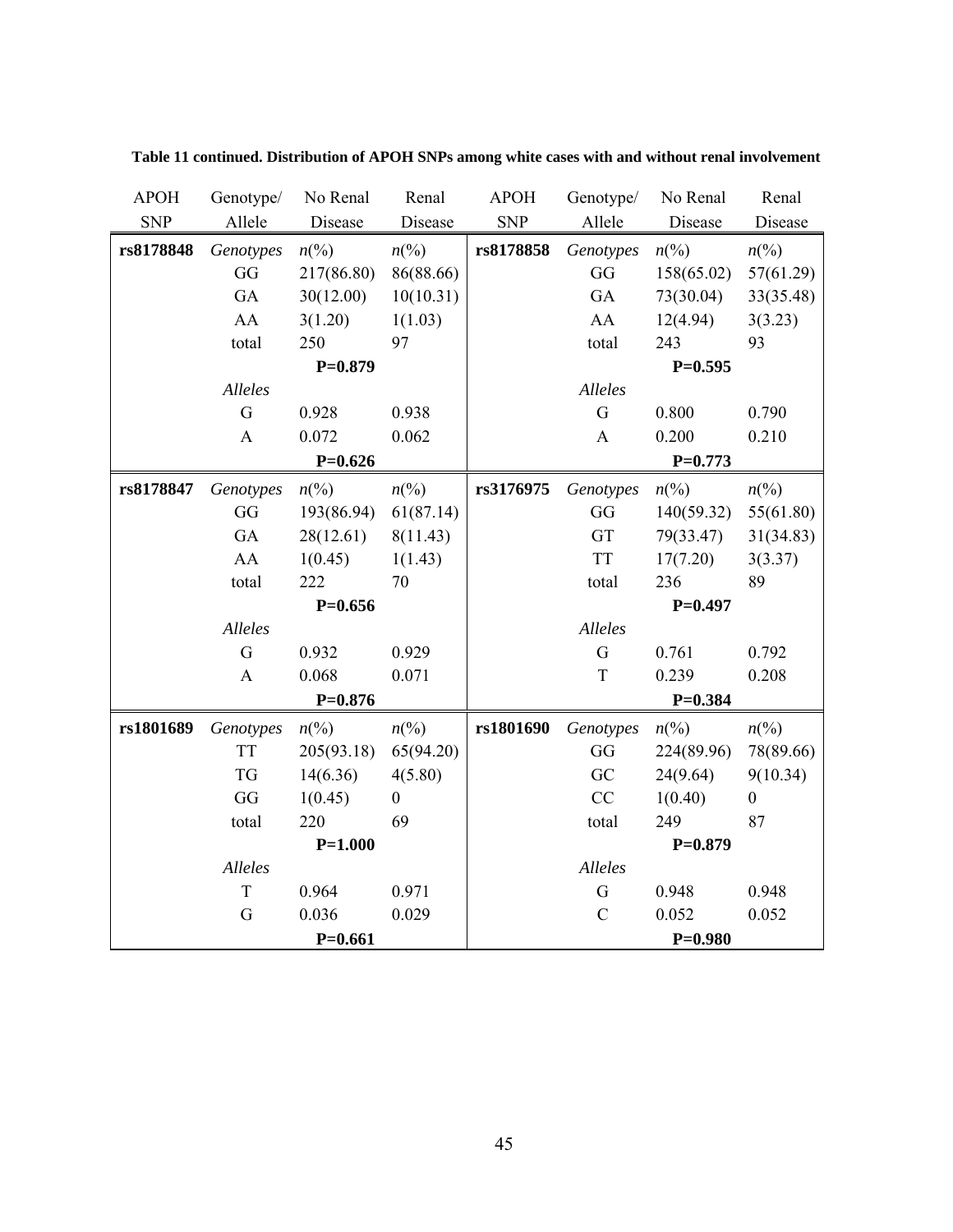# **3.6 ASSOCIATION OF APOH POLYMORPHISMS WITH ANTIPHOSPOHLIPID ANTIBODIES (APA) IN WHITES AND BLACKS**

The genotype and allele frequencies of twelve APOH SNPs were compared between APA negative and APA positive groups stratified by race (Table 12). Subjects that were "APA positive" included those that were positive for any of the three antipohospohlipid antibodies (aCL, LAC, and anti-apoH). APA negative individuals included those who were not positive for any of the APA. Only one significant difference was observed, and this was between allele frequencies of black cases and controls for *APOH*/8178848 (p=0.041).

Each of the twelve APOH SNPs was also analyzed for association with aCL, LAC, and anti-apoH separately in all subjects stratified by race. No significant differences were observed in these comparisons (data not shown).

In addition, Each of the twelve APOH SNPs was analyzed for association with aCL, LAC, anti-apoH, and any APA separately in cases and controls stratified by race. Once again, no significant difference was observed for these comparisons (data not shown).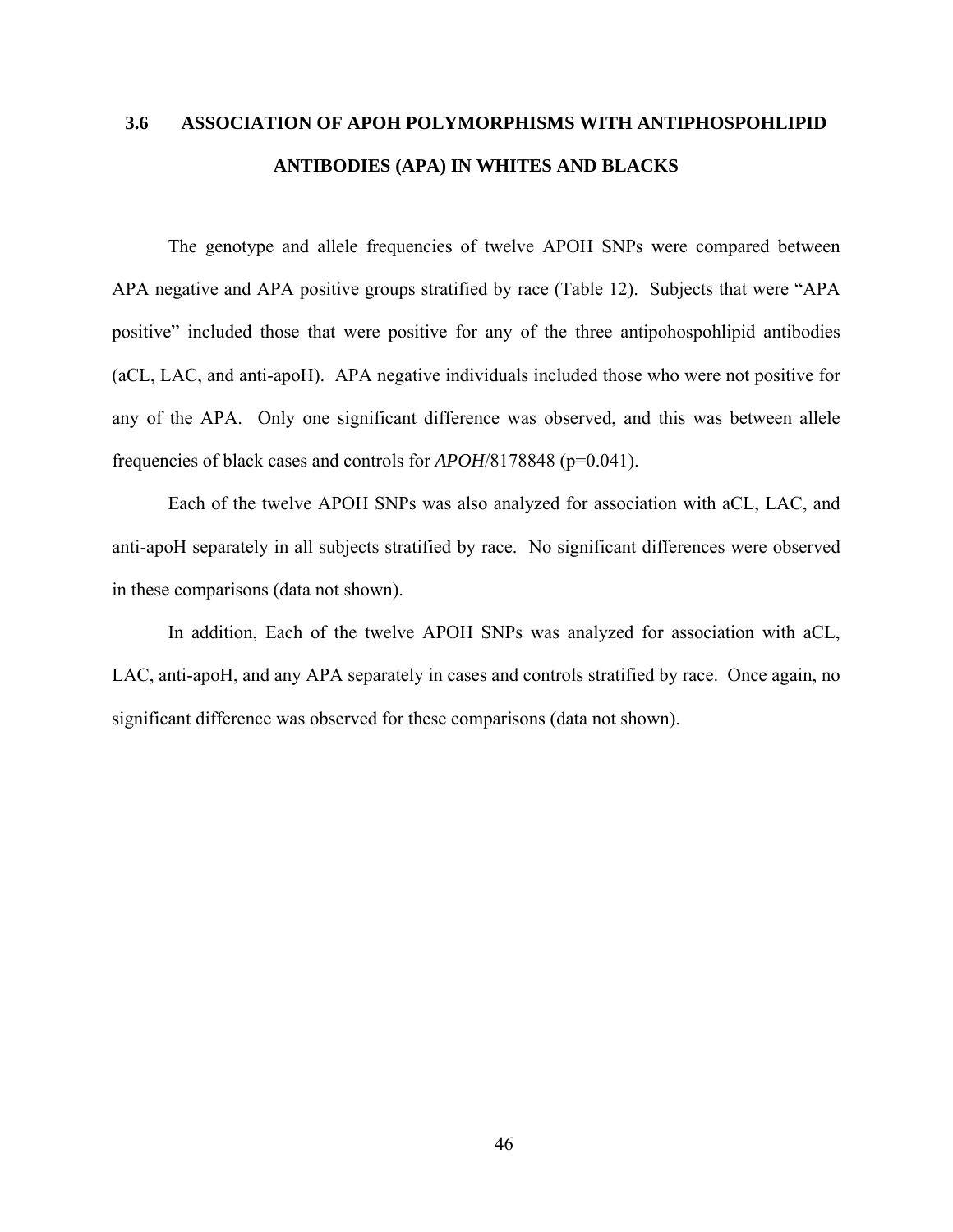| <b>APOH</b> |                 |                  |            |                  |                  |
|-------------|-----------------|------------------|------------|------------------|------------------|
| <b>SNP</b>  | Genotype/Allele |                  | Whites     |                  | <b>Blacks</b>    |
| rs3760292   | Genotypes       | APA $-(\%)$      | $APA+(%)$  | APA $-(\%)$      | $APA+(%)$        |
|             | <b>TT</b>       | 231(73.57)       | 253(71.67) | 22(81.48)        | 38(82.61)        |
|             | TC              | 77(24.52)        | 89(25.21)  | 5(18.52)         | 8(17.39)         |
|             | CC              | 6(1.91)          | 11(3.12)   | $\boldsymbol{0}$ | $\boldsymbol{0}$ |
|             | total           | 314              | 353        | 27               | 46               |
|             |                 |                  | $P=0.616$  |                  | $P=1.000$        |
|             | <b>Alleles</b>  |                  |            |                  |                  |
|             | T               | 0.858            | 0.843      | 0.907            | 0.913            |
|             | $\mathcal{C}$   | 0.142            | 0.157      | 0.093            | 0.087            |
|             |                 |                  | $P=0.427$  |                  | $P=0.909$        |
| <b>APOH</b> |                 |                  |            |                  |                  |
| <b>SNP</b>  | Genotype/Allele |                  | Whites     |                  | <b>Blacks</b>    |
| rs6933      | Genotypes       | $APA - (\%)$     | $APA+(%)$  | $APA - (%)$      | $APA+(%)$        |
|             | AA              | 85(27.33)        | 117(32.87) | 12(42.86)        | 21(45.65)        |
|             | AG              | 156(50.16)       | 167(46.91) | 13(46.43)        | 17(36.96)        |
|             | GG              | 70(22.51)        | 72(20.22)  | 3(10.71)         | 8(17.39)         |
|             | total           | 311              | 356        | 28               | 46               |
|             |                 | $P=0.294$        |            | $P=0.612$        |                  |
|             | Alleles         |                  |            |                  |                  |
|             | T               | 0.524            | 0.563      | 0.661            | 0.641            |
|             | $\mathcal{C}$   | 0.476            | 0.437      | 0.339            | 0.359            |
|             |                 |                  | $P=0.153$  | $P = 0.810$      |                  |
| <b>APOH</b> |                 |                  |            |                  |                  |
| <b>SNP</b>  | Genotype/Allele |                  | Whites     | <b>Blacks</b>    |                  |
| rs8178826   | Genotypes       | $APA - (\%)$     | $APA+(%)$  | $APA - (\%)$     | $APA+(%)$        |
|             | AA              | 301(95.86)       | 349(97.21) | 27(100.00)       | 45(100.00)       |
|             | AG              | 13(4.14)         | 10(2.79)   | $\boldsymbol{0}$ | $\boldsymbol{0}$ |
|             | GG              | $\boldsymbol{0}$ | (0.00)     | $\boldsymbol{0}$ | $\boldsymbol{0}$ |
|             | total           | 314              | 349        | 27               | 45               |
|             |                 |                  | $P=0.397$  | $P=1.000$        |                  |
|             | Alleles         |                  |            |                  |                  |
|             | $\mathbf{A}$    | 0.979            | 0.986      | 1.000            | 1.000            |
|             | G               | 0.021            | 0.014      | 0.000            | 0.000            |
|             |                 | $P=0.345$        |            | $P =$ ----       |                  |

**Table 12. Distribution of APOH SNPs among whites and blacks with and without APA**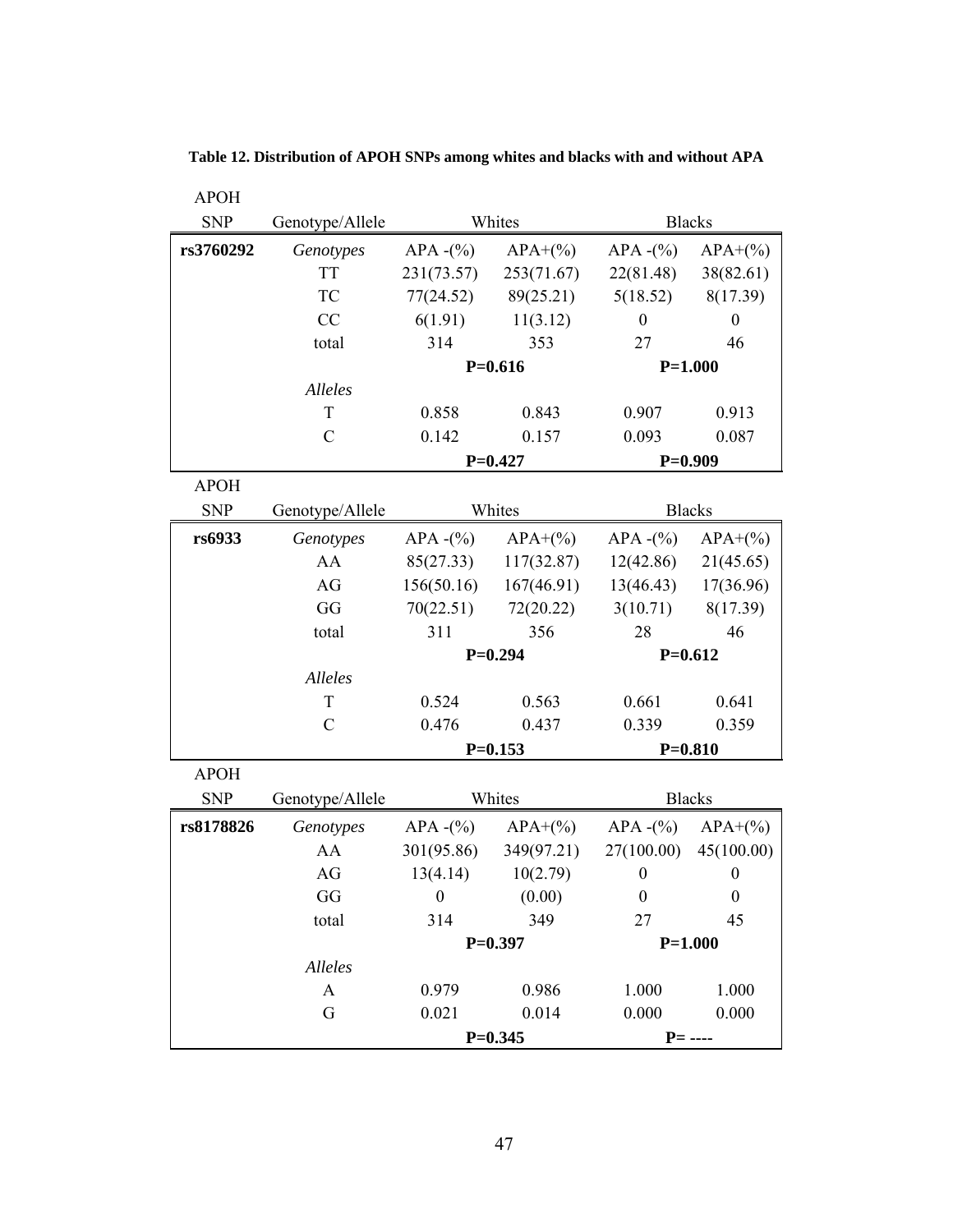| <b>APOH</b> |                 |                       |            |                  |                  |
|-------------|-----------------|-----------------------|------------|------------------|------------------|
| <b>SNP</b>  | Genotype/Allele |                       | Whites     | <b>Blacks</b>    |                  |
| rs8178848   | Genotypes       | $APA - (\% )$         | $APA+(%)$  | APA $-(\%)$      | $APA+(%)$        |
|             | GG              | 284(87.93)            | 324(87.57) | 27(96.43)        | 38(84.44)        |
|             | GA              | 37(11.46)             | 43(11.62)  | 1(3.57)          | 6(13.33)         |
|             | AA              | 2(0.62)               | 3(0.81)    | $\boldsymbol{0}$ | 1(2.22)          |
|             | total           | 323                   | 370        | 28               | 45               |
|             |                 |                       | $P=1.000$  |                  | $P=0.304$        |
|             | Alleles         |                       |            |                  |                  |
|             | G               | 0.937                 | 0.934      | 0.982            | 0.911            |
|             | A               | 0.063                 | 0.066      | 0.018            | 0.089            |
|             |                 |                       | $P=0.836$  | $P = 0.041$      |                  |
| <b>APOH</b> |                 |                       |            |                  |                  |
| <b>SNP</b>  | Genotype/Allele |                       | Whites     | <b>Blacks</b>    |                  |
| rs8178847   | Genotypes       | $APA - (\%)$          | $APA+(%)$  | APA $-(\%)$      | $APA+(%)$        |
|             | GG              | 262(86.75)            | 281(87.27) | 23(92.00)        | 33(80.49)        |
|             | GA              | 38(12.58)             | 40(12.42)  | 2(8.00)          | 7(17.07)         |
|             | AA              | 2(0.66)               | 1(0.31)    | $\boldsymbol{0}$ | 1(2.44)          |
|             | total           | 302                   | 322        | 25               | 41               |
|             |                 |                       | $P=0.890$  | $P=0.667$        |                  |
|             | Alleles         |                       |            |                  |                  |
|             | G               | 0.930                 | 0.935      | 0.960            | 0.890            |
|             | A               | 0.070                 | 0.065      | 0.040            | 0.110            |
|             |                 |                       | $P=0.761$  |                  | $P = 0.115$      |
| <b>APOH</b> |                 |                       |            |                  |                  |
| <b>SNP</b>  | Genotype/Allele |                       | Whites     | <b>Blacks</b>    |                  |
| rs1801689   | Genotypes       | $APA - (\frac{6}{9})$ | $APA+(%)$  | APA $-(\%)$      | $APA+(%)$        |
|             | <b>TT</b>       | 273(91.30)            | 293(92.43) | 25(100.00)       | 39(100.00)       |
|             | TG              | 25(8.36)              | 24(7.57)   | $\boldsymbol{0}$ | $\boldsymbol{0}$ |
|             | GG              | 1(0.33)               | (0.00)     | $\boldsymbol{0}$ | $\boldsymbol{0}$ |
|             | total           | 299                   | 317        | 25               | 39               |
|             |                 |                       | $P=0.710$  |                  | $P=1.000$        |
|             | Alleles         |                       |            |                  |                  |
|             | $\mathbf T$     | 0.955                 | 0.962      | 1.000            | 1.000            |
|             | G               | 0.045                 | 0.038      | 0.000            | 0.000            |
|             |                 | $P=0.522$             |            | $P =$ ----       |                  |

**Table 12 continued. Distribution of APOH SNPs among whites and blacks with and without APA**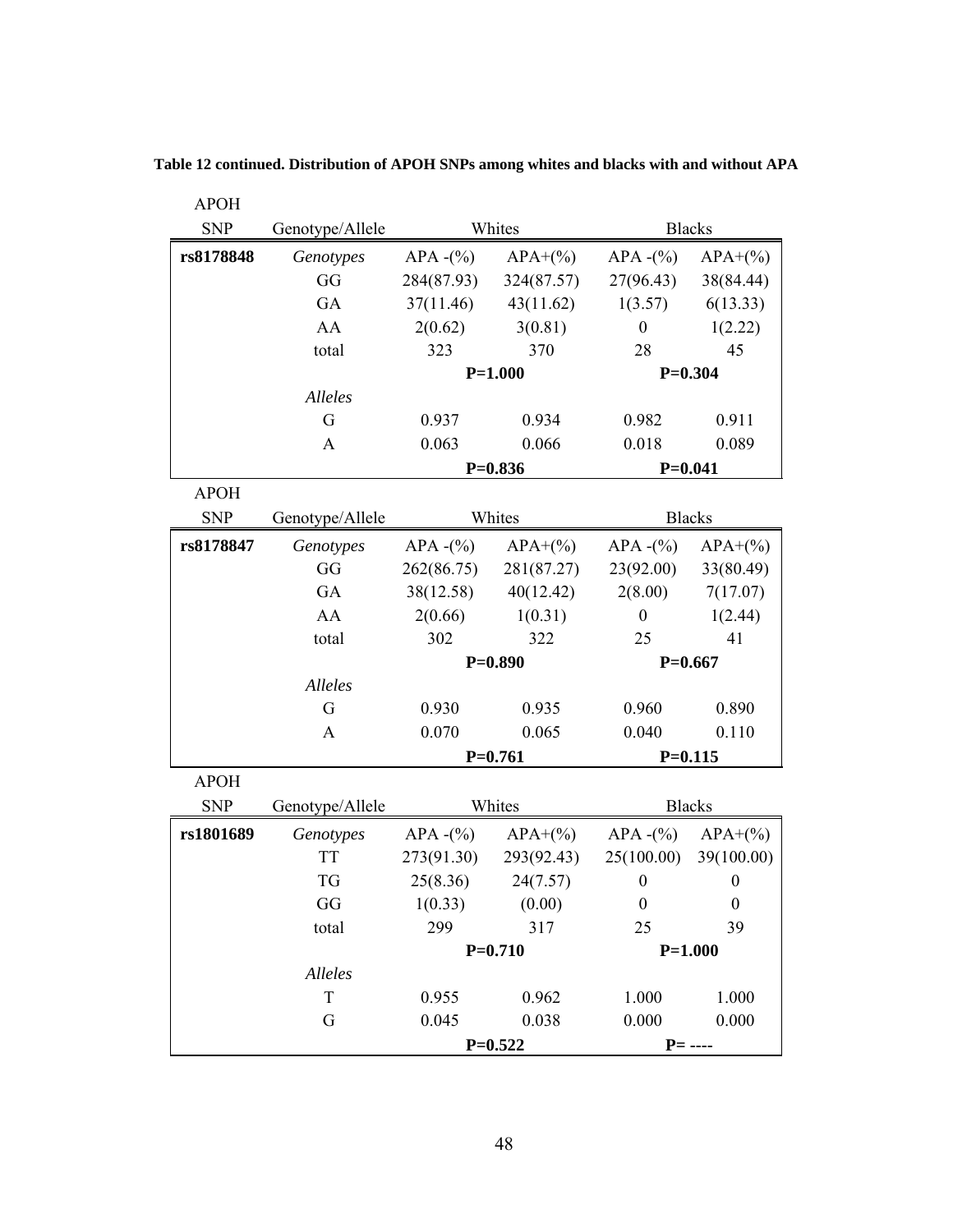| <b>APOH</b> |                 |              |                        |                      |                      |
|-------------|-----------------|--------------|------------------------|----------------------|----------------------|
| <b>SNP</b>  | Genotype/Allele |              | Whites                 |                      | <b>Blacks</b>        |
|             |                 |              |                        | $APA -$              |                      |
| rs2873966   | Genotypes       | APA $-(\%)$  | $APA+(%)$              | $(\%)$               | $APA+(%)$            |
|             | GG              | 156(48.60)   | 190(51.49)             | 19(67.86)            | 34(72.34)            |
|             | GA              | 139(43.30)   | 145(39.30)             |                      | $9(32.14)$ 13(27.66) |
|             | AA              | 26(8.10)     | 34(9.21)               | $\boldsymbol{0}$     | $\boldsymbol{0}$     |
|             | total           | 321          | 369                    | 28                   | 47                   |
|             |                 | $P=0.557$    |                        |                      | $P=0.794$            |
|             | Alleles         |              |                        |                      |                      |
|             | G               | 0.702        | 0.711                  | 0.839                | 0.862                |
|             | A               | 0.298        | 0.289                  | 0.161                | 0.138                |
|             |                 |              | $P=0.718$              |                      | $P=0.712$            |
| <b>APOH</b> |                 |              |                        |                      |                      |
| <b>SNP</b>  | Genotype/Allele |              | Whites                 |                      | <b>Blacks</b>        |
|             |                 |              |                        | $APA -$              |                      |
| rs7211492   | Genotypes       | $APA - (\%)$ | $APA+(%)$              | $(\%)$               | $APA+(%)$            |
|             | AA              | 272(83.95)   | 314(84.86)             |                      | 25(89.29) 45(95.74)  |
|             | AG              | 49(15.12)    | 52(14.05)              | $3(10.71)$ $2(4.26)$ |                      |
|             | GG              | 3(0.93)      | 4(1.08)                | $\boldsymbol{0}$     | $\boldsymbol{0}$     |
|             | total           | 324          | 370                    | 28                   | 47                   |
|             |                 |              | $P=0.927$<br>$P=0.356$ |                      |                      |
|             | Alleles         |              |                        |                      |                      |
|             | A               | 0.915        | 0.919                  | 0.946                | 0.979                |
|             | G               | 0.085        | 0.081                  | 0.054                | 0.021                |
|             |                 |              | $P=0.798$              |                      | $P=0.336$            |
| <b>APOH</b> |                 |              |                        |                      |                      |
| <b>SNP</b>  | Genotype/Allele |              | Whites                 |                      | <b>Blacks</b>        |
|             |                 |              |                        | $APA -$              |                      |
| rs8178839   | Genotypes       | APA $-(\%)$  | $APA+(%)$              | $(\%)$               | $APA+(%)$            |
|             | <b>TT</b>       | 251(78.19)   | 286(77.30)             |                      | 23(82.14) 31(67.39)  |
|             | <b>TG</b>       | 65(20.25)    | 80(21.62)              | 5(17.86)             | 14(30.43)            |
|             | GG              | 5(1.56)      | 4(1.08)                | $\boldsymbol{0}$     | 1(2.17)              |
|             | total           | 321          | 370                    | 28                   | 46                   |
|             |                 |              | $P=0.808$              |                      | $P=0.326$            |
|             | Alleles         |              |                        |                      |                      |
|             | T               | 0.883        | 0.881                  | 0.911                | 0.826                |
|             | G               | 0.117        | 0.119                  | 0.089                | 0.174                |
|             |                 | $P=0.904$    |                        |                      | $P=0.123$            |

**Table 12 continued. Distribution of APOH SNPs among whites and blacks with and without APA**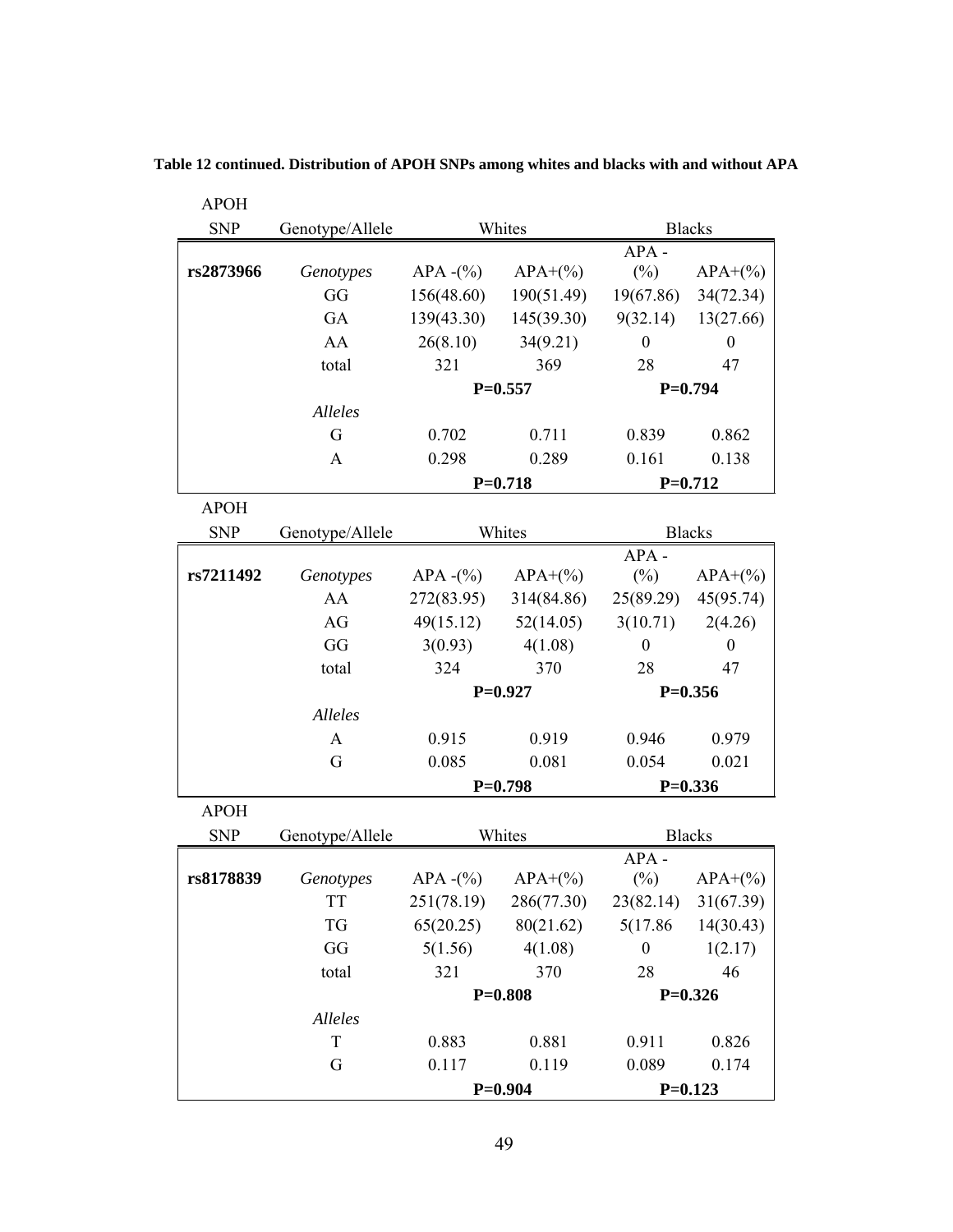| <b>APOH</b> |                 |               |            |                  |                  |
|-------------|-----------------|---------------|------------|------------------|------------------|
| <b>SNP</b>  | Genotype/Allele | Whites        |            | <b>Blacks</b>    |                  |
| rs8178858   | Genotypes       | $APA - (%)$   | $APA+(%)$  | APA $-(\%)$      | $APA+(%)$        |
|             | GG              | 175(60.98)    | 216(63.53) | 20(76.92)        | 37(84.09)        |
|             | GA              | 97(33.80)     | 108(31.76) | 6(23.08)         | 7(15.91)         |
|             | AA              | 15(5.23)      | 16(4.71)   | $\boldsymbol{0}$ | $\boldsymbol{0}$ |
|             | total           | 287           | 340        | 26               | 44               |
|             |                 |               | $P=0.825$  | $P=0.531$        |                  |
|             | Alleles         |               |            |                  |                  |
|             | G               | 0.779         | 0.794      | 0.885            | 0.920            |
|             | A               | 0.221         | 0.206      | 0.115            | 0.080            |
|             |                 |               | $P=0.509$  | $P=0.498$        |                  |
| <b>APOH</b> |                 |               |            |                  |                  |
| <b>SNP</b>  | Genotype/Allele |               | Whites     | <b>Blacks</b>    |                  |
| rs3176975   | Genotypes       | $APA - (%)$   | $APA+(%$   | $APA - (\%)$     | $APA+(%)$        |
|             | GG              | 177(60.20)    | 210(60.00) | 9(34.62)         | 11(29.73)        |
|             | GT              | 99(33.67)     | 120(34.29) | 12(46.15)        | 15(40.54)        |
|             | <b>TT</b>       | 18(6.12)      | 20(5.71)   | 5(19.23)         | 11(29.73)        |
|             | total           | 294           | 350        | 26               | 37               |
|             |                 |               | $P=0.965$  |                  | $P=0.686$        |
|             | Alleles         |               |            |                  |                  |
|             | G               | 0.770         | 0.771      | 0.577            | 0.500            |
|             | T               | 0.230         | 0.229      | 0.423            | 0.500            |
|             |                 |               | $P=0.965$  | $P=0.392$        |                  |
| <b>APOH</b> |                 |               |            |                  |                  |
| <b>SNP</b>  | Genotype/Allele |               | Whites     | <b>Blacks</b>    |                  |
| rs1801690   | Genotypes       | $APA - (\% )$ | $APA+(%)$  | APA $-(\%)$      | $APA+(%)$        |
|             | GG              | 292(90.40)    | 340(90.67) | 28(100.00)       | 47(97.92)        |
|             | GC              | 31(9.60)      | 34(9.07)   | $\boldsymbol{0}$ | 1(2.08)          |
|             | CC              | $\theta$      | 1(0.27)    | $\boldsymbol{0}$ | $\boldsymbol{0}$ |
|             | total           | 323           | 375        | 28               | 48               |
|             |                 |               | $P=0.944$  | $P=1.000$        |                  |
|             | Alleles         |               |            |                  |                  |
|             | G               | 0.952         | 0.952      | 1.000            | 0.990            |
|             | $\mathcal{C}$   | 0.048         | 0.048      | 0.000            | 0.010            |
|             |                 | $P=0.999$     |            | $P=0.315$        |                  |

**Table 12 continued. Distribution of APOH SNPs among whites and blacks with and without APA**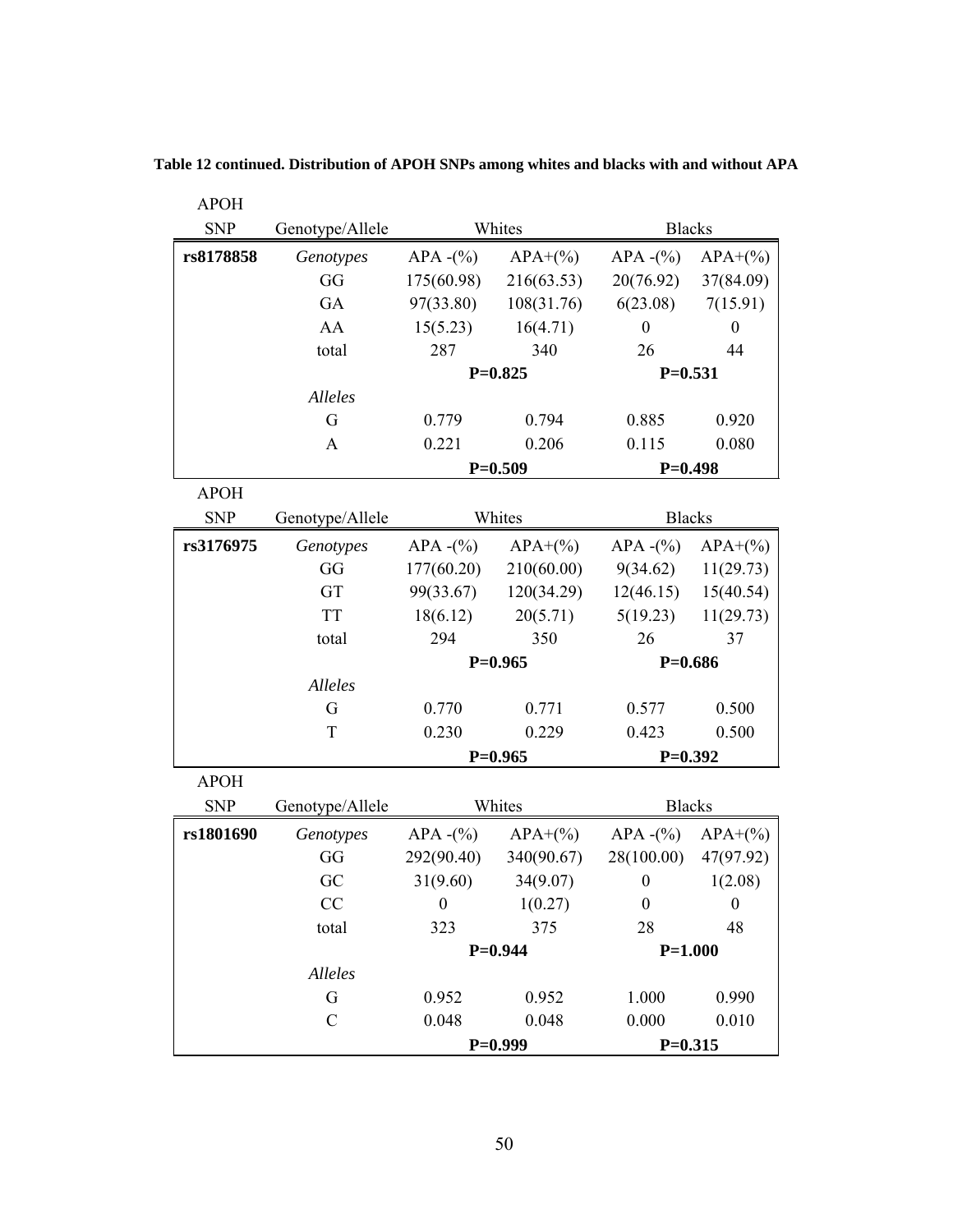### **4.0 DISCUSSION**

Systemic lupus erythematosus (SLE) is an autoimmune disease of great public health import, the etiology of which is as yet poorly understood. One glycoprotein in particular, apoH, is known to complex with phospholipids and form an autoantigen that is recognized by antibodies present in autoimmune diseases such as SLE. These antiphospholipid antibodies (aCL, LAC, and anti-apoH) are of great clinical relevance due to their association with antiphospholipid antibody syndrome (APS), thrombosis, and SLE.

While some studies have identified functional polymorphisms in the coding regions of the APOH gene, intronic polymorphisms have not yet been analyzed. Further, TagSNPs have not previously been used in an association study with APOH and lupus. Since it is nearly impossible to analyze all of the polymorphisms in the APOH gene individually, TagSNPs are particularly useful to work with as any associations that are found to exist between a TagSNP and disease factors may indicate that one or more SNPs that are in linkage disequilibrium with the TagSNP could be involved in the association.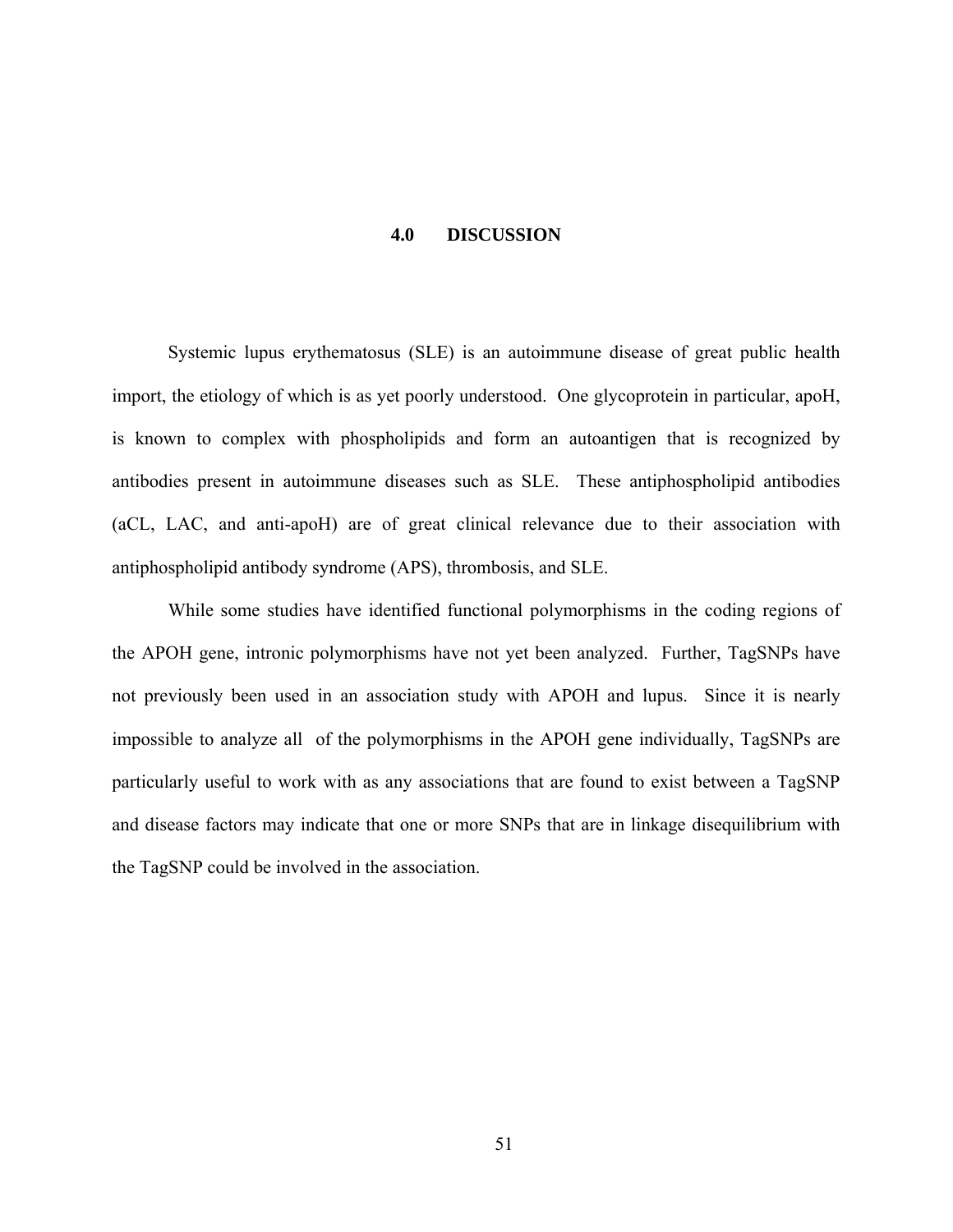### **4.1 ASSOCIATION OF APOH POLYMORPHISMS WITH RACE**

### **4.1.1 Distribution of APOH SNPs in whites and blacks**

The frequencies of the APOH SNPs that were analyzed in this study have been reported for sample groups of African and Caucasian descent by both the Seattle SNP database and the HapMap project; however, these samples were small  $(n=23$  for whites,  $n=24$  for blacks in the Seattle SNP database, and  $n=60$  for both subgroups in HapMap). In our larger Pittsburgh cohorts, significant allelic distribution differences between whites and blacks were found for nine of the twelve SNPs, while significant genotype differences were found for six SNPs.

For one TagSNP (*APOH*/rs3176975), the minor allele frequency (MAF) was significantly less for white subjects (0.225) compared to black subjects (0.467). A similar trend was reported by the Seattle SNP database (Table 13). The genotype distribution for this coding TagSNP was also significantly different between whites and blacks.

All of the other significant differences that were observed indicated a lower MAF in black subjects compared to white subjects. For *APOH*/rs8178858, the frequency of the minor allele (A) was 0.119 and 0.204 in blacks and whites, respectively. This MAF in blacks was more than twice the frequency reported by the Seattle SNP database (0.05), while the white MAF was similar (Table 13). The genotype distribution for this intronic TagSNP was also significantly different between whites and blacks.

For *APOH*/rs2873966, the frequency of the minor allele (A) was 0.163 and 0.294 in blacks and whites, respectively. A similar trend was reported by the Seattle SNP database (Table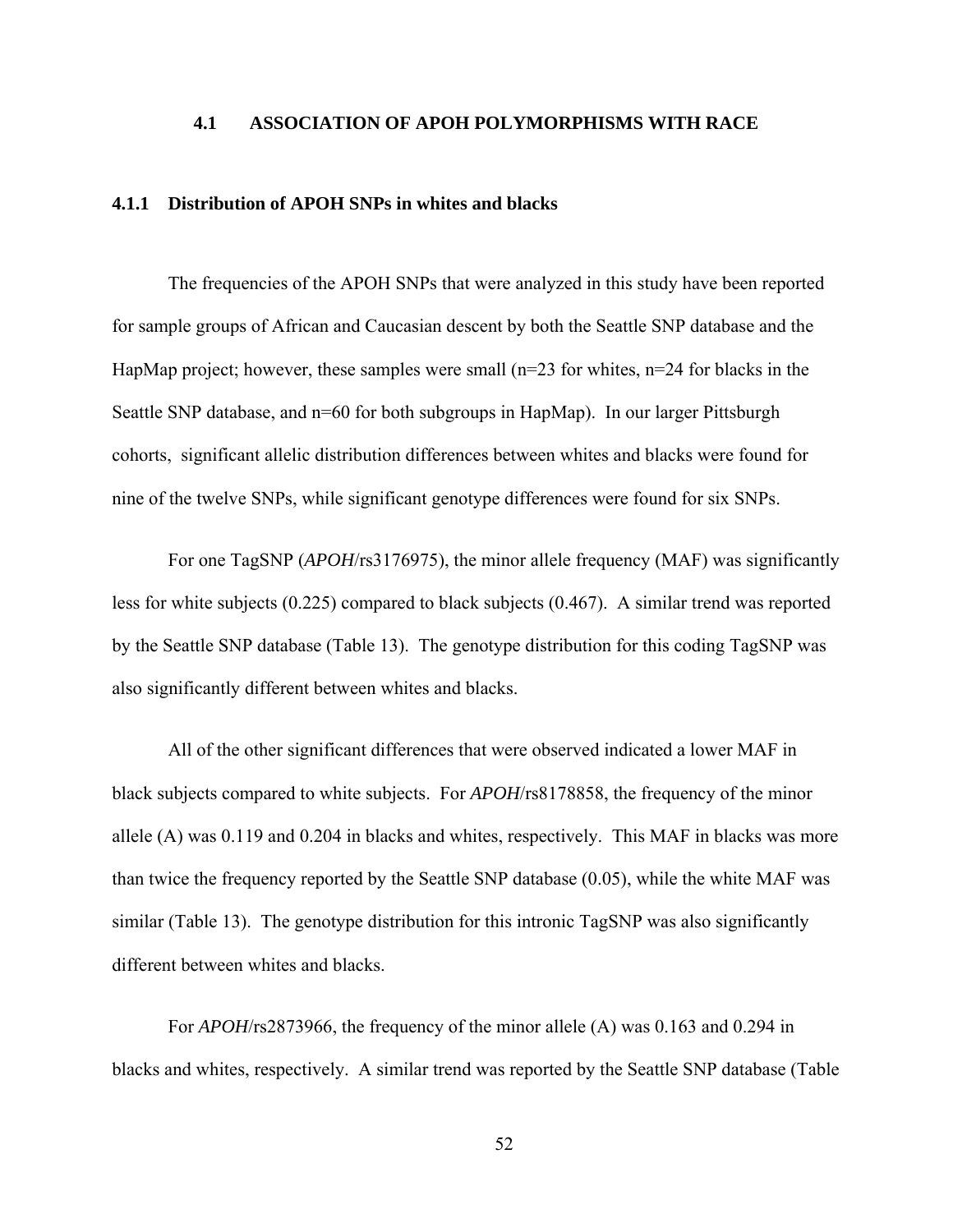13). The genotype distribution for this intronic TagSNP was also significantly different between whites and blacks.

For *APOH*/rs6933, the frequency of the minor allele (G) was 0.330 and 0.454 in blacks and whites, respectively. This MAF in blacks was almost twice the frequency reported by the Seattle group (0.18), while the white MAF was similar (Table 13). The genotype distribution for this TagSNP located in the 3′UTR was also significantly different between whites and blacks.

For *APOH*/rs1801689, the frequency of the minor allele (G) was 0.041 in whites and it was not present in blacks. HapMap reported the MAF to be 0.025 in whites and similarly absent in blacks (Table 13). The genotype distribution for this coding SNP was also significantly different between whites and blacks.

For *APOH*/rs1801690, the frequency of the minor allele (C) was 0.006 and 0.047 in blacks and whites, respectively. This MAF in whites was twice the frequency reported by the Seattle SNP database (0.02), while the allele was absent in blacks (Table 13). The genotype distribution for this coding SNP was also significantly different between whites and blacks. The single individual with the GC genotype in our Pittsburgh cohort may suggest a very low MAF in the African population, Caucasian admixture in this individual's ancestry, or a new mutation.

For *APOH*/rs3760292, the frequency of the minor allele (C) was 0.088 and 0.149 in blacks and whites, respectively. This MAF in blacks was about half as frequent as reported by the Seattle SNP database (0.17), while the white MAF was similar (Table 13). The genotype distribution for this promoter TagSNP was not significantly different between whites and blacks.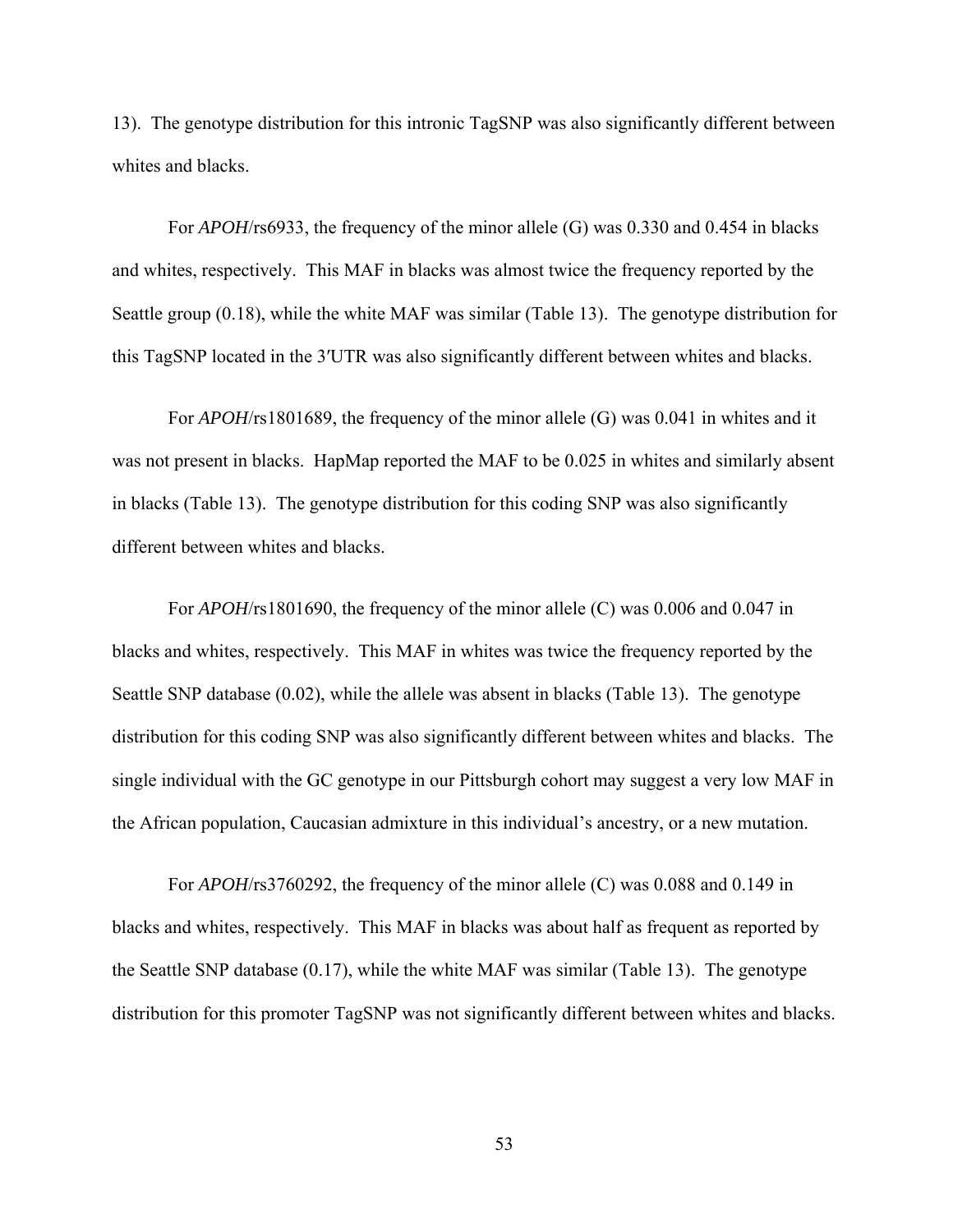For *APOH*/rs7211492, the frequency of the minor allele (G) was 0.034 and 0.080 in blacks and whites, respectively. A similar trend was reported by the Seattle SNP database (Table 13). The genotype distribution for this TagSNP located in the 3′ flanking region was not significantly different between whites and blacks.

For *APOH*/rs8178826, the frequency of the minor allele (G) was 0.015 in whites and it was not present in blacks. The Seattle SNP database found the MAF to be 0.05 in whites and similarly absent in blacks (Table 13). The genotype distribution for this intronic TagSNP was not significantly different between whites and blacks.

These associations must all be interpreted under the caveat that the black sample size was 9 to 10 times smaller than the white sample size, with black sample sizes ranging from 67 to 89 individuals (depending on the SNP) (Table 8). Therefore, minor alleles with a very low frequency (especially less than 10%) might have been mis-represented due to sampling error, causing misleading p-values to be generated. All studies to date that have reported the frequencies of these SNPs in individuals of African descent have had small sample sizes, thus it is difficult to infer that our observed frequencies truly reflect the general population. All caveats aside, significant differences in the distribution of several APOH SNPs between whites and blacks were observed in this study; therefore, other analyses were performed in races separately.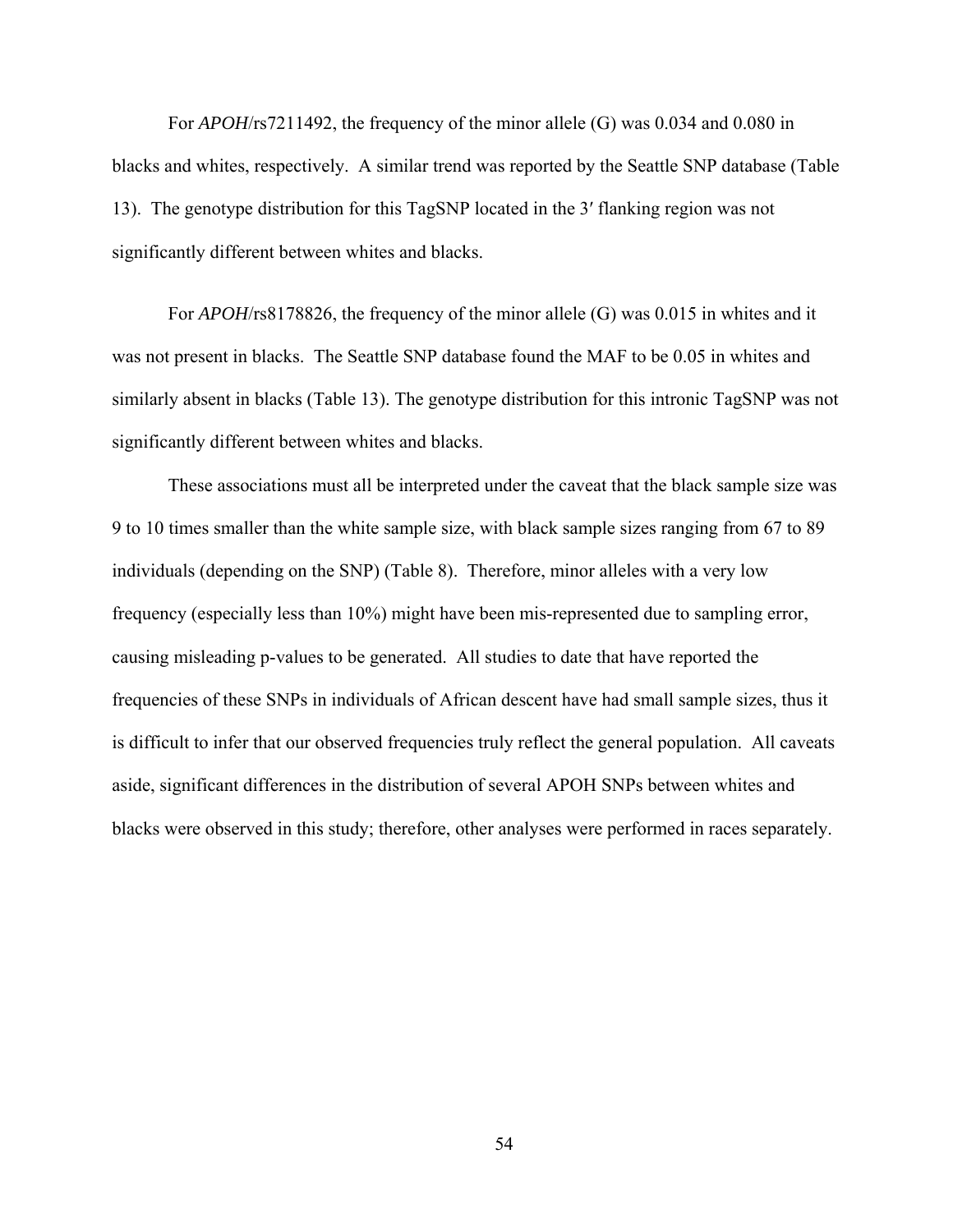| Db SNP ID | <b>MAF</b> in Whites |            |             | <b>MAF</b> in Blacks |
|-----------|----------------------|------------|-------------|----------------------|
|           | <b>Seattle SNP</b>   | Pittsburgh | Seattle SNP | Pittsburgh           |
|           | $*$ HapMap           |            | *HapMap     |                      |
| rs3760292 | .17                  | .149       | .17         | .088                 |
| rs8178826 | .05                  | .015       | .00         | .00                  |
| rs8178839 | .07                  | .115       | .17         | .131                 |
| rs8178847 | .07                  | .066       | .05         | .080                 |
| rs8178848 | .05                  | .064       | .03         | .057                 |
| rs2873966 | .22                  | .294       | .19         | .163                 |
| rs8178858 | .24                  | .204       | .05         | .119                 |
| rs3176975 | .26                  | .225       | .50         | .467                 |
| rs1801689 | $.025*$              | .041       | $.00*$      | .00                  |
| rs1801690 | .02                  | .047       | .00         | .006                 |
| rs6933    | .48                  | .454       | .18         | .330                 |
| rs7211492 | .12                  | .080       | .03         | .034                 |

### **Table 13. Minor allele frequencies (MAF) of APOH SNPs**

# **4.1.2 Linkage disequilibrium analysis of APOH SNPs**

Hardy-Weinberg equilibrium tells us how genotype frequencies at a single locus behave under a set of assumptions; however, to gain information about how genotype frequencies over two or more loci behave (ie, independently or dependently), linkage disequilibrium (LD) analysis is useful.

It is not yet possible to predict whether most noncoding polymorphisms have functional consequences. Testing candidate SNPs directly is a useful strategy because information gained about the disease association of one SNP has implications for other SNPs. For example, a lack of association found in one SNP would rule out functionally important changes at SNPs that are in tight LD with the candidate SNP (Carlson et al. 2004). Further, when a set of densely spaced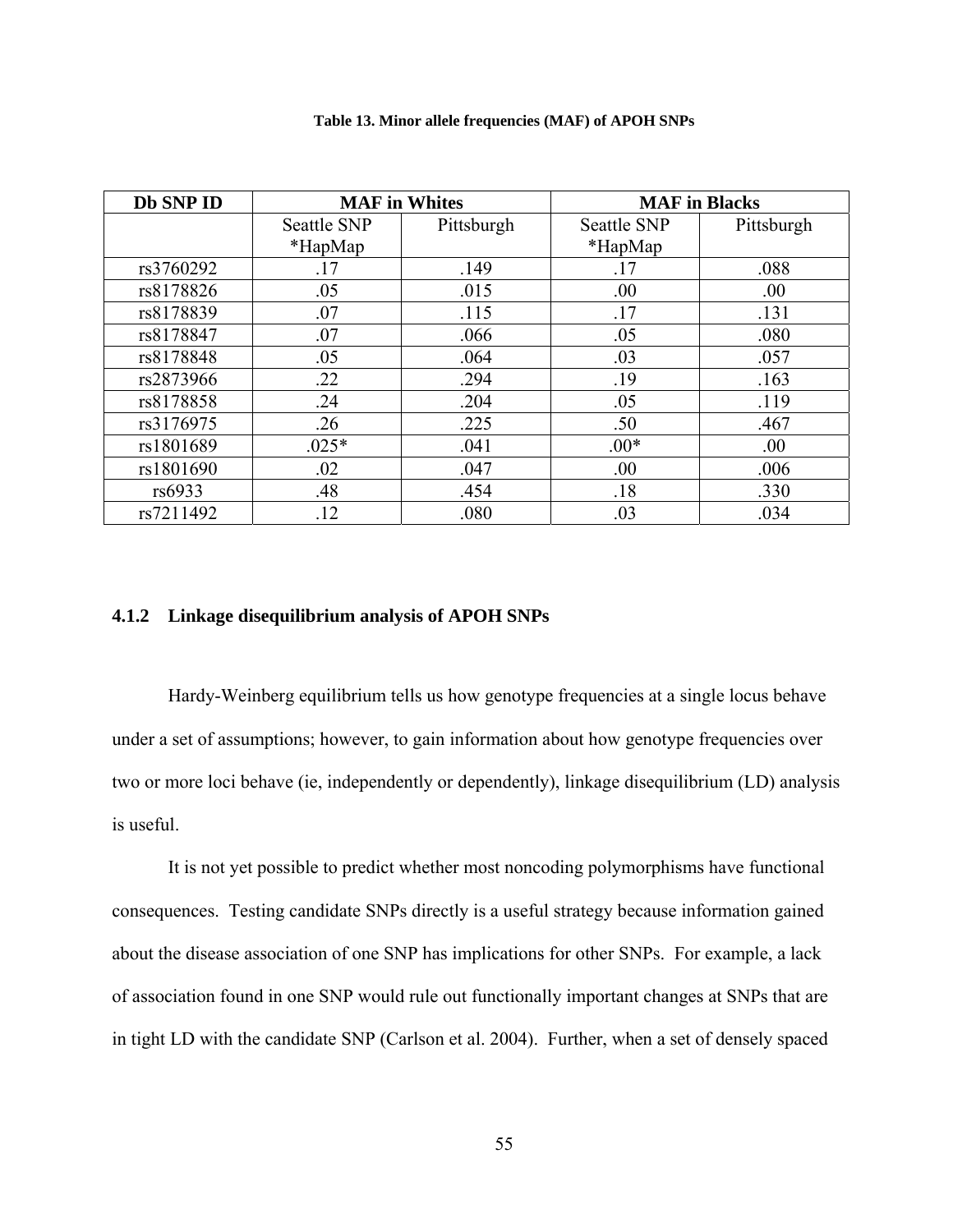TagSNPs within one gene are directly tested, information can be indirectly gained about those unassayed SNPs that are in the same bin.

In this study, pairwise linkage disequilibrium (LD) analysis was performed for twelve APOH SNPs among white cases, white controls, and all white subjects combined. LD for the black population was not analyzed due to small sample size. One way LD is quantified is by  $D$ a measure of how far off gamete frequencies are from what you'd expect  $(H_0)$  if no LD were present. D'  $(D/D<sub>max</sub>)$  is a measure of how "scientifically significant" an observed correlation may be.

The results of this analysis revealed several D' values of 1.0, indicating that the allelic association is as strong as possible, given the allele frequencies at two sites. This is referred to as "complete LD." This is not surprising since these APOH SNPs are linked (located in close proximity). SNPs can be linked without being in linkage disequilibrium, since LD only exists if there is an association with a population. Further, pairwise LD analysis can yield only three haplotypes, not only if there is true correlation, but also if the minor allele frequencies of SNPs are so low that the fourth haplotype (with both minor alleles) is not seen. In our analysis, this may have been the case since we were dealing with several SNPs with low minor allele frequencies.

A problem with D' is that a D' of 1.0 can be observed even if there is low correlation. For low allele frequencies,  $r^2$  has more reliable sample properties than D'. Only when genotypes are perfectly correlated does  $r^2$  equal 1.0 ("perfect LD"), and this can only occur if the MAFs are equal (Carlson et al. 2004). The highest  $r^2$  value observed between these twelve SNPs was 0.76 between *APOH*/rs8178847 and *APOH*/rs8178848 for the white cases only. For the majority of blocks, the  $r^2$  was relatively low. Since this analysis was performed with nine TagSNPs, these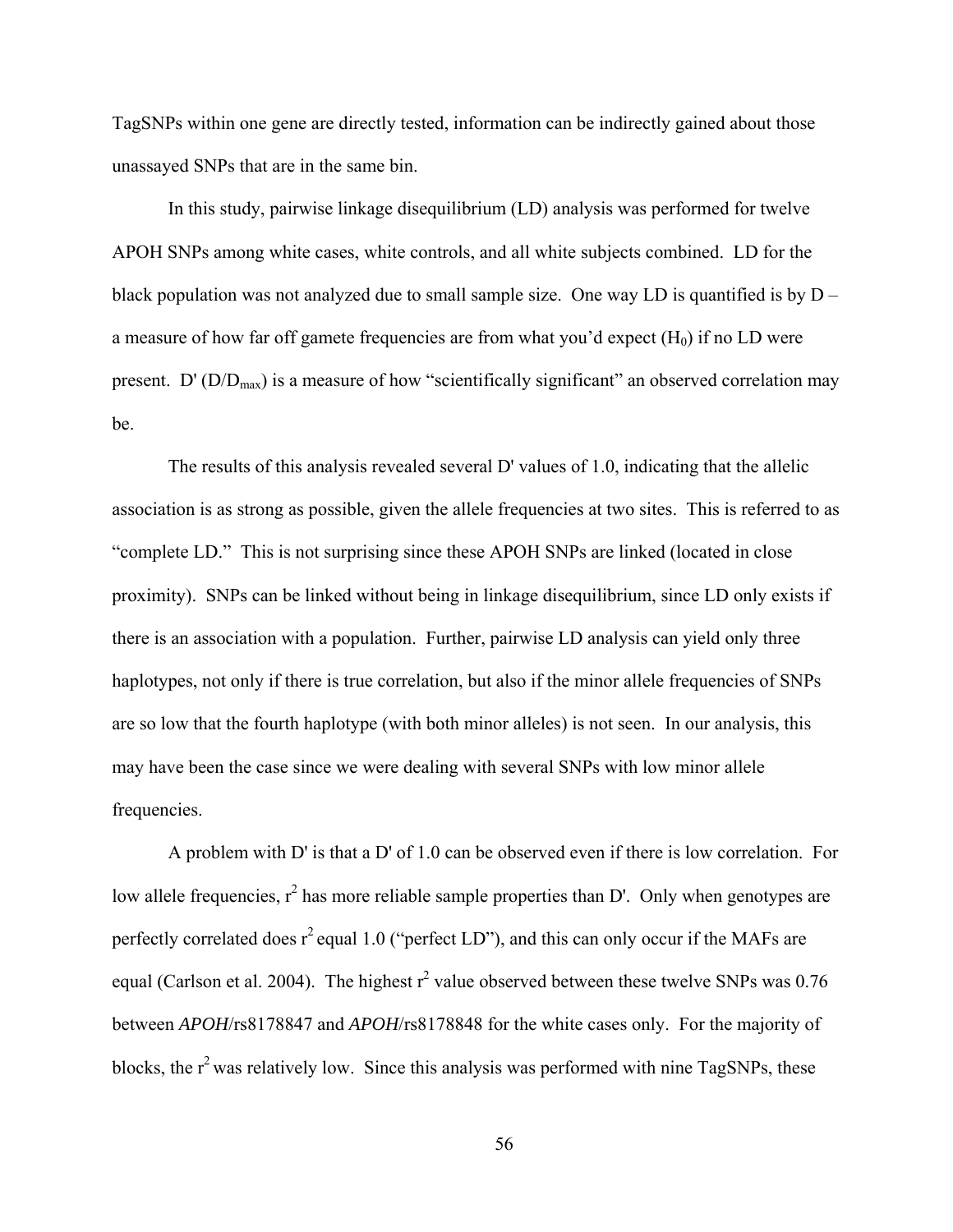results are understandable using the rational that the TagSNPs are known to be in LD with other SNPs (not analyzed in this study), but not necessarily each other.

### **4.2 ASSOCIATION OF APOH POLYMORPHISMS WITH SLE**

### **4.2.1 Association of APOH SNPs with SLE in whites and blacks**

The apoH protein has been shown to have anti-atherogenic properties in addition to playing a role as a major target antigen for APA present in patients with APS and secondary APS, which may exist in concert with autoimmune diseases such as SLE. For these reasons, researchers have been interested in the relationship that APOH may have with SLE. Studies have found instances of functional polymorphisms in APOH, and association analyses have been performed to investigate the impact of these polymorphisms on disease risk (Steinkasserer et al. 1993; Sanghera et al. 1997b; Kamboh et al. 2004). In theory, when the function of a gene is altered by SNPs, there may be phenotypic consequence. Therefore, association analyses of individual APOH SNPs with SLE were performed for our study.

Association of each SNP with SLE was analyzed in whites and blacks separately by comparing genotype and allele frequencies in cases and controls. Results revealed no clear-cut associations of APOH SNPs with SLE risk. The lowest P-value observed was between allele frequencies of black cases and controls in *APOH*/rs8178858 (p=0.054), indicating borderline significance (our sample size was small, however, so this result must be interpreted with caution).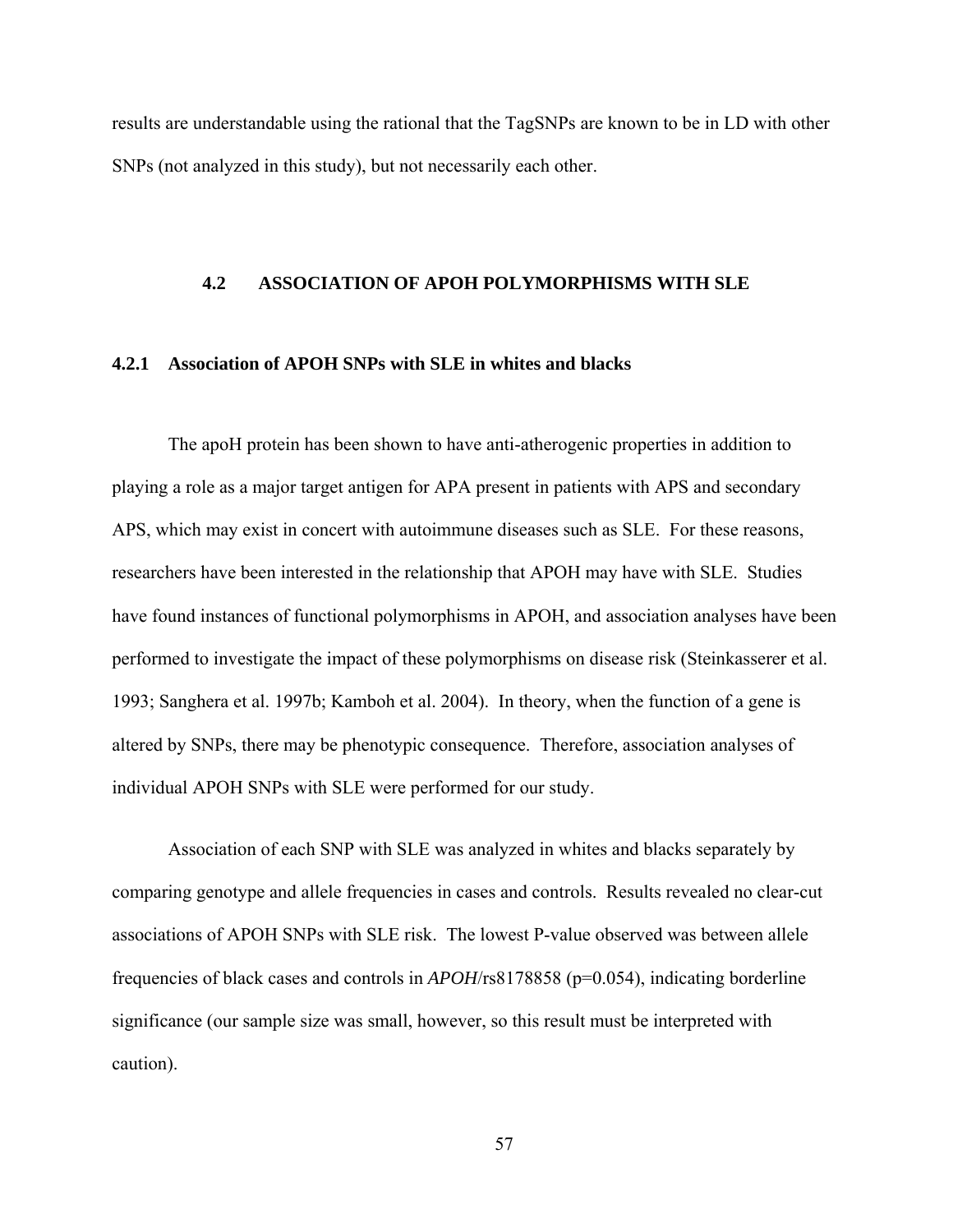Most of the observed P-values for this analysis were large, meaning there was not enough evidence to reject the null hypothesis. This could be due to either a true lack of association or to our relatively small sample sizes (especially in the black cohort), and several SNPs with low MAFs. Therefore, our results warrant further investigation of the association of these APOH SNPs with SLE.

### **4.2.2 Haplotype associations with SLE**

The maximum number of SNPs that could be efficiently handled by our haplotype software is nine; therefore, the three coding SNPs that were not TagSNPs (located in codons 136, 306, and 316) were excluded from haplotype analysis. EH and R statistical programs were used to analyze white cases and controls (excluding all samples with missing genotypes for any of the TagSNPs). These two programs yielded virtually identical haplotype frequencies. EH, however, is not able to generate meaningful P-values for an analysis of nine SNPs, given the high degree of freedom (df=511). R program sets a lower degree of freedom (df=18); therefore, P-values could be calculated by this program (R program output is reported in this document).

Haplotype analysis of 9 APOH TagSNPs in the white population revealed an overall significant difference between the distribution of haplotypes between cases and controls (p<0.0001), indicating the greater informative value of haplotype analysis compared to individual SNP analysis. There were four common haplotypes that are present in greater than 10% of the population (Haplotype #'s 1-4). Of the 11 most frequent haplotypes (pool frequency  $\geq$  0.01), six differed significantly between cases and controls (Haplotype #'s 1, 2, 3, 5, 7, and 9). Haplotype #'s 1, 2, 3, and 7 were significantly more frequent in the white control population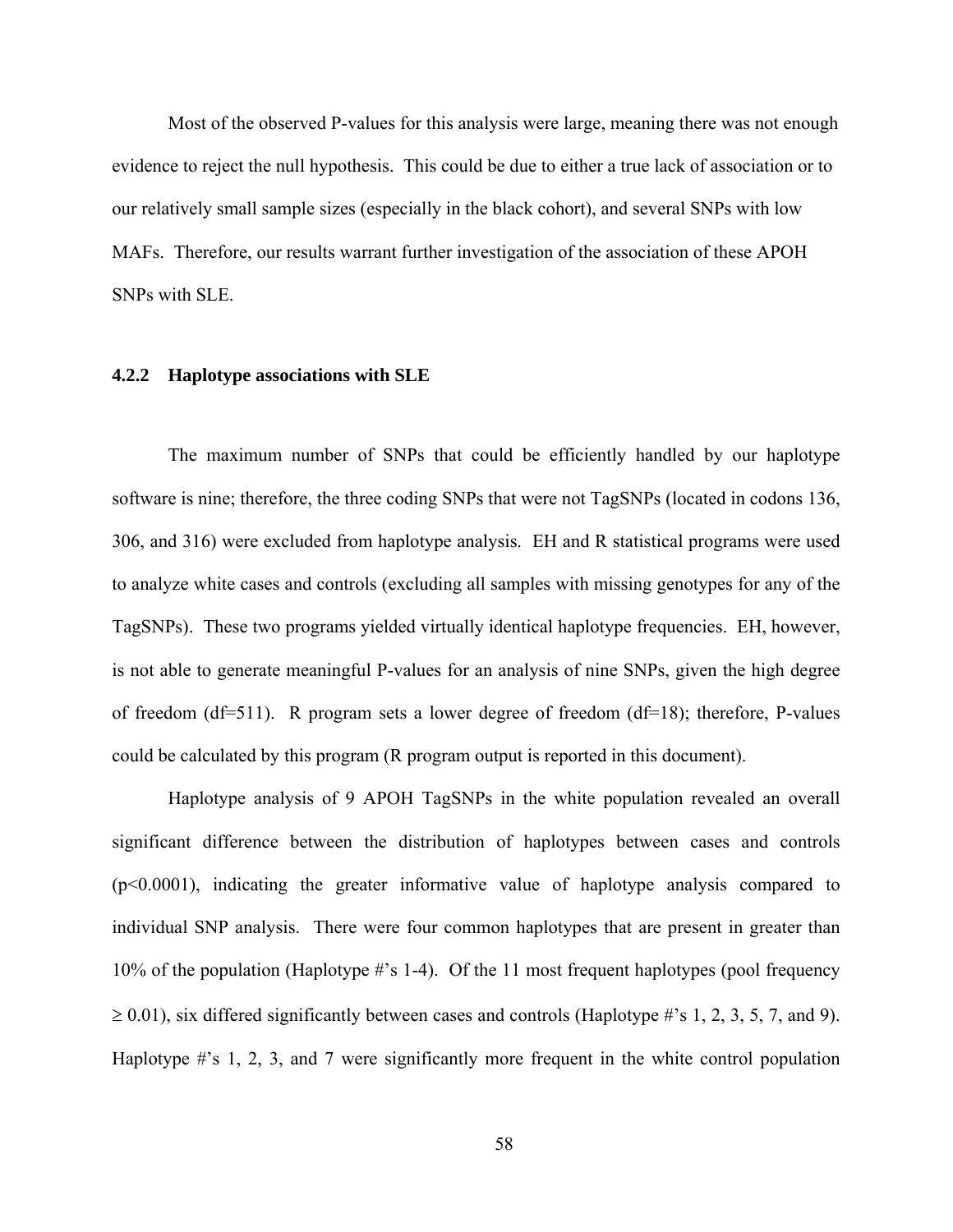compared to white cases, suggesting a protective effect. In contrast, haplotype #'s 5 and 9 were more frequent in cases compared to healthy controls, indicating a potential risk factor for SLE.

The haplotypes with the most statistical significance ( $p = 0.001$ ) were #'s 5 and 9. Of particular interest is haplotype #5, which is present in 16.2% of cases vs. 0.6% of controls (about 27 times more frequent in cases). This haplotype also contains the major allele from each TagSNP. Such a finding is interesting, since one would expect the most common haplotype to contain all of the major alleles; however in this study, it appears that the most common haplotype, #1, which exists in 19.9% of the total population (14.4% and 22.8% of cases and controls, respectively), contains the minor allele for *APOH*/rs2873966. This is the second most common TagSNP, with a MAF of 29.4% in our population. The next three most frequent haplotypes account for 44.5% of our population collectively. Given the fact that most of the TagSNPs used in this study are relatively rare in the general population, it is feasible that there is no one very frequent haploytpe.

It is possible that the reason why more significance was found by haplotype analysis than single site (LD) analysis is that several small single site effects could be additive when evaluated in sum. However, the most likely explanation is that untested and potentially functional variants are present on those haplotypes. Sequencing of these haplotypes in future studies may identify the functional variants.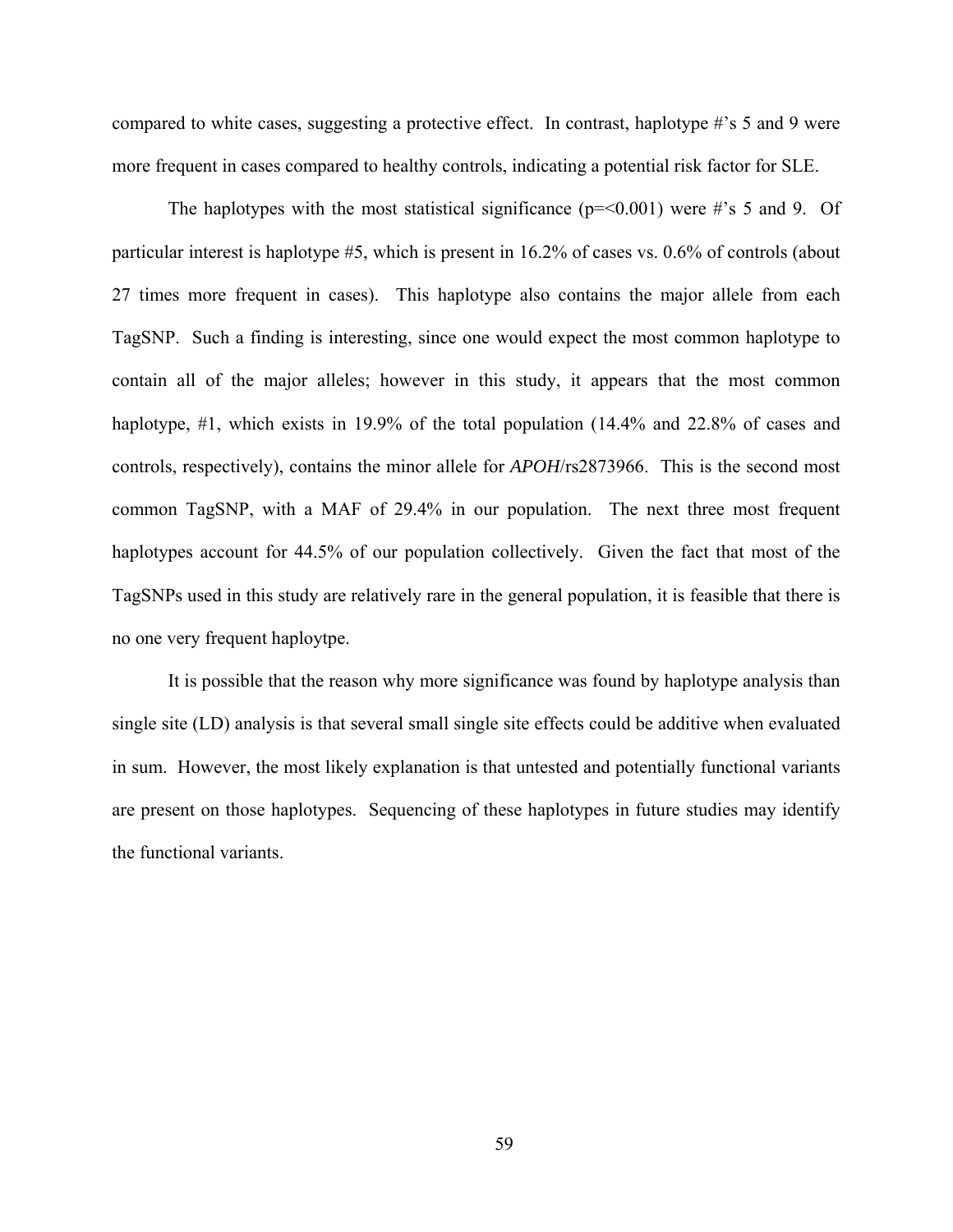# **4.3 ASSOCIATION OF APOH POLYMORPHISMS WITH RENAL DISEASE IN WHITE PATIENTS WITH SLE**

As previously mentioned, lupus nephritis is one of the most common clinical manifestations of SLE, and polymorphisms in several genes have been shown to be associated with its occurrence. For example, an allele in PDCD1 (PD-1.3A) has been shown to be associated with renal manifestations in SLE patients from northern Sweden (Johansson et al. 2005). In addition, Tripi et al. (2006) identified three promoter SNPs in PON1 that were significantly associated with lupus nephritis. The underlying mechanism of this association is not yet determined; however, it is believed that increased susceptibility of LDL to oxidation in renal disease may be one explanation (Tripi et al. 2006).

To determine a possible association of APOH SNPs with lupus nephritis, the genotype and allele frequencies of twelve APOH SNPs were compared between white cases with and without renal disease. No associations between genotype distributions of the twelve APOH SNPs and renal disease in white patients with SLE were observed. Only one significant difference in allele distribution was found. The minor allele frequency of *APOH*/2873966 was significantly less for those with no renal disease than those with renal disease  $(P=0.023, P=0.023)$ MAF=0.232 vs. MAF=0.316). There were 97 patients in the group with no renal disease, which is a relatively small population; therefore, although this finding may warrant further investigation, it must be interpreted with the caveat of low statistical power. Further investigation could involve repeating the analysis with a larger patient sample or investigating associations between SNPs in the same bin as the *APOH*/2873966 TagSNP with renal disease in SLE patients.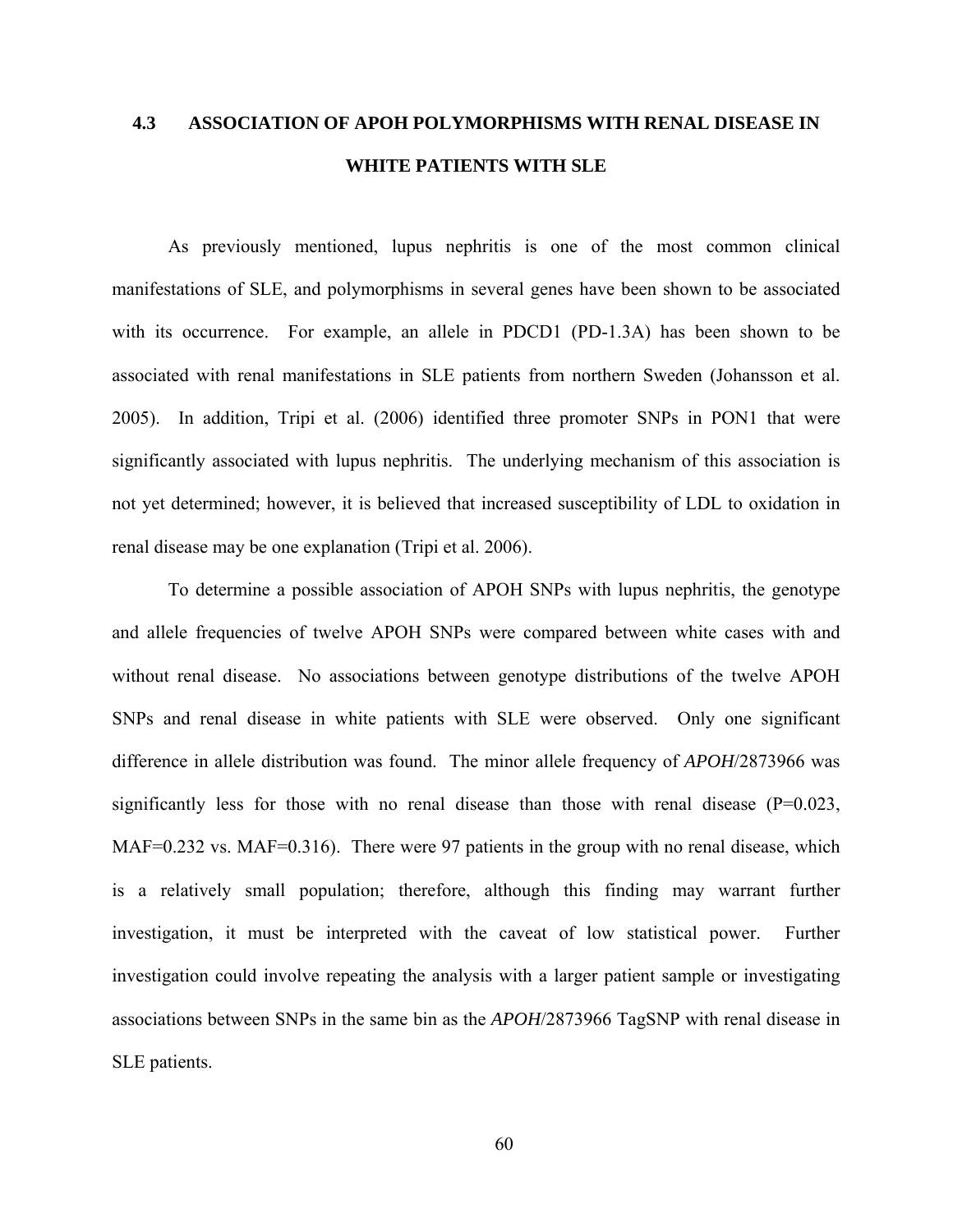# **4.4 ASSOCIATION OF APOH POLYMORPHISMS WITH ANTIPHOSPOHLIPID ANTIBODIES (APA) IN WHITES AND BLACKS**

Antiphospholipid antibodies (APA) are known to be associated with several clinical manifestations of SLE, and apoH is the main target antigen for APA. The prevalence of antiapoH antibodies has been shown to be greater than 30% in SLE patients of white ancestry (Kamboh et al. 1999) and 51% in Nigerian blacks (Kamboh et al. 2004). Several other studies have found the prevalence of anti-apoH antibodies to be 49-77% of patients with antiphospholipid syndrome (APS) of various ancestries, including white, African American, Asian, and Hispanic (Hirose et al. 1999; Atsumi et al. 1999; Prieto et al. 2003).

Association studies of several APOH polymorphisms with APA have been published. For example, the Val247Leu polymorphism has been shown to be associated with anti-apoH in patients with APS (Hirose et al. 1999; Atsumi et al. 1999; Prieto et al. 2003), but not in patients with SLE (Kamboh et al. 1999), secondary APS (Atsumi et al. 1999), or a general African black sample (Kamboh et al. 2004). Two functional polymorphisms in the fifth domain of apoH (Cys306Gly and Trp316Ser) have been shown to disrupt the normal binding of anionic phospholipids to apoH (Sanghera et al. 1997b; Mehdi et al. 2000). Three missense mutations in the third domain of apoH (Ile122Thr, Arg135His, and Ala141Asp) have been shown to affect the binding of cardiolipin to apoH (Kamboh et al. 2004).

In order to ascertain any association of twelve APOH SNPs with APA in patients with SLE, the genotype and allele frequencies of these SNPs were compared between white and black SLE cohorts that were APA negative or APA positive. Subjects that were "APA positive" included those that were positive for any of three antipohospohlipid antibodies: aCL, LAC, and  $\beta$ <sub>2</sub>-GPI. No associations between genotype distributions of each of the twelve APOH SNPs and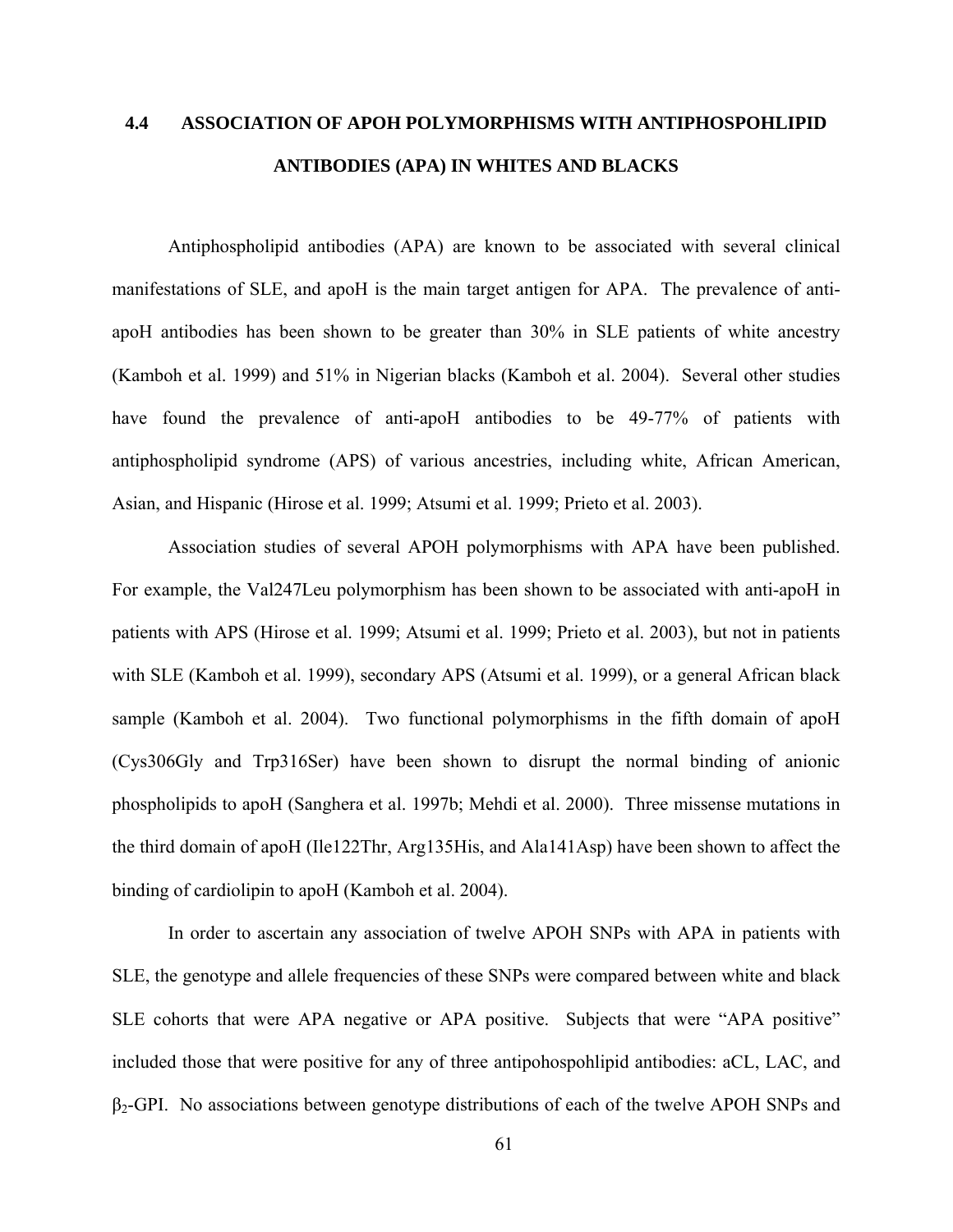whites and blacks that were APA negative or APA positive were observed. Only one significant difference was observed between allele frequencies of black cases and controls for one intronic TagSNP, *APOH*/8178848 (p=0.041). The black sample size was small, so future studies with a larger sample size may be needed to further investigate this preliminary association. Other future directions could involve investigating associations between SNPs in the same bin as the *APOH*/8178848 TagSNP with APA in SLE patients.

Each of the twelve APOH SNPs were also analyzed for association with aCL, LAC, and anti-apoH separately in SLE subjects stratified by race. No significant differences were observed in these comparisons. In addition, SNP genotype and allele associations with APA were analyzed in black and white cases and controls; once again, no significant differences were observed for this comparison.

The lack of significant association between these APOH SNPs and APA could be explained by a small black cohort. It is interesting that studies in the past found associations with the nonsynonymous coding SNPs; however, our sample is larger than some of these past studies so the power of the statistical analysis of this study may be greater.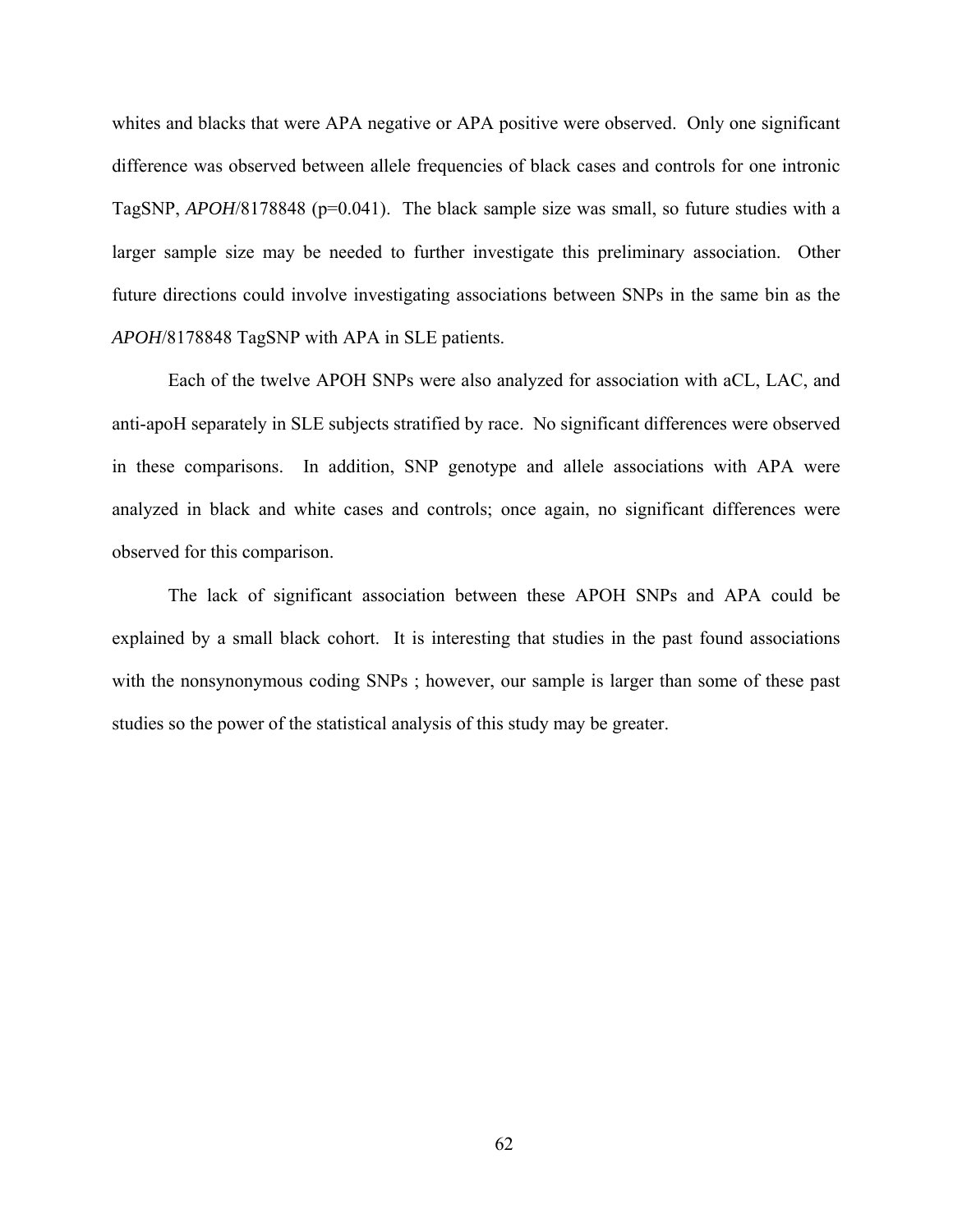## **4.5 CONCLUSIONS**

In this study, twelve APOH SNPs, including 5 intronic TagSNPs, one TagSNP in the 3′UTR, one TagSNP in the 3′ flanking region, one promoter TagSNP, one coding TagSNP, and three coding SNPs, were genotyped in SLE patients and healthy controls. Association tests were conducted comparing allele and genotype distributions of these SNPs with SLE, race, renal disease, and APA in patients with SLE. In addition, linkage disequilibrium (LD) analysis between all twelve APOH SNPs in white cases and controls and 9-site haplotype analysis including TagSNPs in all white subjects were performed. The results of these analyses are summarized here:

- 1) The distribution of allele frequencies was significantly different between blacks and whites for 9 of the 12 APOH SNPs analyzed
- 2) Pairwise LD analysis revealed complete LD (D'=1.0) between several APOH SNPs; however there were no  $r^2$  values over 0.80, indicating a lack of high correlation.
- 3) The haplotype pattern of nine TagSNPs in the white samples was significantly different between cases and controls (p<0.0001). Two haplotypes had significantly higher frequency in cases (indicating potential disease risk), while four haplotypes had significantly higher frequency in controls (indicating potential disease protection).
- 4) No associations between genotype or allele distributions in any of the twelve APOH SNPs and SLE in whites or blacks were observed.
- 5) No associations between genotype distributions were observed in any of the twelve APOH SNPs and renal disease in whites with SLE.
- 6) No associations between genotype distributions in any of the twelve APOH SNPs and whites and blacks that were APA negative or APA positive were observed.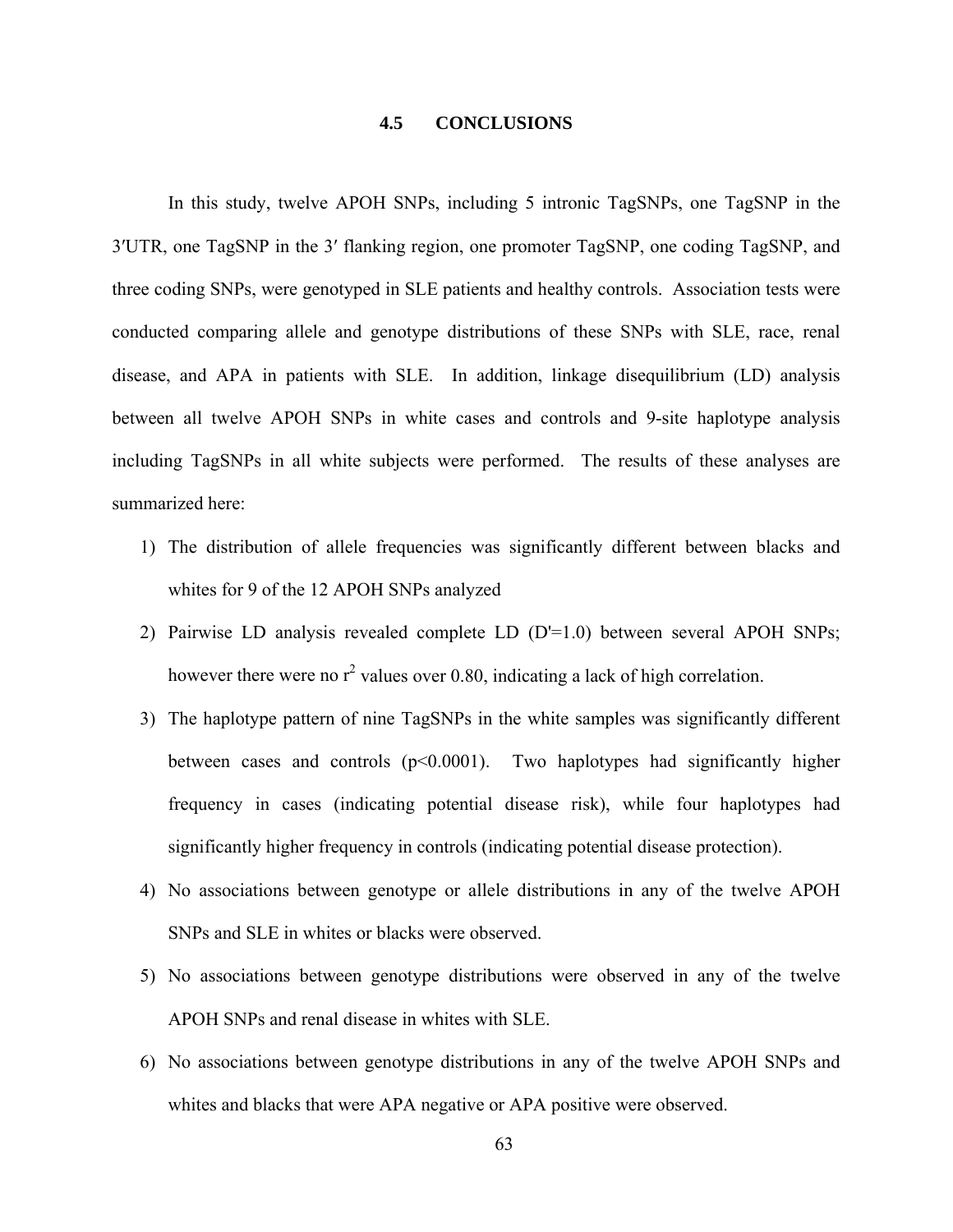## **BIBLIOGRAPHY**

- Atsumi T, Tsutsumi A, Amengual O, Khamashta MA, Hughes GR, Miyoshi Y, Ichikawa K, Koike T. Correlation between beta2-glycoprotein I valine/leucine247 polymorphism and anti-beta2-glycoprotein I antibodies in patients with primary antiphospholipid syndrome. Rheumatology (Oxford). 1999; **38**:721-723.
- Averna M, Paravizzini G, Marino G, Lanteri E, Cavera G, Barbagallo CM, Petralia S, Cavallaro S, Magro G, Grasso S, Notarbartolo A, Travali S. Liver is not the unique site of synthesis of beta 2-glycoprotein I (apolipoprotein H): evidence for an intestinal localization. International Journal of Clinical and Laboratory Research. 1997; **27**:207-212.
- Biotage. The principle of Pyrosequencing technology. 2006; Available from: www.pyrosequencing.com.
- Brent LH. Lupus nephritis. Emedicine. Feb 21, 2007; Available from: www.emedicine.com/med/topic1597.htm
- Caronti B, Calderaro C, Alessandri C, Conti F, Tinghino R, Palladini G, Valesini G. Beta2 glycoprotein I (beta<sub>2</sub>-GPI) mRNA is expressed by several cell types involved in antiphospholipid syndrome-related tissue damage. Clinical and Experimental Immunology. 1999; **115**:214-219.
- Carlson CS, Eberle MA, Rieder MJ, Yi Q, Kruglyak L, Nickerson DA. Selecting a miximally informative set of single-nucleotide polymorphisms for association analyses using linkage disequilibrium. American Journal of Human Genetics. 2004; **74**:106-120.
- Carsons S, Belilos E. Antiphospholipid syndrome. Emedicine. Dec 5, 2004; Available from: www.emedicine.com/med/topic2923.htm
- Chen Q, Kamboh MI. Complete DNA sequence variation in the apolipoprotein H  $(\beta_{2}$ glycoprotein I) gene and identification of informative SNPs. Annals of Human Genetics. 2005; **70**:1-11.
- Esdaile JM, Abrahamowicz M, Grodzicky T, Li Y, Panaritis C, du Berger R, Côte R, Grover SA, Fortin PR, Clarke AE, Senécal JL. Traditional Framingham risk factors fail to fully account for accelerated atherosclerosis in systemic lupus erythematosus. Arthritis and Rheumatism. 2001; **44**:2331-2337.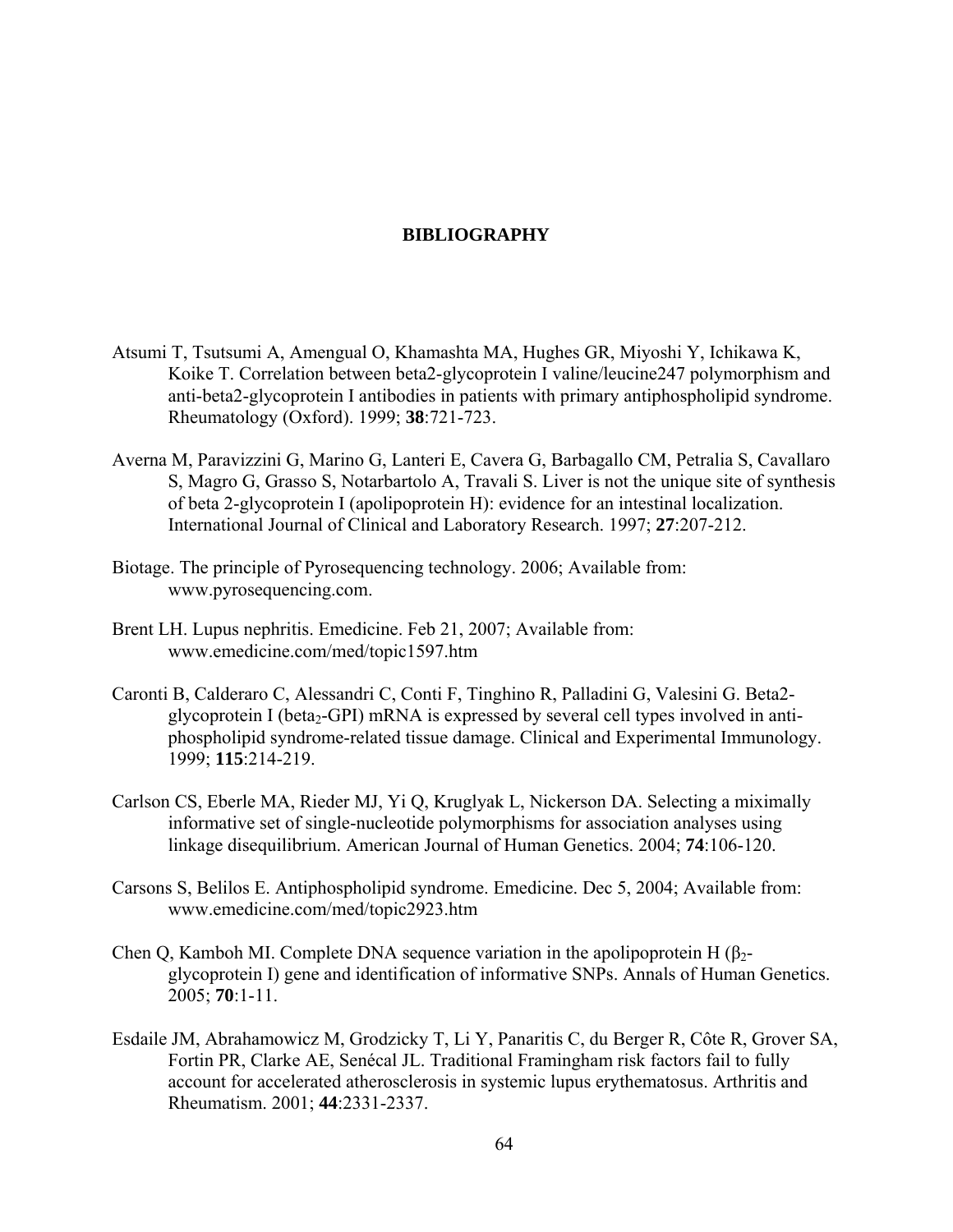- Förster, T., Zwischemolekulare energiewanderung und fluoreszenz. Annals of Physics. 1948; **2**:55-67.
- Frostegård J, Svenungsson E, Wu R, Gunnarsson I, Lundberg IE, Klareskog L, Hörkkö S, Witztum JL. Lipid peroxidation is enhanced in patients with systemic lupus erythematosus and is associated with arterial and renal disease manifestations. Arthritis and Rheumatism. 2005; **52**:192-200.
- Gharizadeh B, NT, Ahmadian A, Ronaghi M, Nyren P. Long-read pyrosequencing using pure 2' deoxyadenosine-5'-O'-(1-thiotriphosphate) Sp-isomer. Analytical Biochemistry. 2002; **301**:82-90.
- Ginsburg KS, Liang MH, Newcomer L, Goldhaber SZ, Schur PH, Hennekens CH, Stampfer MJ. Anticardiolipin antibodies and the risk for ischemic stroke and venous thrombosis. Annals of Internal Medicine. 1992; **117**:997-1002.
- Hall S, Chu G, Miller G, Cruickshank K, Cooper JA, Humphries SE, Talmud PJ. A common mutation in the lipoprotein lipase gene promoter, -93T/G, is associated with lower plasma triglyceride levels and increased promoter activity in vitro. Arteriosclerosis, Thrombosis, and Vascular Biology. 1997; **17**: 1969-1976.
- Hanly JG. Antiphospholipid syndrome: an overview. Canadian Medical Association Journal. 2003; **168**:1675-1682.
- Hasunuma Y, Matsuura E, Makita Z, Katahira T, Nishi S, Koike T. Involvement of beta 2 glycoprotein I and anticardiolipin antibodies in oxidatively modified low-density lipoprotein uptake by macrophages**.** Clinical and Experimental Immunology. 1997; **107**:569-573.
- Hochberg MC. Updating the American College of Rheumatology revised criteria for the classification of systemic lupus erythematosus. Arthritis and Rheumatism. 1997; **40**:1725.
- Hirose N, Williams R, Alberts AR, Furie RA, Chartash EK, Jain RI, Sison C, Lahita RG, Merrill JT, Cucurull E, Gharavi AE, Sammaritano LR, Salmon JE, Hashimoto S, Sawada T, Chu CC, Gregersen PK, Chiorazzi N. A role for the polymorphism at position 247 of the beta2-glycoprotein I gene in the generation of anti-beta2-glycoprotein I antibodies in the antiphospholipid syndrome. Arthritis and Rheumatism. 1999; **42**:1655-1661.
- Ichikawa Y, Takamatsu K, Shimizu H, Uchiyama M, Moriuchi J, Takaya M, Kobayashi N, Kawada T, Arimori S. Serum apolipoprotein H levels in systemic lupus erythematosus are not influenced by antiphospholipid antibodies. Lupus. 1992; **1**:145-149.
- Johansson M, Arlestig L, Möller B, Rantapää-Dahlqvist S. Association of a PDCD1 polymorphism with renal manifestations in systemic lupus erythematosus. Arthritis and Rheumatism. 2005; **52**:1665-1669.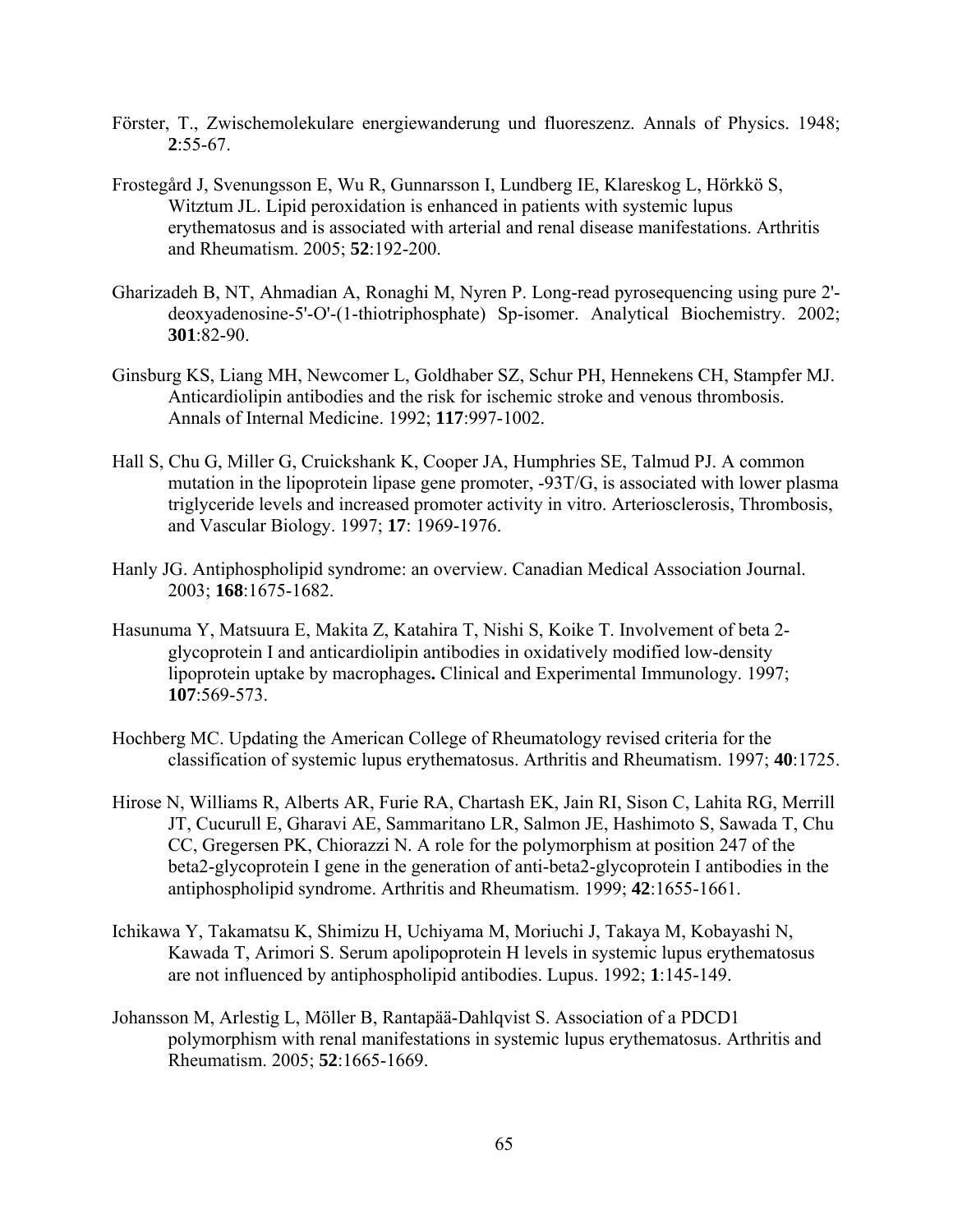- Kamboh MI, Ferrell RE, Sepehrnia B. Genetic studies of human apolipoproteins. IV. Structural heterogeneity of apolipoprotein H (beta 2-glycoprotein I). American Journal of Human Genetics. 1988; **42**:452-457.
- Kamboh MI, Manzi S, Mehdi H, Fitzgerald S, Sanghera DK, Kuller LH, Atson CE. Genetic variation in apolipoprotein H (beta2-glycoprotein I) affects the occurrence of antiphospholipid antibodies and apolipoprotein H concentrations in systemic lupus erythematosus. Lupus. 1999; **8**:742-750.
- Kamboh MI, Sanghera DK, Mehdi H, Nestlerode CS, Chen Q, Khalifa O, Naqvi A, Manzi S, Bunker CH. Single nucleotide polymorphisms in the coding region of the apolipoprotein H (beta2-glycoprotein I) gene and their correlation with the protein polymorphism, antibeta2glycoprotein I antibodies and cardiolipin binding: description of novel haplotypes and their evolution. Annals of Human Genetics. 2004; **68**:285-299.
- Kimberly RP. Research advances in systemic lupus erythematosus. JAMA. 2001; **285**:650-651.
- Lamont DW. Systemic lupus erythematosus. Emedicine. Jan 17, 2006; Available from: www.emedicine.com/emerg/topic564.htm.
- Levine SR, Jacobs BS. 2001: A prospective, seasonal odyssey into antiphospholipid protein antibodies. Stroke. 2001; **32**:1699-1700.
- Lin KY, Pan JP, Yang DL, Huang KT, Chang MS, Ding PY, Chiang AN. Evidence for inhibition of low density lipoprotein oxidation and cholesterol accumulation by apolipoprotein H (beta2-glycoprotein I). Life Sciences. 2001; **69**:707-719.
- Livak KJ, Marmaro J, and T. JA. Towards fully automated genome-wide polymorphism screening. Nature Genetics. 1995; **9**:341-342.
- Manzi S, Meilahn EN, Rairie JE, Conte CG, Medsger TA, Jansen-McWilliams L, D'Agostino RB, Kuller LH. Age-specific incidence rates of myocardial infarction and angina in women with systemic lupus erythematosus: comparison with the Framingham Study. American Journal of Epidemiology. 1997; **145**:408-415.
- Matsuda J, Saitoh N, Gohchi K, Tsukamoto M, Nakamura K, Kinoshita T. beta 2-Glycoprotein Idependent and-independent anticardiolipin antibody in patients with end-stage renal disease. Thrombosis Research. 1993; **72**:109-117.
- Matsuura E, Kobayashi K, Tabuchi M, Lopez LR. Oxidative modification of low-density lipoprotein and immune regulation of atherosclerosis. Progress in Lipid Research. 2006; **45**:466-486.
- Mehdi H, Kaplan MJ, Anlar FY, Yang X, Bayer R, Sutherland K, Peeples ME. Hepatitis B virus surface antigen binds to apolipoprotein H. J Virol, 1994; **68**(4):2415-24.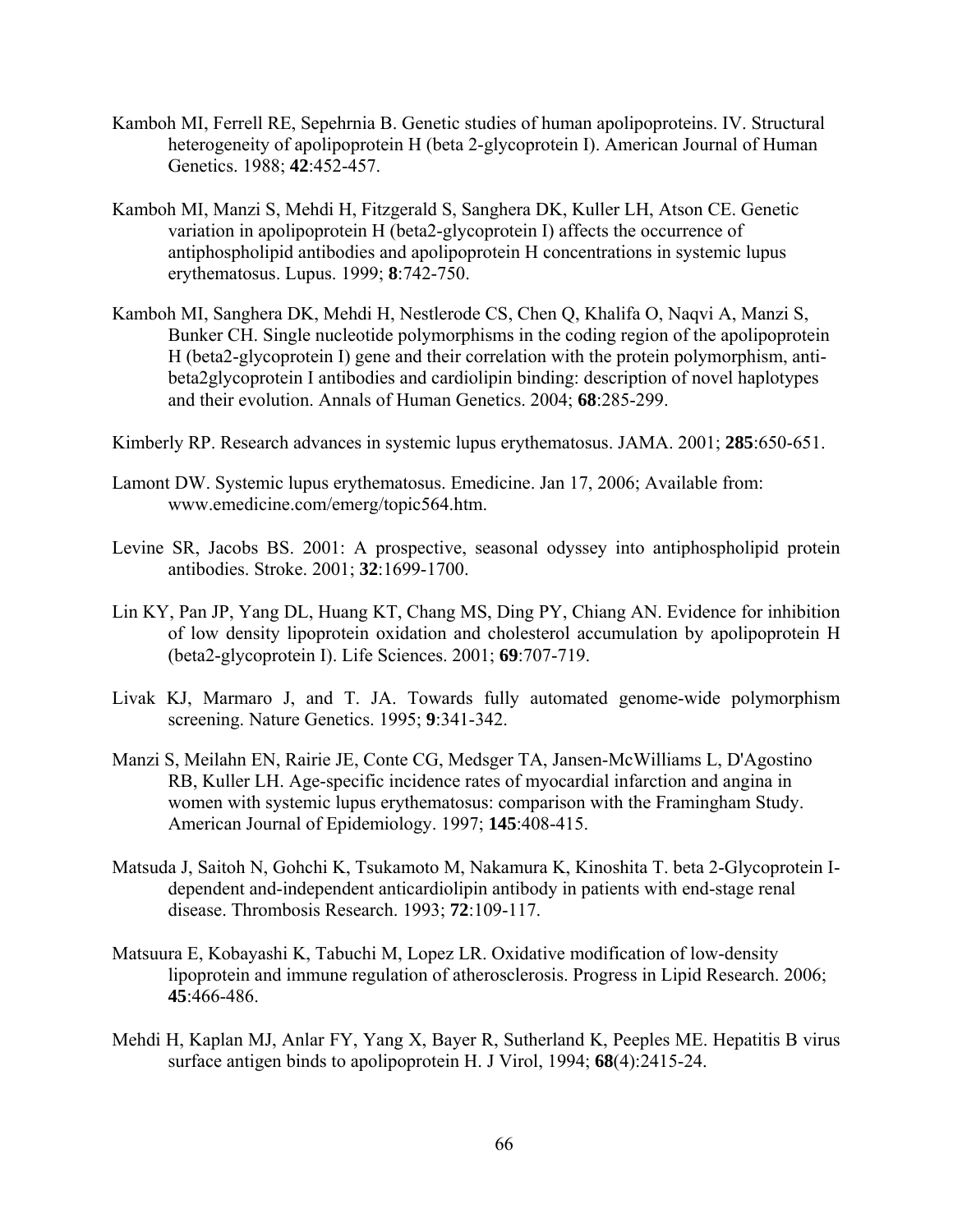- Mehdi H, Naqvi A, Kamboh MI. A hydrophobic sequence at position 313-316 (Leu-Ala-Phe-Trp) in the fifth domain of apolipoprotein H (beta2-glycoprotein I) is crucial for cardiolipin binding. European Journal of Biochemistry. 2000; **267**:1770-1776.
- Nakaya Y, Schaefer EJ, Brewer HB. Activation of human post heparin lipoprotein lipase by apolipoprotein H (beta 2-glycoprotein I). Biochemical and Biophysical Research Communications. 1980; **95**:1168-1172.
- Nath SK, Kilpatrick J, Harley JB. Genetics of human systemic lupus erythematosus: the emerging picture. Current Opinion in Immunology. 2004; **16**:794-800.
- Okkels H, Rasmussen TE, Sanghera DK, Kamboh MI, Kristensen T. Structure of the human beta2-glycoprotein I (apolipoprotein H) gene. European Journal of Biochemistry. 1999; **259**:435-440.
- Polz E, Kostner GM. The binding of beta 2-glycoprotein-I to human serum lipoproteins: distribution among density fractions. Federation of European Biochemical Societies Letters. 1979; **102**:183-186.
- Rand JH, Wu XX, Andree HA, Lockwood CJ, Guller S, Scher J, Harpel PC. Pregnancy loss in the antiphospholipid-antibody syndrome--a possible thrombogenic mechanism. New England Journal of Medicine. 1997; **337**:154-160.
- Ronaghi MK, Samer, Pettersson, Bertil, Uhlen, Mathias, Nyren, Pal. Real-Time DNA Sequencing Using Detection of Pyrophosphate Release. Analytical Biochemistry. 1996; **242**:84-89.
- Ross R. Atherosclerosis an inflammatory disease. New England Journal of Medicine. 1999; **340**:115-126.
- Sanghera DK, Manzi S, Bontempo F, Nestlerode C, Kamboh MI. Role of an intronic polymorphism in the PDCD1 gene with the risk of sporadic systemic lupus erythematosus and the occurrence of antiphospholipid antibodies. Human Genetics. 2004; **115**:393-398.
- Sanghera DK, Kristensen T, Hamman RF, Kamboh MI. Molecular basis of the apolipoprotein H (beta 2-glycoprotein I) protein polymorphism. Human Genetics. 1997a; **100**:57-62.
- Sanghera DK, Wagenknecht DR, McIntyre JA, Kamboh MI. Identification of structural mutations in the fifth domain of apolipoprotein H (beta 2-glycoprotein I) which affect phospholipid binding. Human Molecular Genetics. 1997b; **6**:311-316.
- Schousboe I. Binding of beta 2-glycoprotein I to platelets: effect of adenylate cyclase activity**.**  Thrombosis Research. 1980; **19**:225-237.
- Schwarzenbacher R, Zeth K, Diederichs K, Gries A, Kostner GM, Laggner P, Prassl R. Crystal structure of human beta2-glycoprotein I: implications for phospholipid binding and the